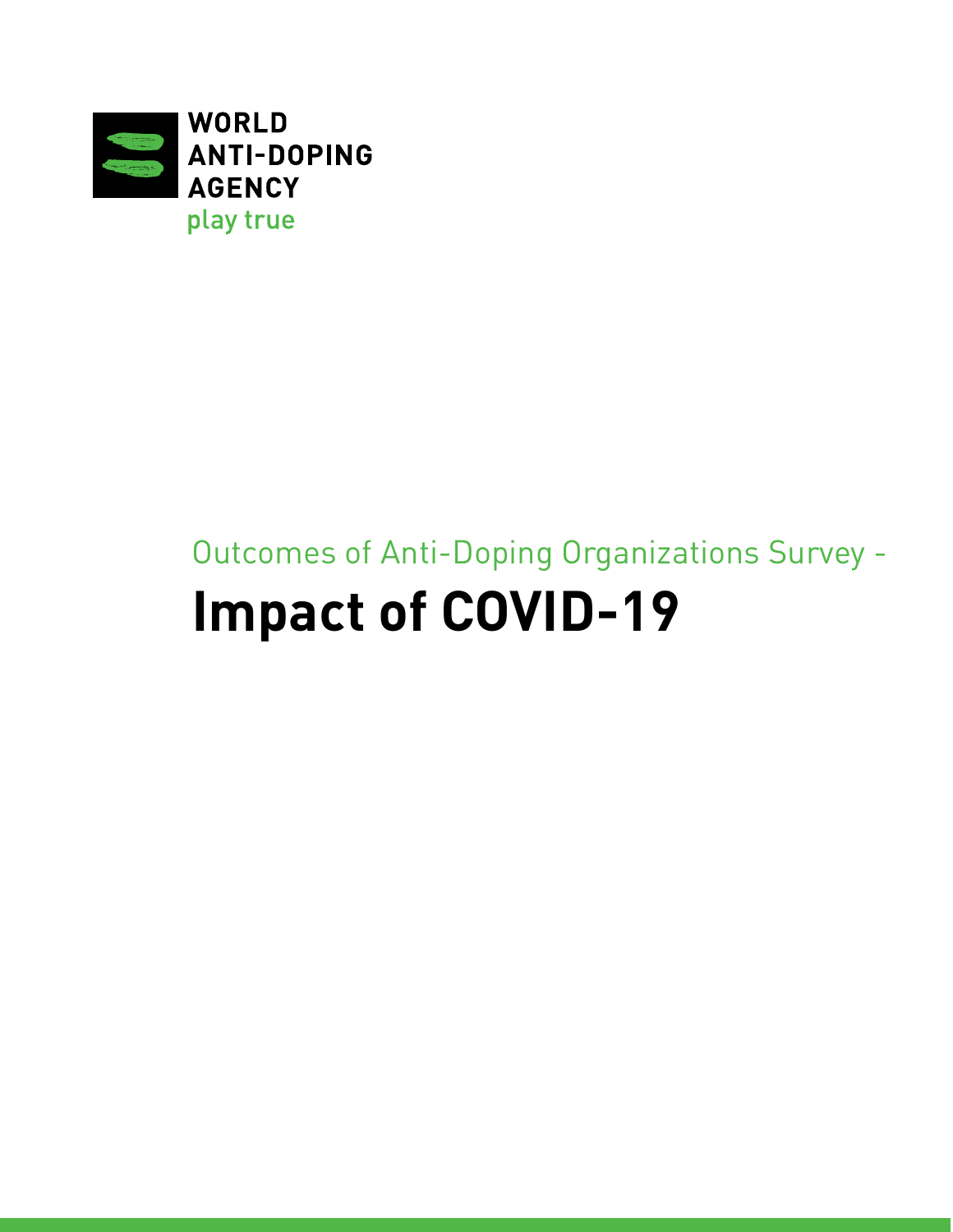

# **Introduction**

As part of a broader review to identify the impact of COVID-19 on antidoping programs around the world and what lessons can be learned from this situation, on 2 September 2020, WADA issued a survey to Anti-Doping Organizations (ADOs) with a completion deadline of 18 September 2020.

Beyond evaluating the impact of COVID-19 on ADOs programs, the survey was also designed to gather feedback on the [COVID-19 Guidance for](https://www.wada-ama.org/en/media/news/2020-05/wada-updates-its-covid-19-guidance-for-anti-doping-organizations)  [Resuming Testing document](https://www.wada-ama.org/en/media/news/2020-05/wada-updates-its-covid-19-guidance-for-anti-doping-organizations) issued by WADA on 6 May 2020; and, to understand the impact that COVID-19 was having on sample collection, shipment and the sample analytical process.

The survey was issued to 247 ADOs and nearly half of them responded. Of the respondents:

- **75%** were National Anti-Doping Organizations (NADOs);
- **10%** were International Federations (IFs); and
- **15%** were 'Other' (e.g., Regional Anti-Doping Organizations).

WADA is extremely grateful to all who took the time to complete the survey.

As you will see from the survey results, which are summarized in this document, responses showed that the guidance and Q&A documents that WADA developed and shared with ADOs in the early stages of the pandemic were very useful. The feedback received is assisting WADA in determining the improvements that can be made to these documents; as well as, the global anti-doping system; in particular, how we can continue to adapt and be better prepared should similar public health crises arise in the future.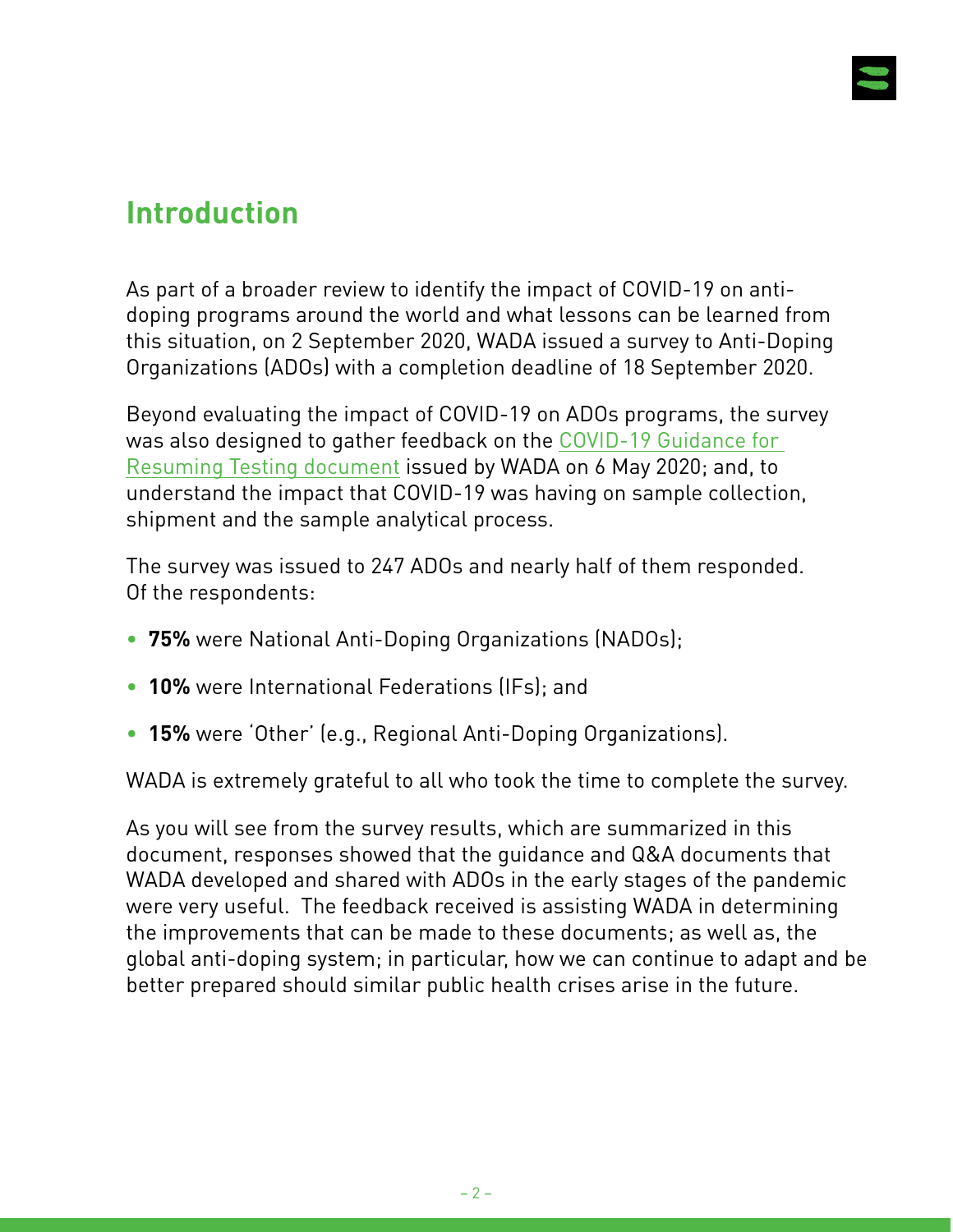

In short, the survey provided feedback on a number of key areas that have or are in the process of being addressed including:

- **That information and guidance documents be updated as promptly as possible.** WADA is working with key stakeholders to update guidance documents for ADOs. In particular, the [Strategic Testing Expert Group](https://www.wada-ama.org/en/who-we-are/governance/strategic-testing-expert-group) is in the process of updating the [COVID-19 Guidance for Resuming](https://www.wada-ama.org/en/media/news/2020-05/wada-updates-its-covid-19-guidance-for-anti-doping-organizations) [Testing document](https://www.wada-ama.org/en/media/news/2020-05/wada-updates-its-covid-19-guidance-for-anti-doping-organizations), which WADA intends to publish late November 2020 in the dedicated [COVID-19 section](https://www.wada-ama.org/en/covid-19-updates) of WADA's website. This will provide further assistance to ADOs as they continue to test/resume testing during the pandemic including guidance on in-competition testing, blood testing, storage of samples, and B sample analysis -- all with the continued focus on the health and safety of athletes and sample collection personnel.
- **Requests for flexibility around compliance matters.** The independent [Compliance Review Committee](https://www.wada-ama.org/en/who-we-are/governance/compliance-review-committee) (CRC) [announced](https://www.wada-ama.org/en/media/news/2020-10/wada-compliance-review-committee-discusses-way-forward-for-compliance-monitoring) flexibility around compliance matters due to the exceptional nature of the situation. This was communicated to Code Signatories after each of the meetings of the CRC since March 2020 and will be further reviewed during its first meeting in early 2021.
- **That there be priority testing.** WADA is working with the anti-doping community to ensure that the priority for testing is on athletes that are due to compete in upcoming major events, including: the Olympic and Paralympic Games in Tokyo, World Championships and other major events.
- **That there be ongoing support for the 2021 World Anti-Doping Code (Code) implementation.** WADA will continue to support ADOs with their implementation of the 2021 Code and International Standards (IS) via its [Code Implementation Support Program](https://www.wada-ama.org/en/what-we-do/education-prevention/2021-code-implementation-support-program) (CISP) that includes numerous live webinars, guideline documents and other supporting documentation (e.g., factsheets, checklists, templates, etc.) – all that are available on WADA's [Anti-Doping e-Learning platform \(ADeL\)](https://adel.wada-ama.org/). In addition, we encourage all ADOs to continue engaging with the relevant WADA Departments as well as the WADA Regional Offices for direct assistance and support.

Should you have any questions, please feel free to contact us at [SandH@wada-ama.org.](mailto:SandH%40wada-ama.org?subject=)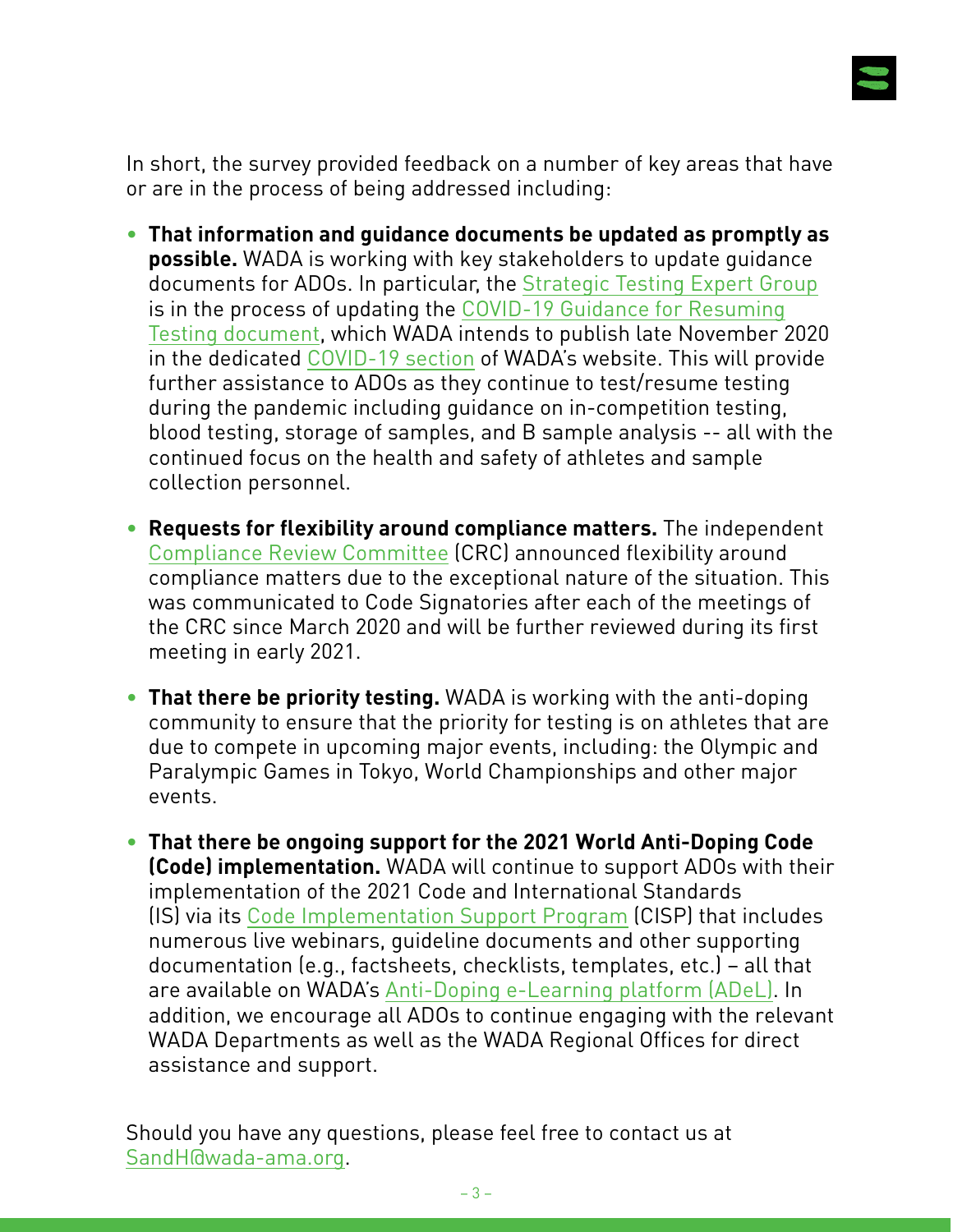

# **General Section**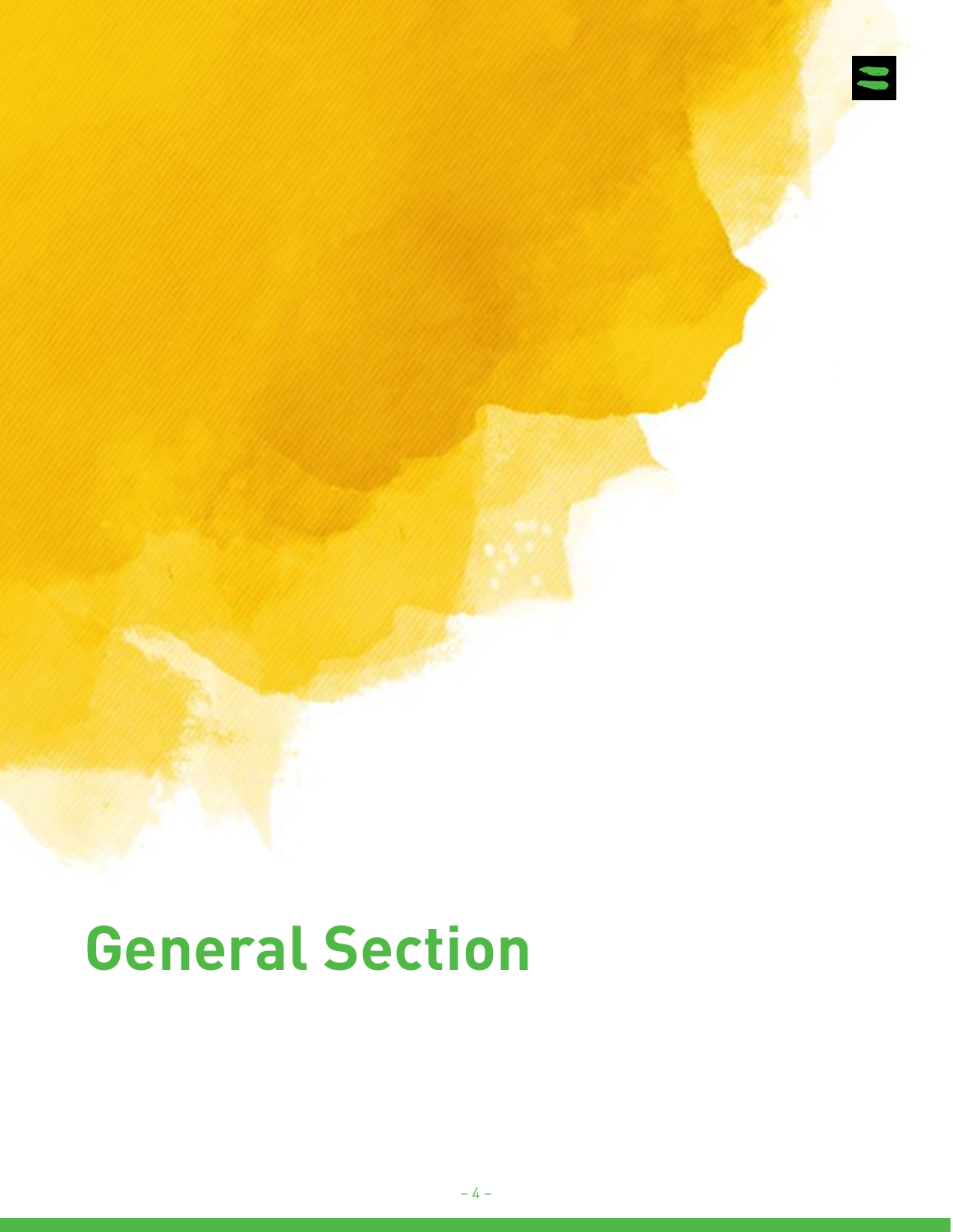

#### **For the areas identified below, please indicate the level at which they were impacted (and/or are still impacted) by the COVID-19 pandemic.**

| <b>ANSWER CHOICES</b> | <b>NOT AT</b><br><b>ALL</b> | <b>ALITTLE</b> | <b>SOMEWHAT</b> | QUITE<br>A LOT | <b>ALOT</b>  | <b>TOTAL</b> |
|-----------------------|-----------------------------|----------------|-----------------|----------------|--------------|--------------|
| General Operations or | 6.73%                       | 18.27%         | 25.00%          | 33.65%         | 16.35%       | 104          |
| Administration        | 7                           | 19             | 26              | 35             | 17           |              |
| Current budget /      | 24.04%                      | 19.23%         | 12.50%          | 25.00%         | 19.23%       | 104          |
| current fiscal year   | 25                          | 20             | 13              | 26             | 20           |              |
| Future budget /       | 22.00%                      | 14.00%         | 25.00%          | 23.00%         | 16.00%       | 100          |
| next fiscal year      | 22                          | 14             | 25              | 23             | 16           |              |
| Testing               | 0.00%<br>0                  | 2.91%<br>3     | 9.71%<br>10     | 30.10%<br>31   | 57.28%<br>59 | 103          |
| Education             | 4.81%<br>5                  | 14.42%<br>15   | 24.04%<br>25    | 28.85%<br>30   | 27.88%<br>29 | 104          |
| Results               | 22.55%                      | 23.53%         | 30.39%          | 13.73%         | 9.80%        | 102          |
| Management            | 23                          | 24             | 31              | 14             | 10           |              |
| Laboratory analysis   | 28.71%<br>29                | 16.83%<br>17   | 16.83%<br>17    | 15.84%<br>16   | 21.78%<br>22 | 101          |
| Therapeutic Use       | 47.06%                      | 19.61%         | 22.55%          | 7.84%          | 2.94%        | 102          |
| Exemptions            | 48                          | 20             | 23              | 8              | 3            |              |
| Intelligence and      | 25.49%                      | 22.55%         | 32.35%          | 11.76%         | 7.84%        | 102          |
| Investigations        | 26                          | 23             | 33              | 12             | 8            |              |

#### **Identify any other areas impacted by the COVID-19 pandemic.**

| <b>Themes</b>                                                                                            | <b>RESPONSES</b> |
|----------------------------------------------------------------------------------------------------------|------------------|
| Uncertainty of budget and reducing budget in some areas<br>(like research)                               | 4                |
| HR and Hiring – impact on daily activities & hiring                                                      |                  |
| Travel restrictions (e.g., for testing, meetings, shipment of blood)                                     |                  |
| Testing in-competition stopped                                                                           | 3                |
| Communications (e.g., reduced training opportunities, changed<br>format for education to webinars, etc.) |                  |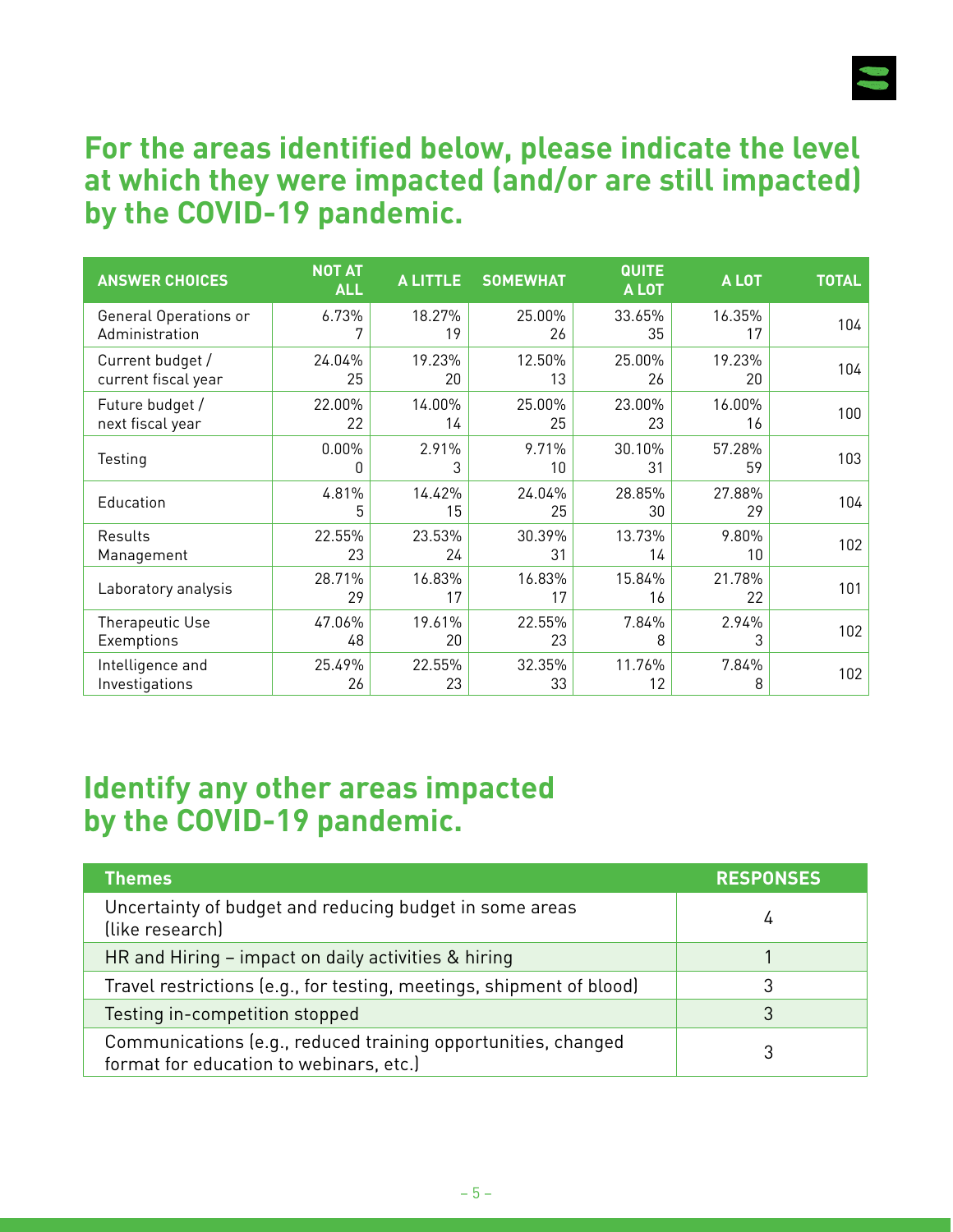

# **For the areas impacted, please briefly explain what measures your ADO put in place to minimize the impact for each program area.**

- **1. General administration:** remote working and moving to digital platforms (21 of 70 ADOs).
- **2. Education:** proactive focus on education via online tools (21 of 70 ADOs).

#### **3. Testing:**

- a) Readjusted Test Distribution Plans (TDPs) (14 of 70 ADOs)
- b) Developed new testing protocols,
	- e.g., use of vans, mobile doping control stations (9 of 70 ADOs)
- c) Included WADA COVID-19 Guidance, Personal Protective Equipment (PPE) (11 of 70 ADOs)
- **4. Results Management and Investigations:** activities conducted virtually and some postponement (4 of 70 ADOs)
- **5. Budget and HR:** reducing budgets, reducing staff and/or re-allocating responsibilities, outsourcing work (9 of 70 ADOs).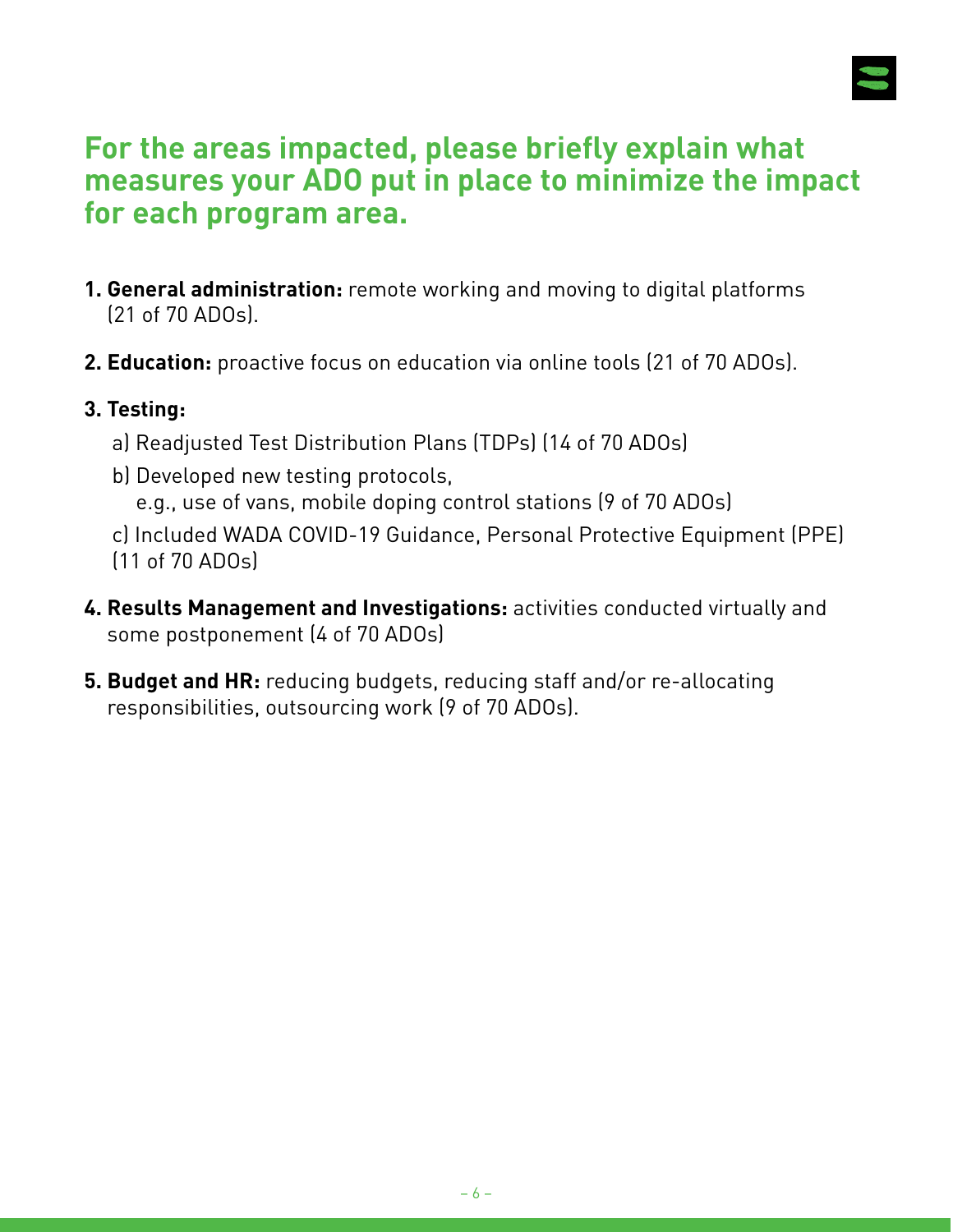

# **How useful did you find the COVID-19 Guidance for Anti-Doping Organizations published by WADA on 20 March 2020?**

#### **• 105 Responses**

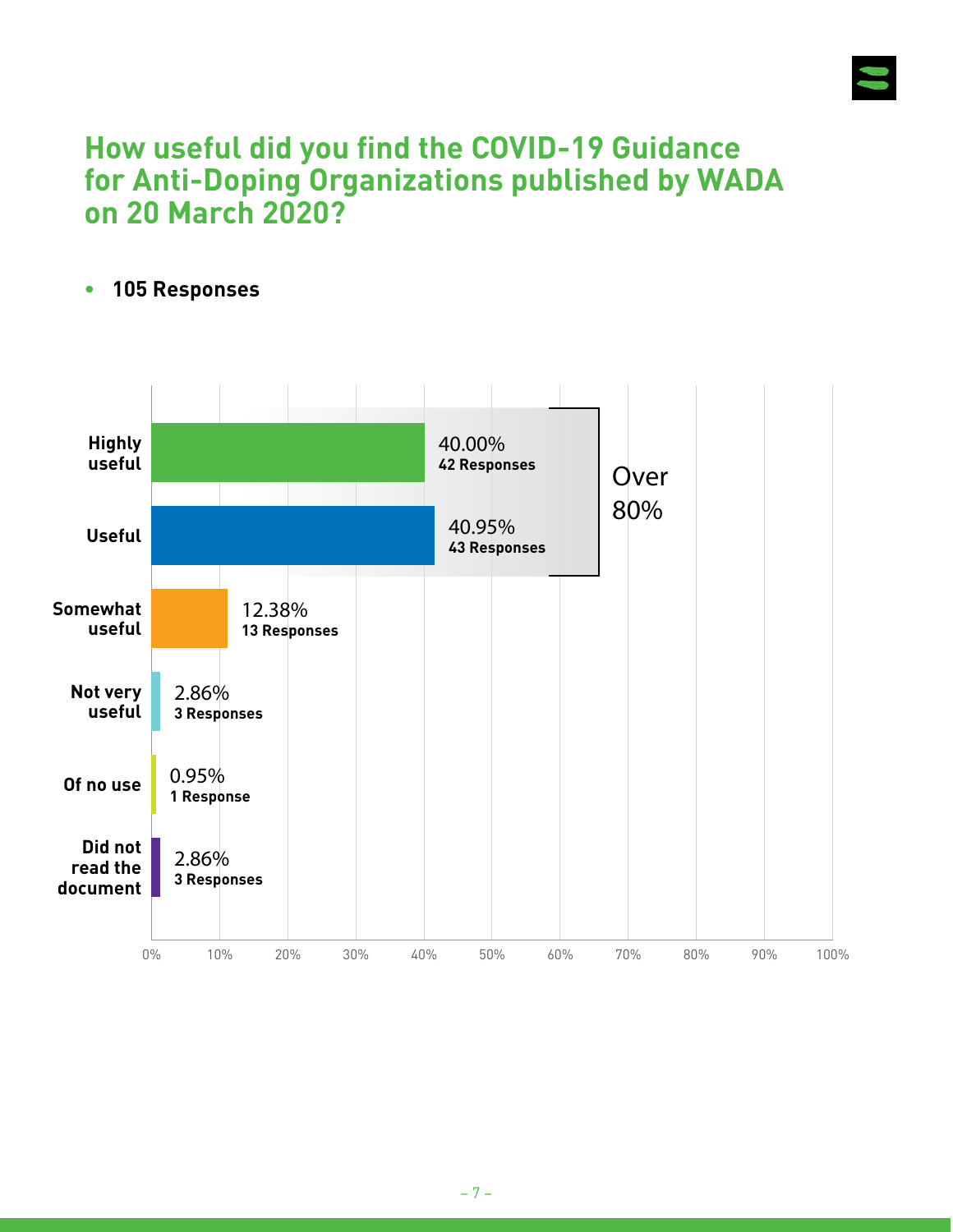

# **Could more information have been provided in the COVID-19 Guidance for Anti-Doping Organizations published on 20 March?**



**• Yes, please list what type of information:** 15 ADO responses

| <b>Themes</b>                                                                                                            | <b>RESPONSES</b> |
|--------------------------------------------------------------------------------------------------------------------------|------------------|
| Guidance on impact of reductions (e.g., testing, Miminum Levels of<br>Analysis (MLAs), etc.) on WADA compliance measures | 6                |
| Provide quidance earlier/quicker                                                                                         | 5                |
| Additional quidance to resume IC and blood testing                                                                       | 2                |
| Guidance for laboratory (how to deal with sample from athlete who<br>tested positive for COVID-19)                       |                  |
| Guidance for all areas of ADO's work                                                                                     |                  |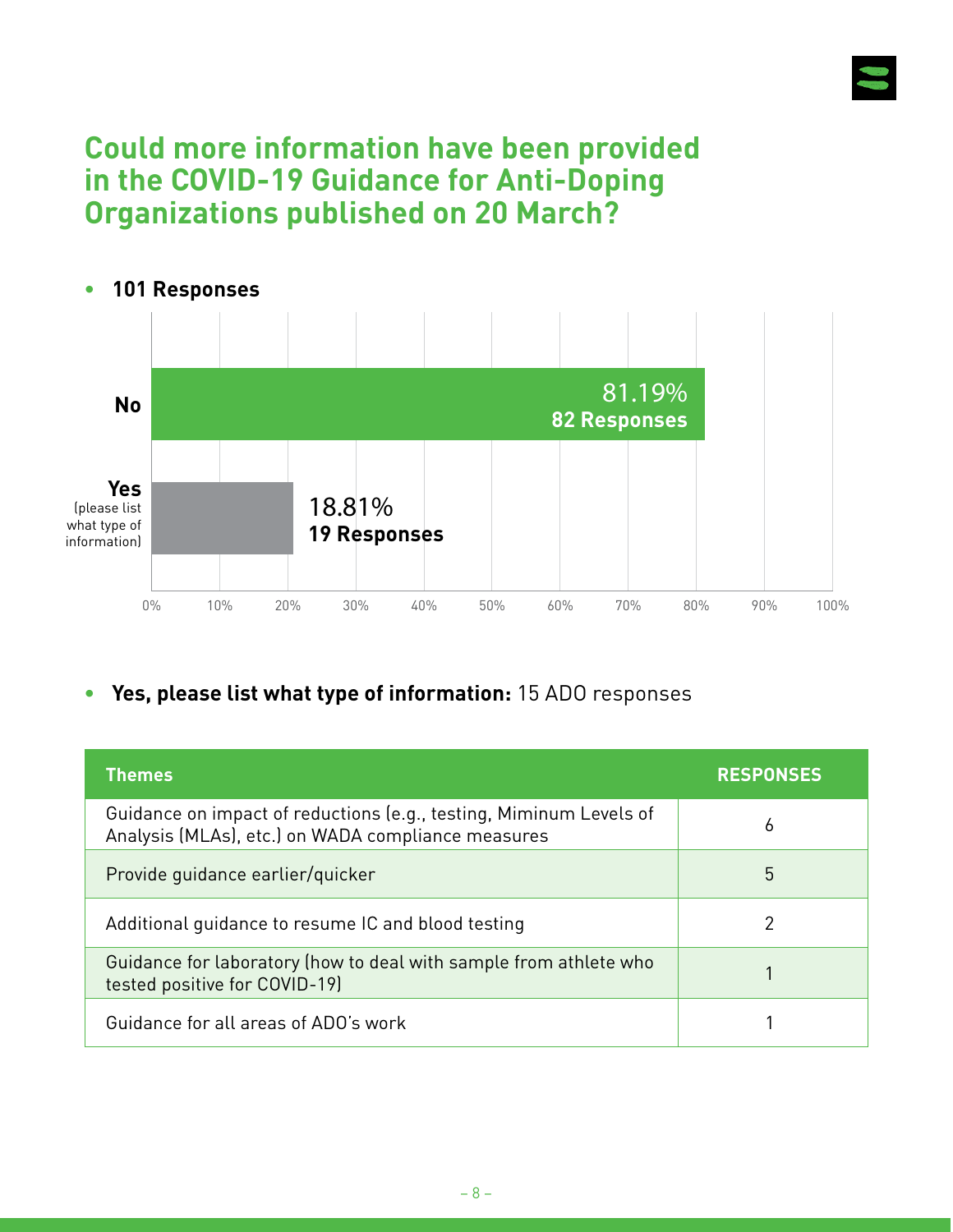

# **How useful did you find the Athlete Q&A documents published by WADA on 23 March and updated on 25 May?**



#### **• 102 Responses**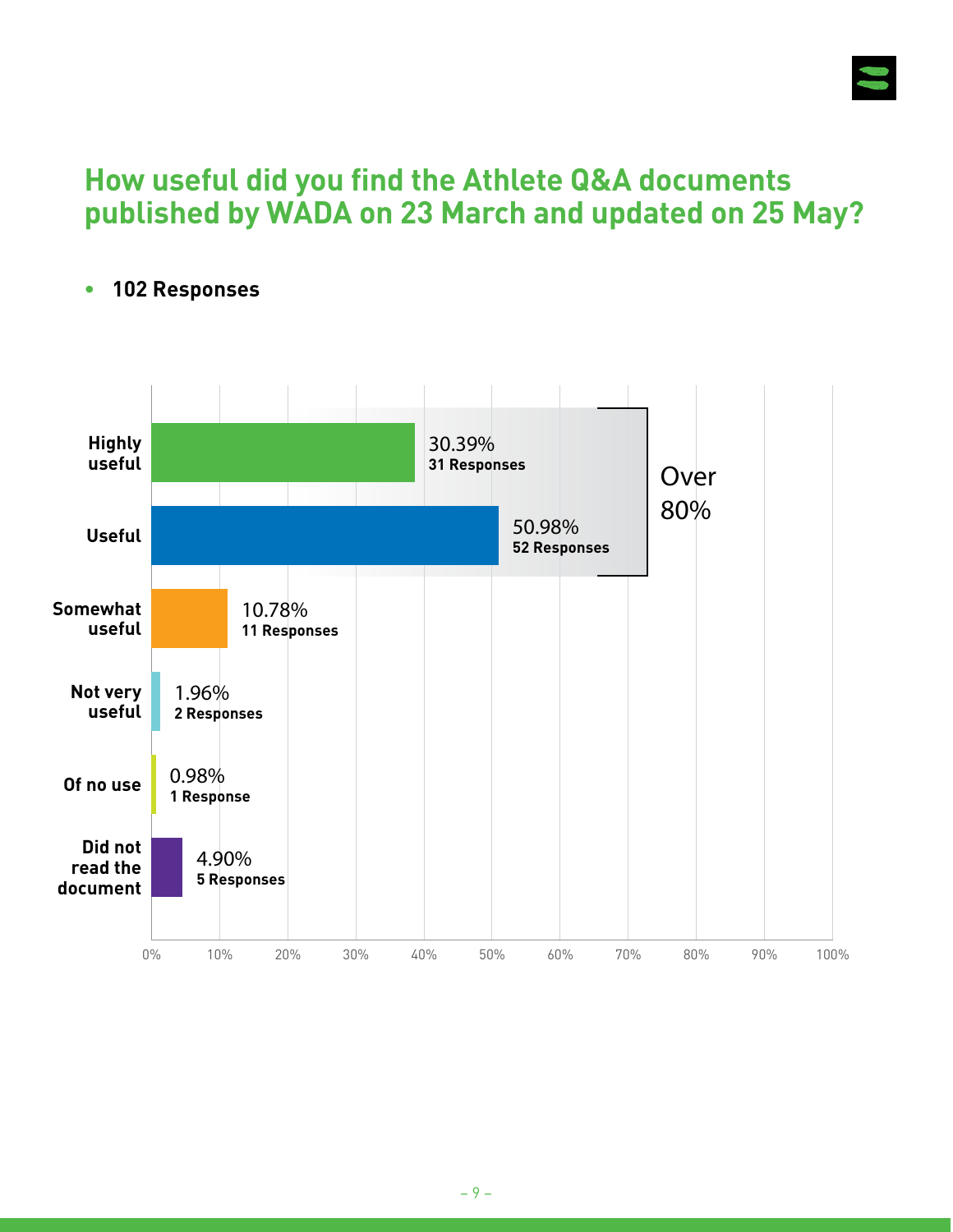

# **Did you receive any feedback from athletes on these Athlete Q&A documents or could other information have been provided?**

#### **ADO 1:**

"Athletes were thankful about given guidelines, which explained and regulated unknown situation all around. Some athletes asked that such international guidelines could have come earlier."

#### **ADO 2:**

"Positive feedback was received from athletes. They appreciated the information provided. They expressed gratitude for measures we have implemented to protect them from COVID."

#### **Athlete 1:**

"The Q&A was helpful and informative. However, I would have preferred a video answering the questions. This means the Para athletes who struggle to read on a screen would have better access to the information."

#### **Athlete 2:**

"WADA's messaging was contradictory. On one hand they stated athletes will be required for testing and in public they stated that testing will be reduced. I would have preferred that they did not come out with such statements. This is confusing and actually leads to high risk athletes potentially thinking about cheating since testing is reduced."

#### **Athlete 3:**

"I think that the updated documents were extremely helpful and answered any questions I could think of. Especially, as the newer document referred to the previous document from March in case any athletes had missed that update and any of their questions had not been answered in the second update in May."

#### **Athlete 4:**

"I was able to get doping test with security because the DCO took measures to address the corona situation."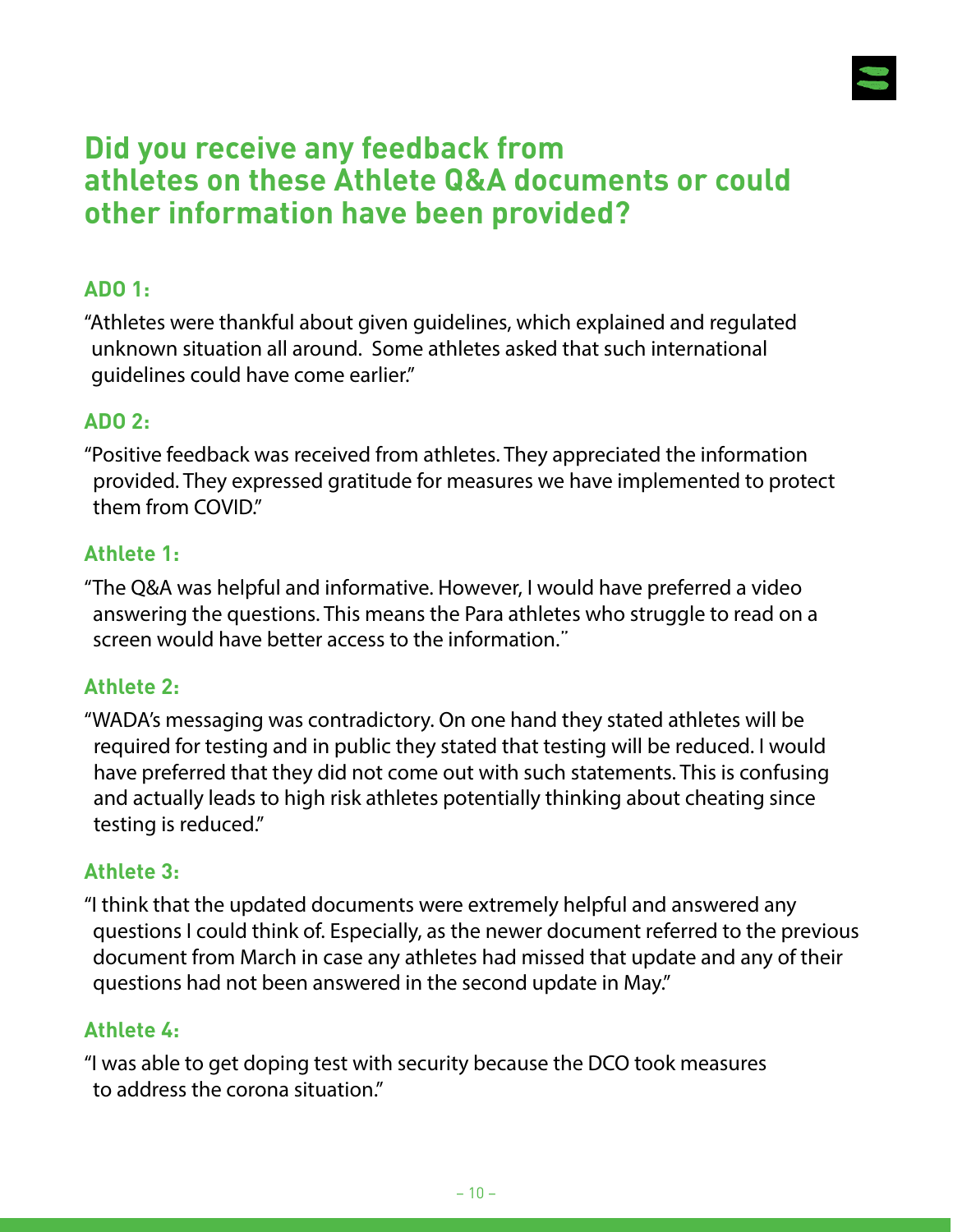

# **How useful did you find the ADO Guidance for Remote Education Programs published by WADA on 5 June?**



**• 97 Responses**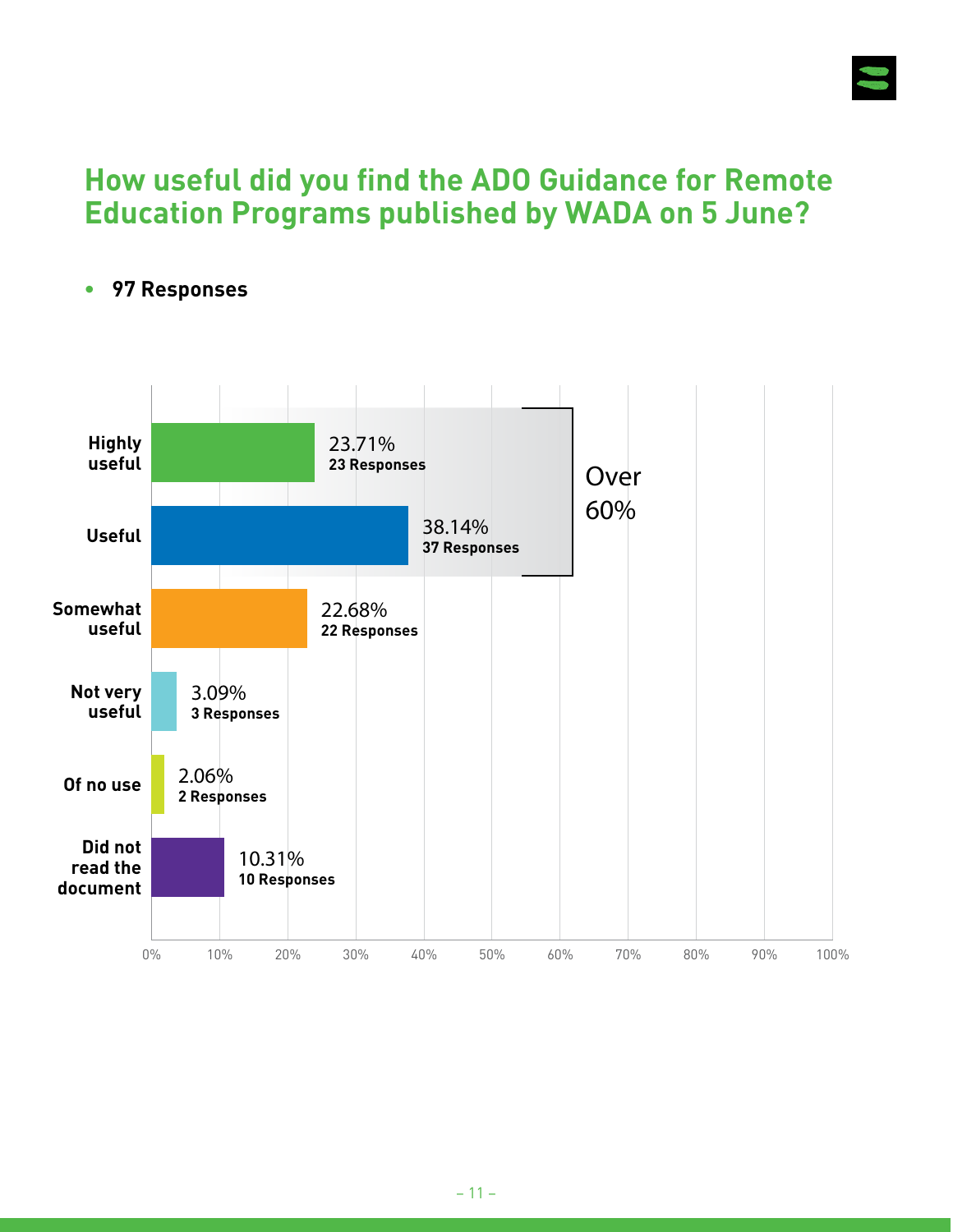

# **Could more information have been provided on remote education programs?**



#### Four main topics were raised:

- **1.** Eleven respondents mentioned that **more practical information/tools and examples of what other ADOs are doing** would have been helpful and to consider making those resources **available in other languages**.
	- "I would appreciate some educational templates which can be easily translated to other languages... For example PowerPoint presentation, work sheets, etc."
	- "Nothing specifically from the guidance, however in addition to this, it may have been helpful for some examples of activities NADO's were doing during this period to share ideas that ADOs may not have thought of doing."
	- "A better exchange of experience between the large anti-doping organizations in order to support the small NA-DO's in their prevention efforts."
- **2.** It was **very good but came too late** was mentioned by two ADOs.
- **3.** Additional information related to **content** was raised by two ADOs

"Additional information on the adverse effects of substance abuse."

"How to adjust proper education to all levels of professional and recreational athletes, so it really has effect in life."

**4. Measuring impact** was raised by one ADO.

"It would be helpful to have guidance on how to measure the impact, effectiveness, and success of the remote education programs. This is a topic many ADO education leaders are discussing and struggling with."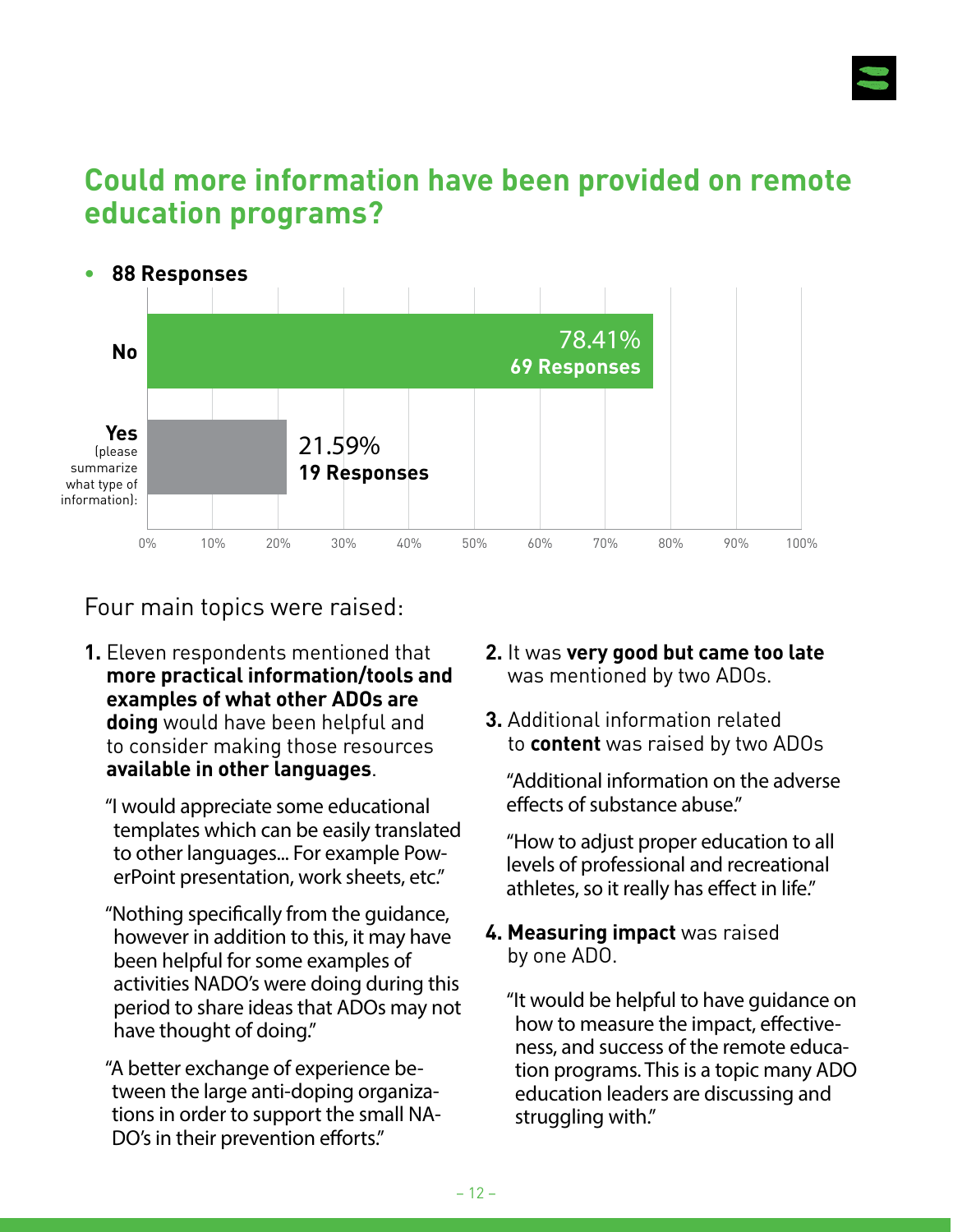**Has your organization accessed the Code Implementation Stakeholder Support Program (CISP) resources hosted on WADA's Anti-Doping e-Learning (ADeL) platform launched on 4 May, as part of your efforts to prepare for the 2021 Code and International Standards?**



#### **• No, please explain why:** 9 ADO responses

| <b>Themes</b>                          | <b>RESPONSES</b> |
|----------------------------------------|------------------|
| Was not aware/have not accessed it yet | 3                |
| We are using other resources/support   | 3                |
| Lacking personnel/impact of COVID-19   |                  |
| Was not available in Arabic            |                  |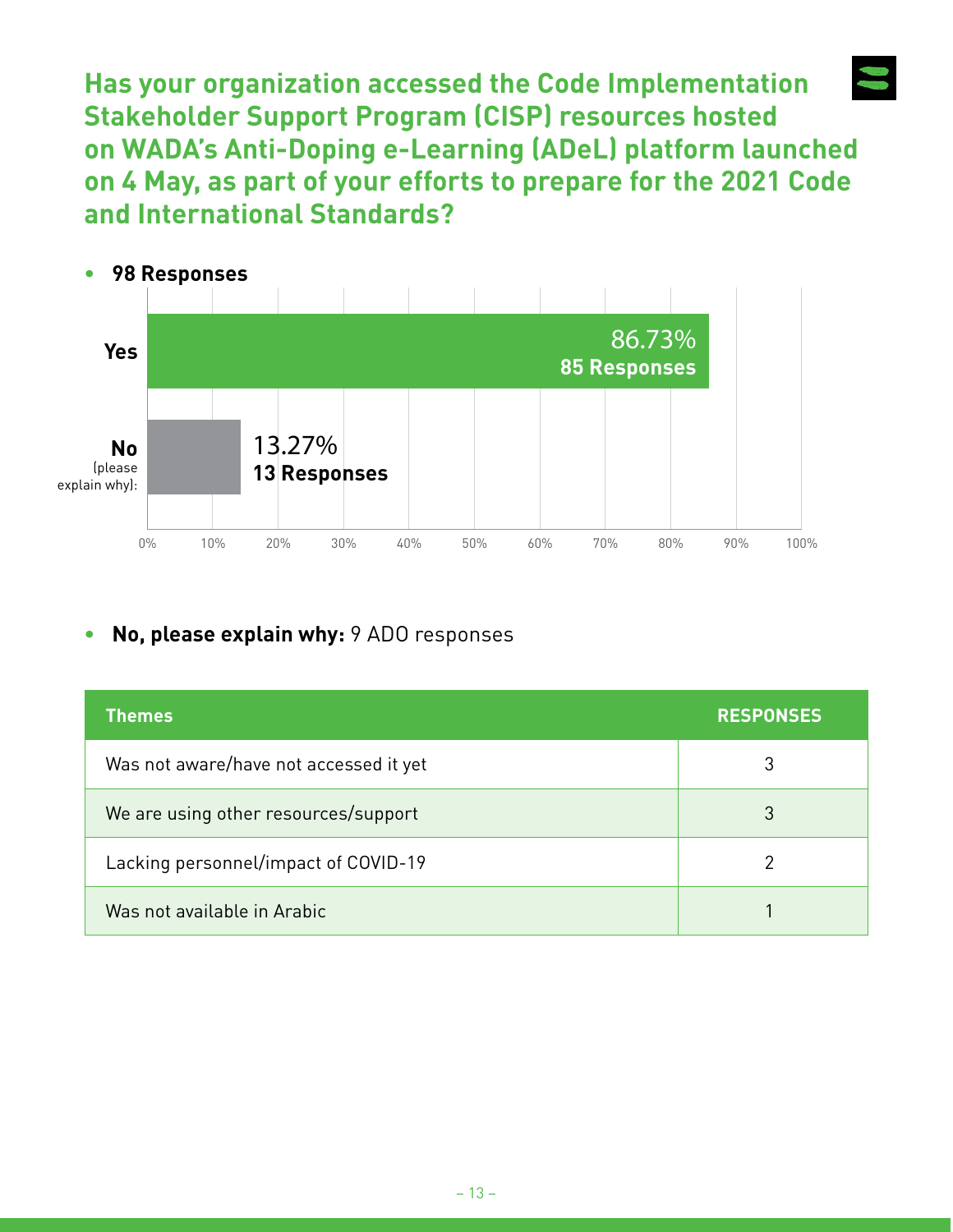

# **Which of the CISP resources did you find the most useful? (Select all that apply)**



#### **• 83 Responses**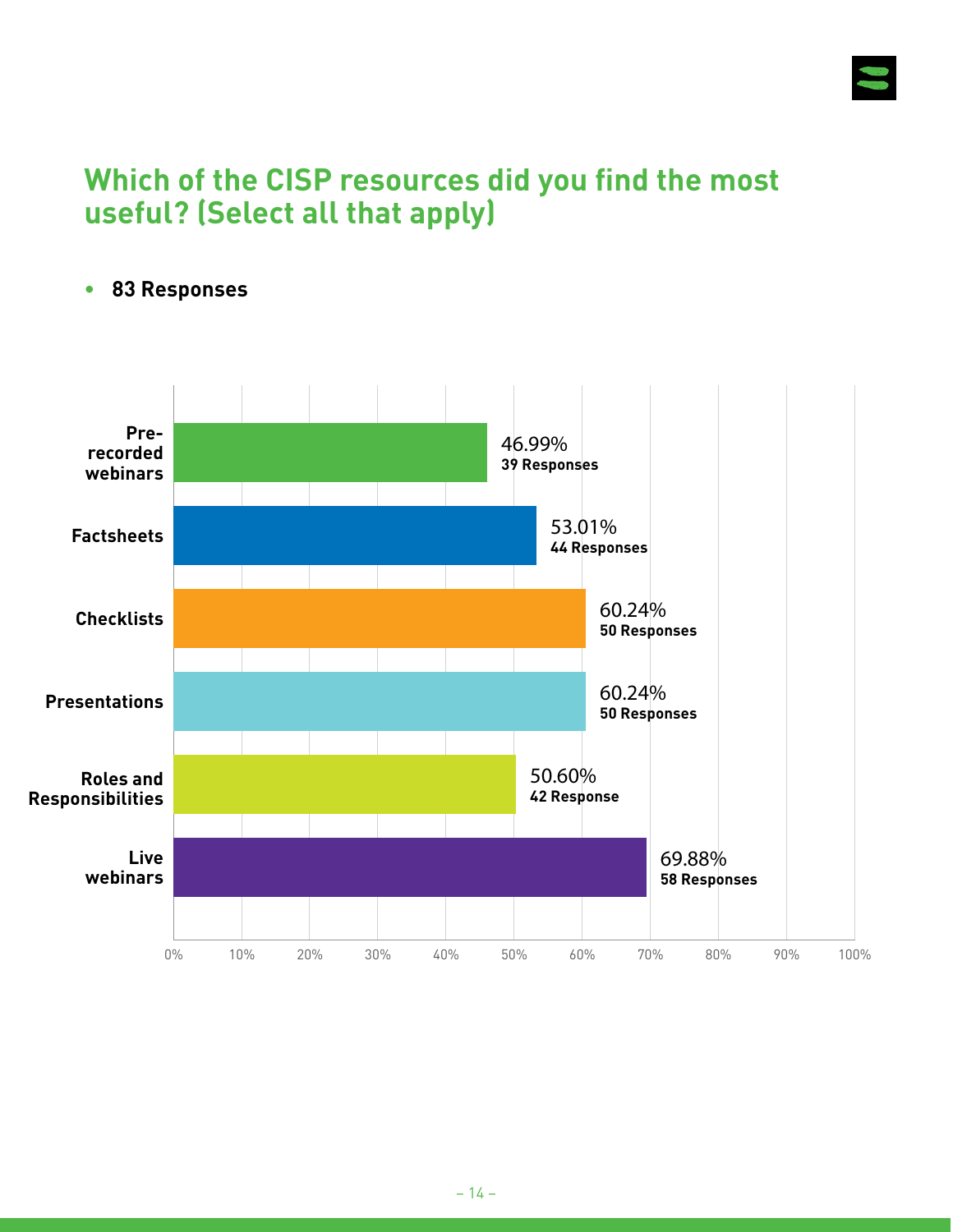

# **Could more resources have been provided by WADA to help ADOs prepare for the implementation of the 2021 Code and International Standards?**



#### **• Yes, please list what type of resources:**

- Infographics, posters, templates, reports.
- Q&A hotline/ hands on expertise.
- Not only CISP Webinar series, but also athlete series webinars and ADO webinar series are needed on Adel.
- To show more respect for the work done by the NADOs in difficult (political) circumstances.
- More checklists on IS.
- Reply to any inquiry or comment by email.
- A formal request to member states to inject more funding for COVID-19 as contingency for other unforeseen circumstances.
- Provide new/updated guidelines (e.g. Urine Sample Collection Guidelines) and templates on WADA website/Adel based on 2021 Code and International Standards.
- Resources in relation to independent and institutional independent panels.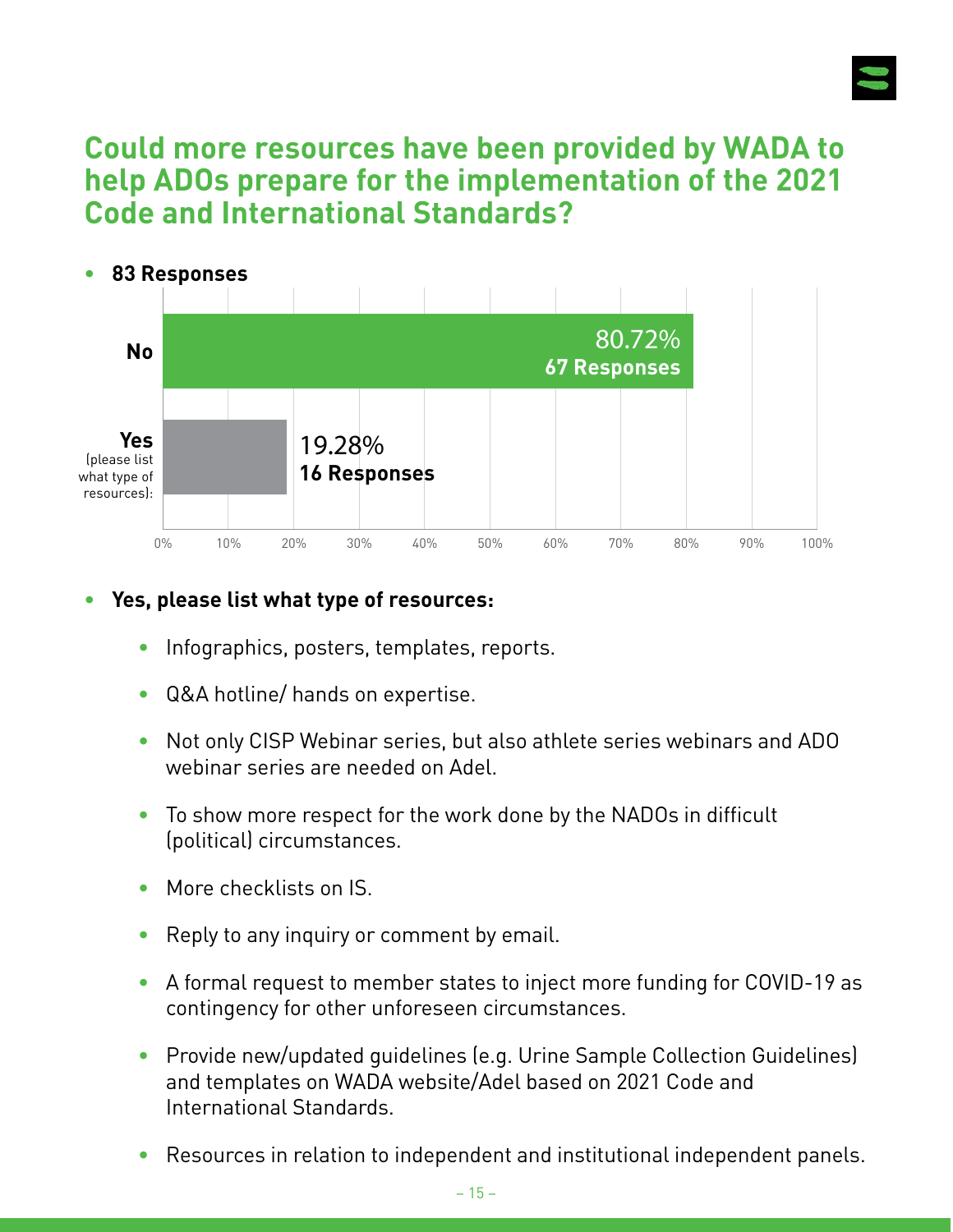

# **Overall, do you feel that, to date, WADA has provided sufficient information and guidance during the pandemic?**

**• 94 Responses** 0% 10% 20% 30% 40% 50% 60% 70% 80% 90% 100% **Yes** 87.23% **82 Responses** 12.77% **12 Responses No** (please briefly explain what additional information or guidance WADA could have provided which you have not  $0\%$ already listed):

#### **• No, please briefly explain what additional information or guidance WADA could have provided which you have not already listed:** 12 ADO responses

| <b>Themes</b>                                                  | <b>RESPONSES</b> |
|----------------------------------------------------------------|------------------|
| Provide the information earlier                                | 3                |
| Provide COVID-19 specific information *                        | 3                |
| Provide resources in different languages                       | 2                |
| Provide information on laboratory capabilities                 | 2                |
| Provide more context specific and athlete specific information | າ                |

\* "Currently, none of the WADA documents and guidelines speak to everything we are now learning about the transmission of illnesses. It has been difficult trying to understand this within the various jurisdictions in our country, yet athletes will need to know this around the world. It might be beneficial to have experts in disease control consider the ISTI and offer any general points or principles."

\* "WADA could have given more information regarding COVID-19 test in saliva, blood (PCR) or antibodies testing that are performed by WADA accredited laboratory. Maybe inform which COVID-19 test can be done together with "normal" antidoping test in blood and if existing in urine."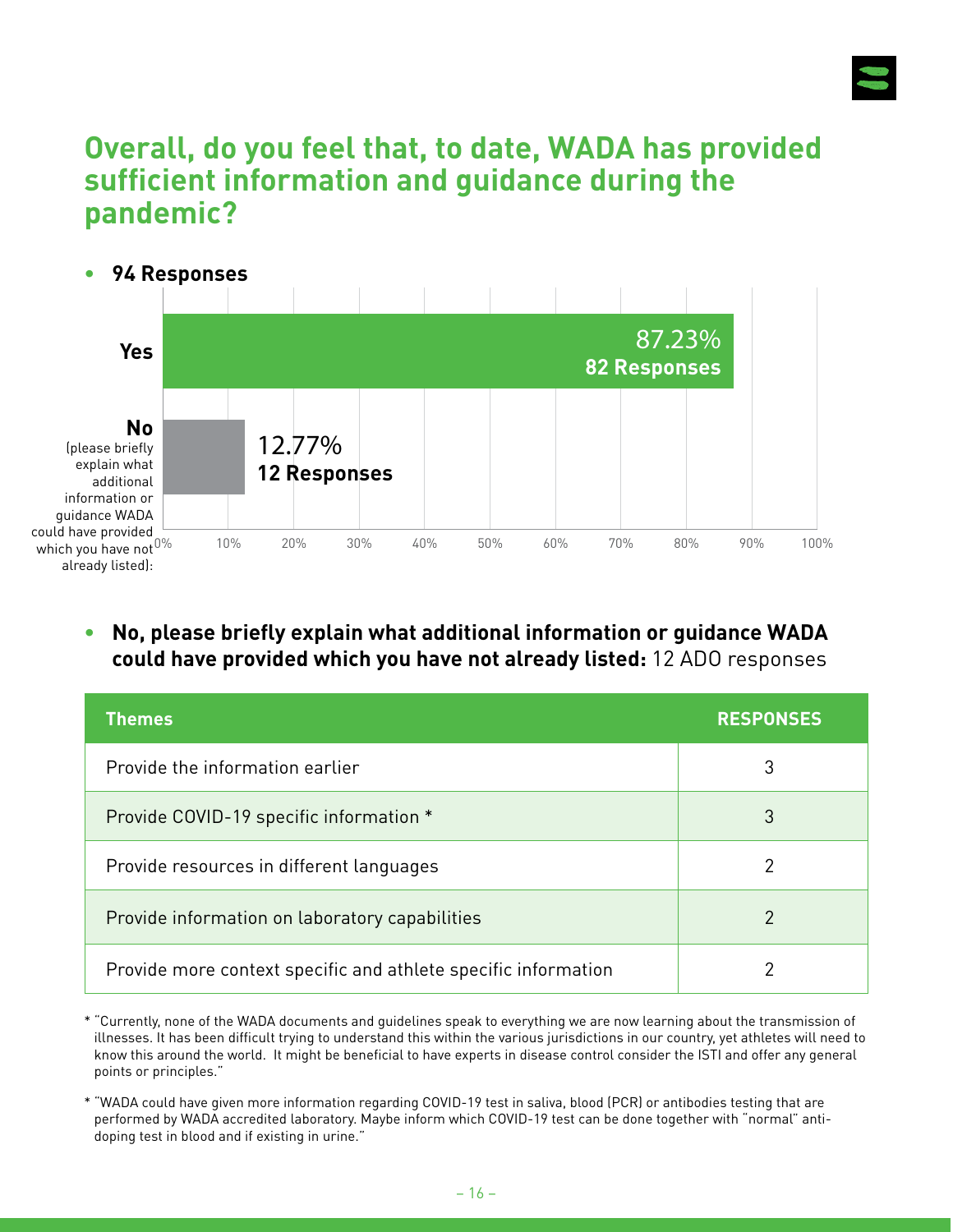

# **What have been your biggest lessons learned through the pandemic that you would like to share with WADA and other ADOs?**

#### **• 68 ADO responses**

| <b>Themes</b>                                                                        | <b>RESPONSES</b> |
|--------------------------------------------------------------------------------------|------------------|
| Importance of technology                                                             | 26               |
| Importance of flexibility, innovation and being prepared for the future              | 20               |
| Importance of working together (clear communication between<br>stakeholders)         | 9                |
| Importance of health and safety of athletes and Sample Collection<br>Personnel (SCP) | 5                |
| Importance of risk management                                                        | 4                |
| Importance of increased and clear communication to athletes                          | 4                |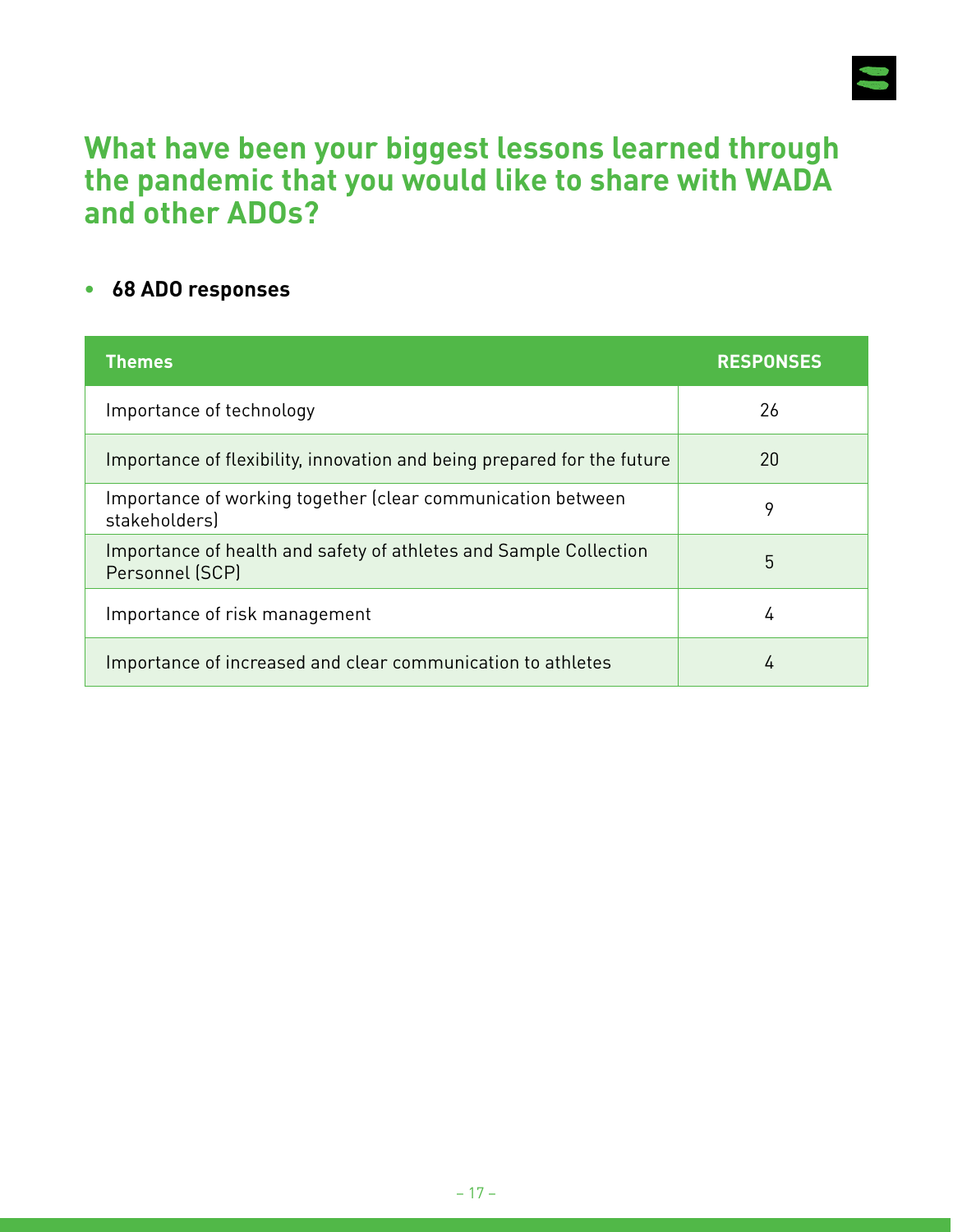

# **In terms of the on-going pandemic/crisis, what are your organization's biggest concerns?**

#### **• 75 ADO responses**

| <b>Themes</b>                                                                                             | <b>RESPONSES</b>  |
|-----------------------------------------------------------------------------------------------------------|-------------------|
| Inability to continue testing/impact on testing program                                                   | 20                |
| Maintaining the health and safety of athletes, SCP and staff/fear of<br>transmission from SCP to athletes | 14                |
| <b>Budget reductions</b>                                                                                  | $12 \overline{ }$ |
| Uncertainty around sporting events                                                                        | 7                 |
| Difficulties with shipping of samples (particular emphasis on blood)                                      | 7                 |
| Uncertainty of this situation in general and second wave                                                  | 6                 |
| Inability to continue activities/meet performance indicators                                              | 5                 |
| Fear of non-compliance and being ready for 2021                                                           | 4                 |

#### **Two additional points:**

- **1.** While the biggest concerns expressed were the impact on testing and the health and safety of all concerned, some also raised that these needed to be weighed carefully. One ADO said it well when they said: "The balance between implementing the planned testing program and protecting the health and safety of all stakeholders."
- **2.** There was also a recurring concern that due to the different restrictions imposed in different countries and limited/reduced testing in some countries but not others, this would create **greater opportunities for athletes to cheat and that a level playing field would be difficult to achieve/maintain.**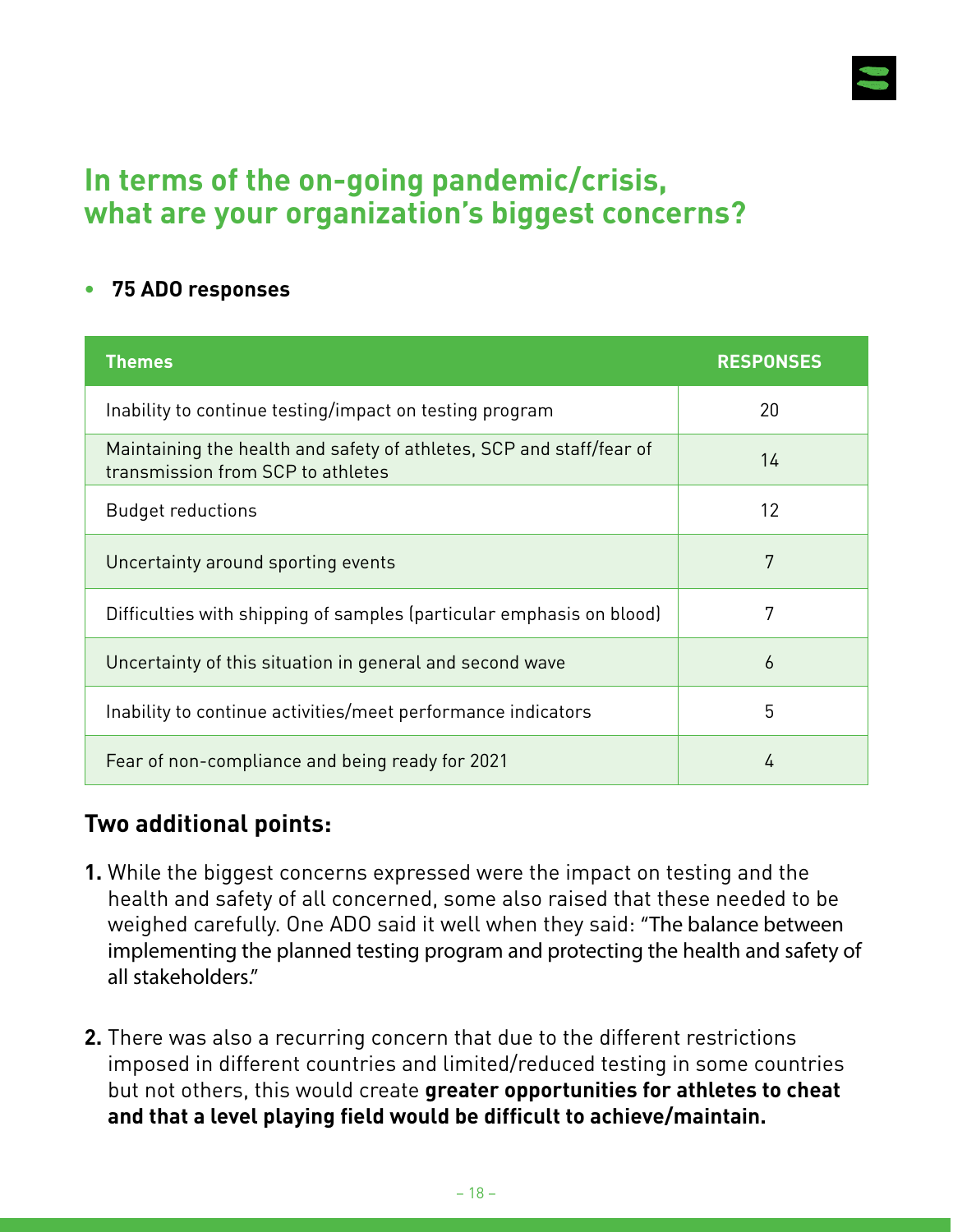

# **In terms of the on-going pandemic/crisis, what are your organization's biggest concerns?**

**• 70 ADO responses**

**Financial support and sufficient human resources (30)**

1. "Financial and material resources to continue fighting doping in sport even during this challenging time of living with the COVID-19 pandemic."

2.

#### **Education**

"Online education platform."

3.

#### **Resuming testing and ensuring a coordinated approach**

"Resuming doping controls." "Worldwide harmonized approach for testing."

**Exchange of information and updated COVID-19 information**

4. "Exchange of information with other NADOs to hear about their solutions for the future of anti-doping." "Up-to-date information about the global COVID-19 situation."

**Flexibility in compliance and testing procedures**

5. "Compliance flexibility and moving faster to implement alternative strategies for collecting urine and blood."



#### **Other**

"Accreditation of our national lab for blood sample analysis." "Timely guidance from WADA." "PPE Procurement." "Patience!"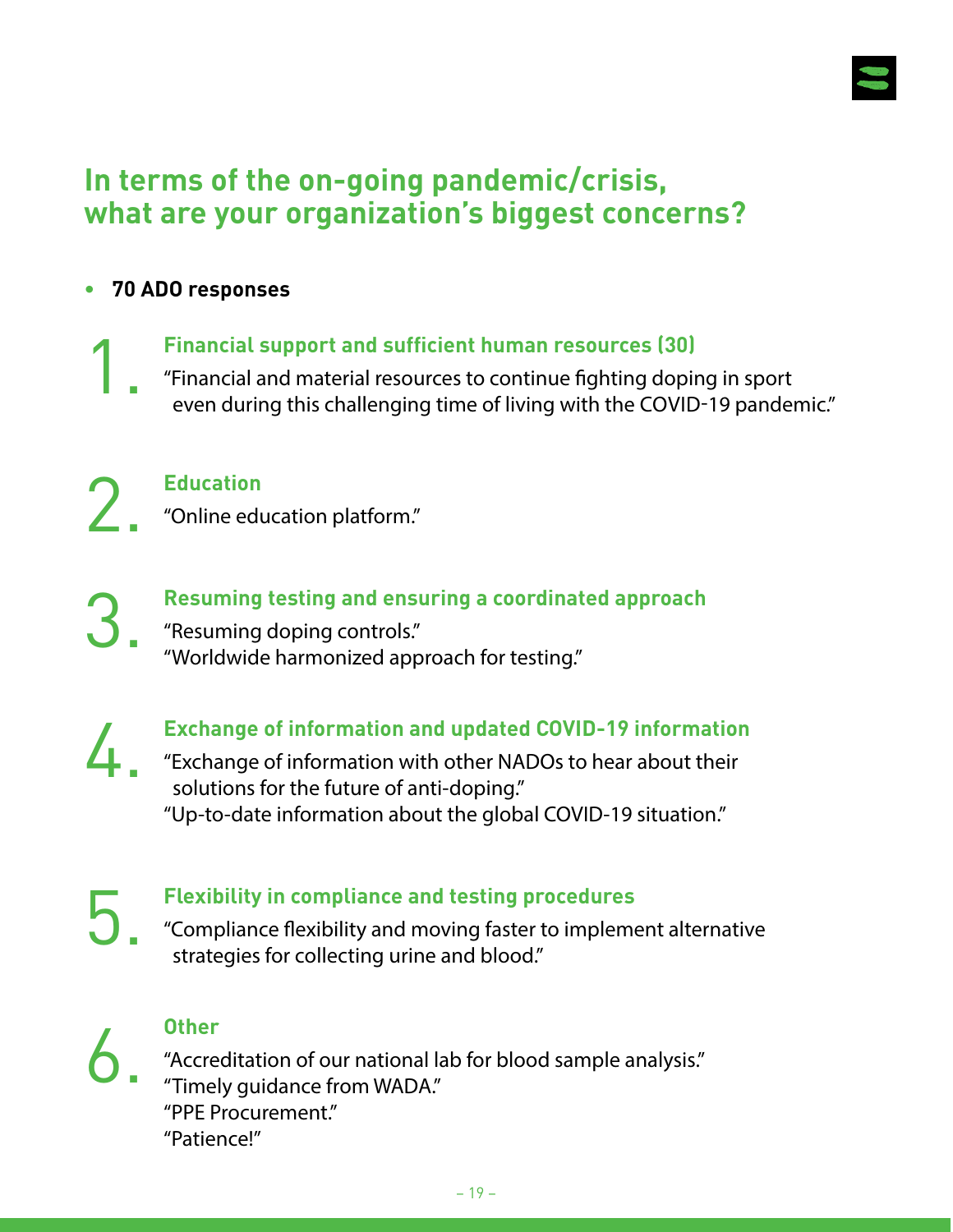

# **In terms of the on-going pandemic/crisis, what are your expectations of WADA?**

• Of the 70 ADO responses, over 60 % of ADOs are calling for WADA to continue to provide **guidance** and ensure that this guidance is **timely, flexible in nature, and fosters innovation**.

Others are calling for WADA to:

- Provide flexibility around compliance and share information on this topic (e.g., flexibility on TDP implementation and Technical Document for Sport Specific Analysis (TDSSA) requirements).
- Provide financial support, additional grants.
- Continue providing education, webinars, etc.
- Offer a position on mandatory COVID-19 testing of SCP (especially when being requested by other organizations) and whether COVID-19 testing could be coordinated through WADA-accredited laboratories.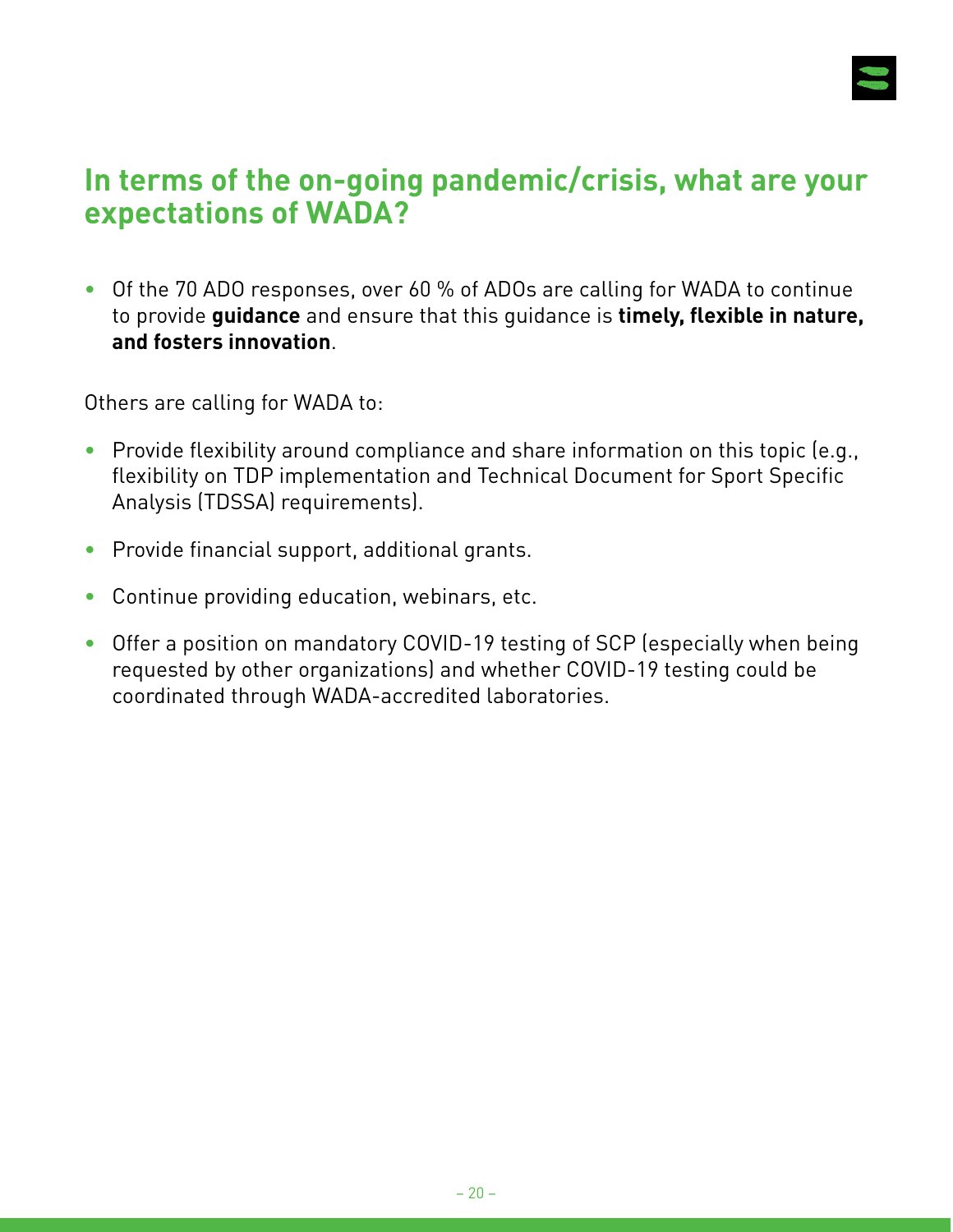

# **COVID-19 Guidance for Resuming Testing Document**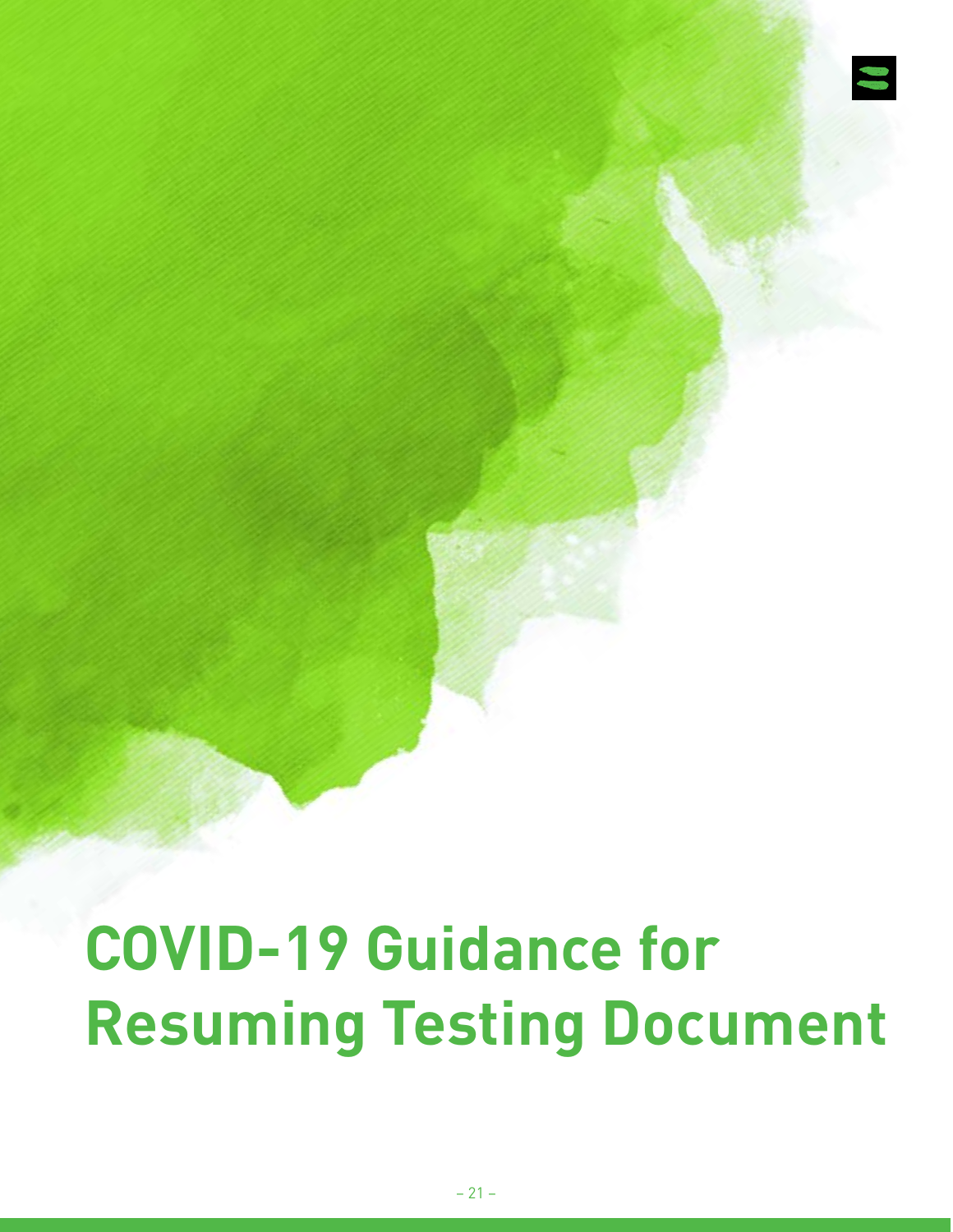

# **As you planned/are planning to resume testing, how useful was the COVID-19 Guidance for Resuming Testing document?**

#### **• 96 Responses**

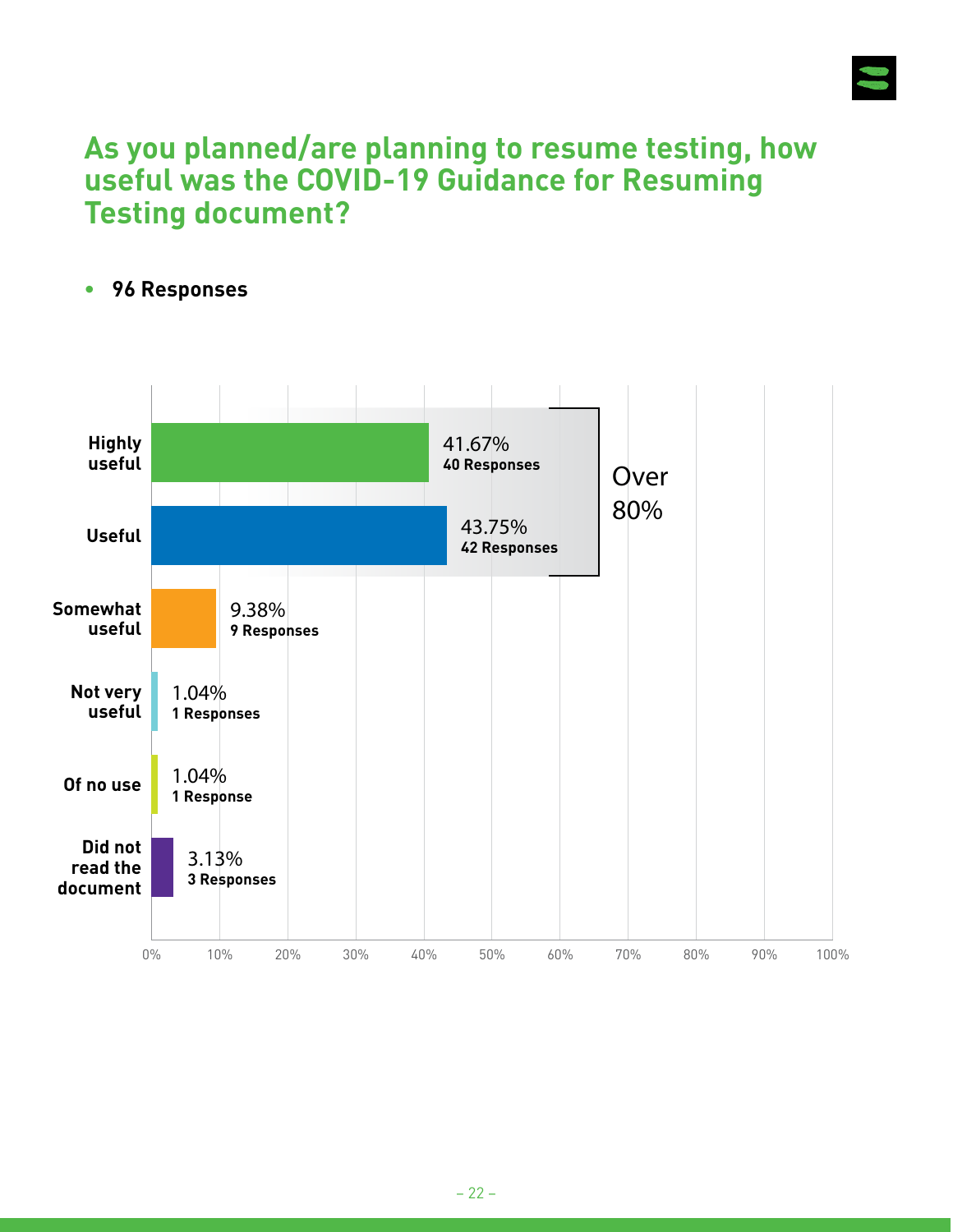

**Are there any elements from the COVID-19 Guidance for Resuming Testing document that you did not implement or additional information that would have further assisted you as you resumed testing?**



- 6 ADOs responded that this did not apply to them since they had not resumed testing.
- 1 ADO mentioned that it came too late, they had already resumed testing.
- 5 ADOs provided specifics on what they did not implement:
	- Breaking the physical distancing (i.e., physical distancing was respected at all times).
	- Athlete questionnaire was not needed as athletes were in a training center.
	- Instead of an athlete letter, ADO prepared a video.
	- SCP and athletes are not wearing gloves, instead they use sanitizer.
	- ADO followed national guidelines instead.

3 ADOs provided feedback on additional information:

- "I would like to see information on the procedures to be applied in accordance with the actual situation on the field, rather than guidelines in general terms."
- "We fully implemented a return to testing program that includes regular COVID-19 testing of SCP before sample collection to give another layer of assurances to athletes and to protect our DCOs/chaperones/ BCOs."
- One ADO would like to see specific information on in-competition testing and blood testing.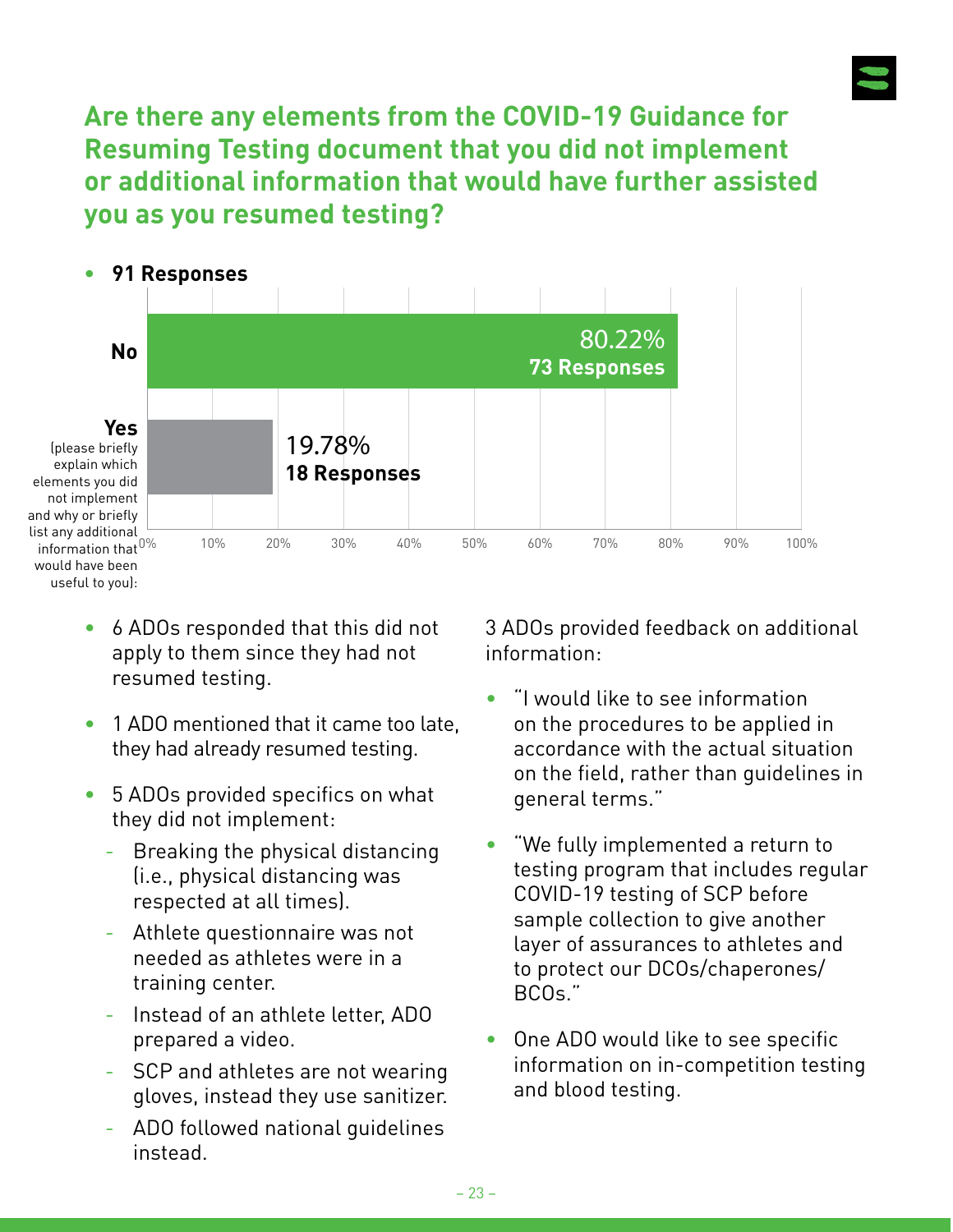

# **Modified Sample Collection Programs**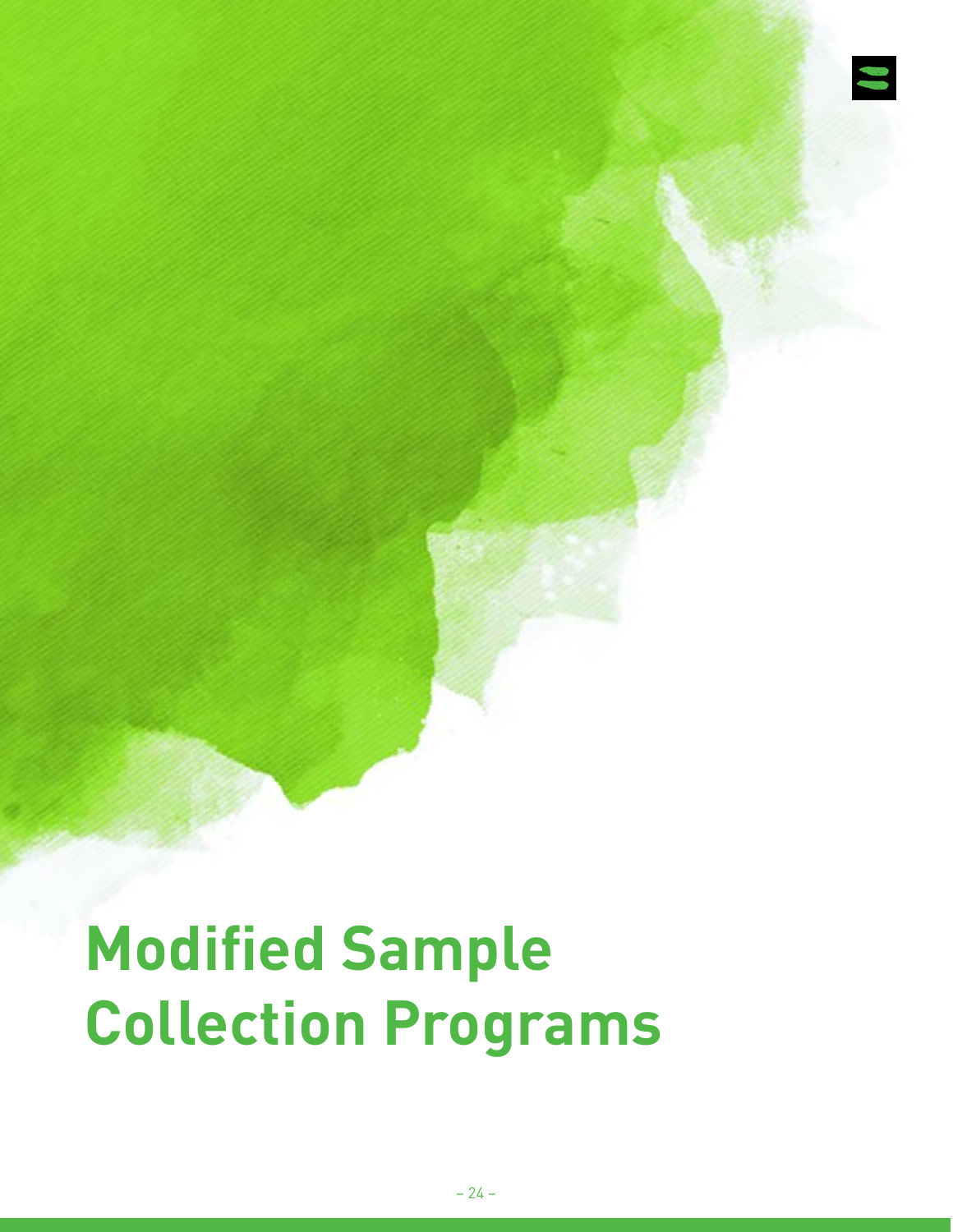**Should modified sample collection procedures be developed that may contain departures from the International Standard for Testing and Investigations (ISTI) to enable a urine sample to be collected from an athlete during a pandemic 'full lockdown' (i.e. where the national government or health authorities prevent SCP to conduct activities) where such departures may include the processing of a sample by the athlete with the SCP not physically present and not witnessing the provision of the urine sample, etc.?**

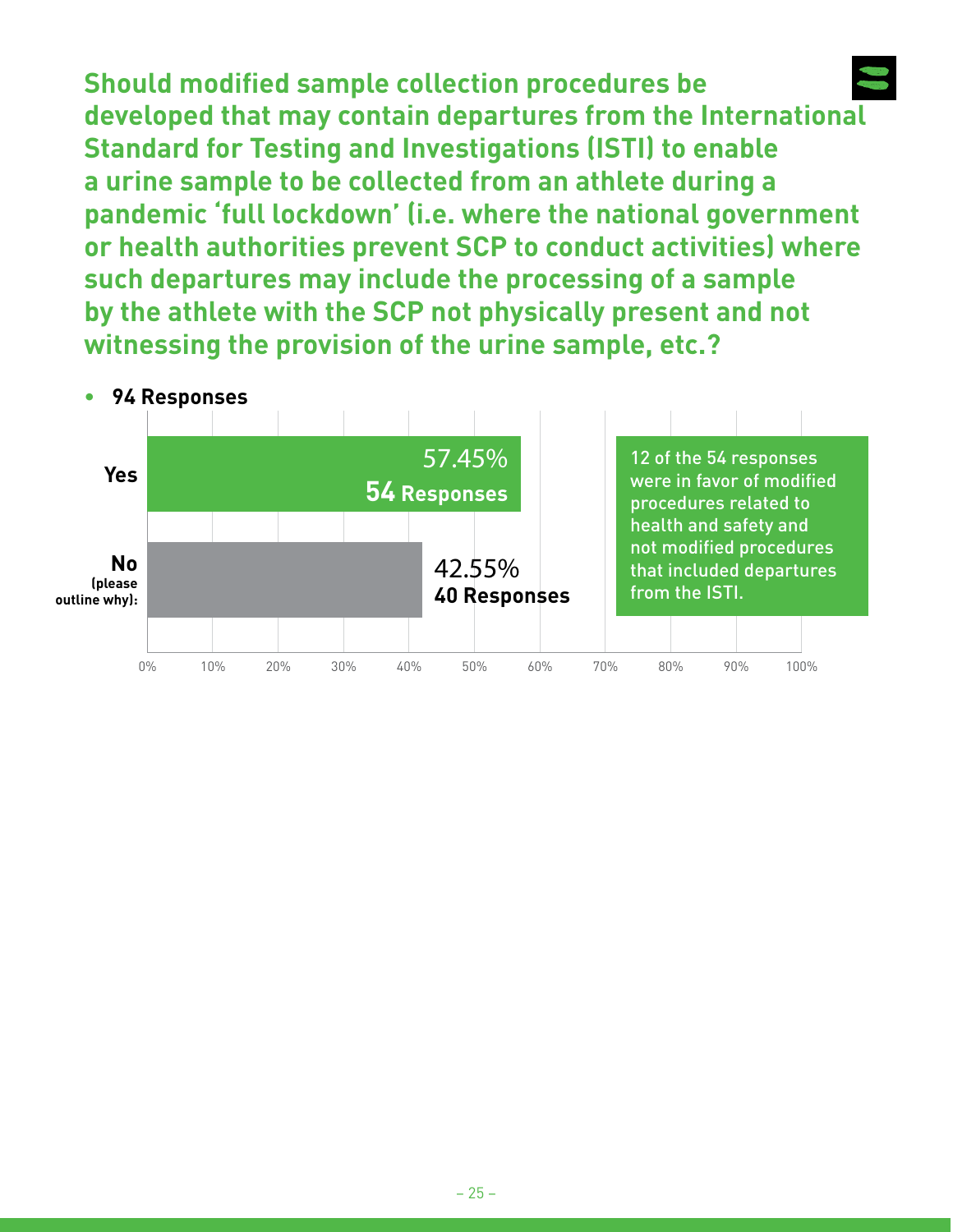**Should modified sample collection procedures be developed that may contain departures from the ISTI to enable a urine sample to be collected from an athlete during a pandemic 'full lockdown' (i.e. where the national government or health authorities prevent SCP to conduct activities) where such departures may include the processing of a sample by the athlete with the SCP not physically present and not witnessing the provision of the urine sample, etc.?**

#### **• No, please outline why:** 37 responses

| <b>Themes</b>                                                                                                                   | <b>RESPONSES</b> |
|---------------------------------------------------------------------------------------------------------------------------------|------------------|
| The integrity of the sample cannot be guaranteed (with some noting<br>that if we do so during a pandemic, why not all the time) | 26               |
| There would be too many variables to consider                                                                                   | 5                |
| This could negatively impact the results management process                                                                     | 2                |
| Because full lockdown is full lockdown - public health first                                                                    | 2                |
| No, but                                                                                                                         |                  |

"To clarify, in order to ensure that sample collection can continue considerations should be given to how some of the alternative sample collection methods used by ADOs during the pandemic, could be improved so they can better align with the provisions of the ISTI. In the absence of any such rigorous review and approval process we feel that only testing that aligns with the provisions of the ISTI should occur."

"I've put 'No' but my answer is not specifically a 'No' but wanted to be able to provide some further context. I think modified sample collection procedures should be considered and explored - but not categorically developed and implemented. Consideration should be given to what alternatives there are, what the departures are and understanding in detail what the risks of the departures are. If it is then deemed that these risks can be mitigated to a certain extent, that enables testing to still achieve its main goals (deterrence and detection) - then they should develop and implemented."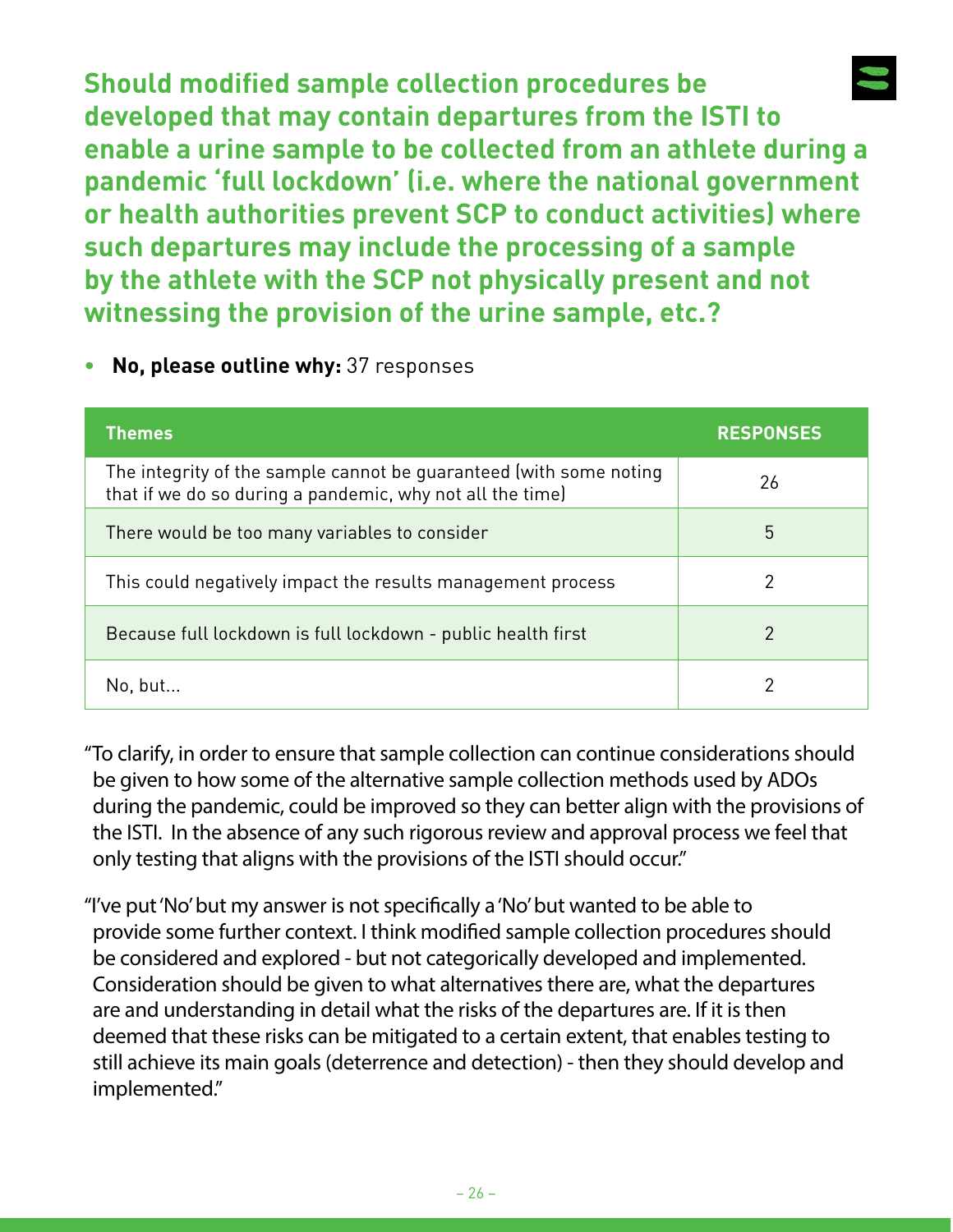**Since you answered Yes, please outline how you suggest the risks (such as manipulation or tampering of the process and/or sample) associated with potential departures from the ISTI, might be mitigated to protect the integrity of the sample collection process.** 

#### **• 30 ADO responses**

| <b>Themes</b>                                                                                                        | <b>RESPONSES</b> |
|----------------------------------------------------------------------------------------------------------------------|------------------|
| Yes, as it relates to additional measures that protect the health<br>and safety of athletes and SCP (not departures) | 12               |
| Using a combination of science (e.g., DNA, temperature),<br>technology (e.g., video) and athlete feedback            | 11               |
| Not sure/No comment/WADA is best suited to address this                                                              | 5                |
| Increase education of SCP and athletes                                                                               |                  |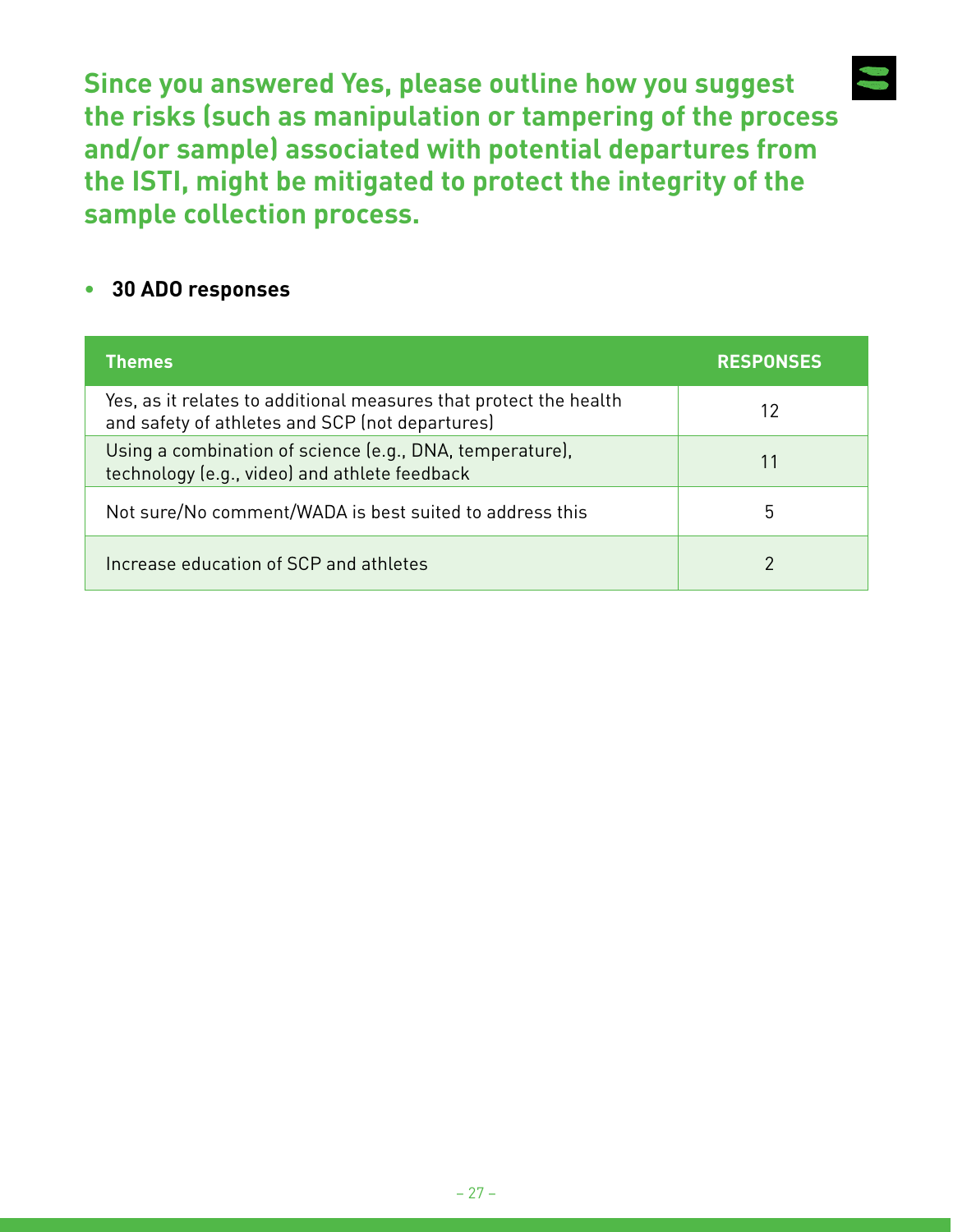

# **Resuming Testing**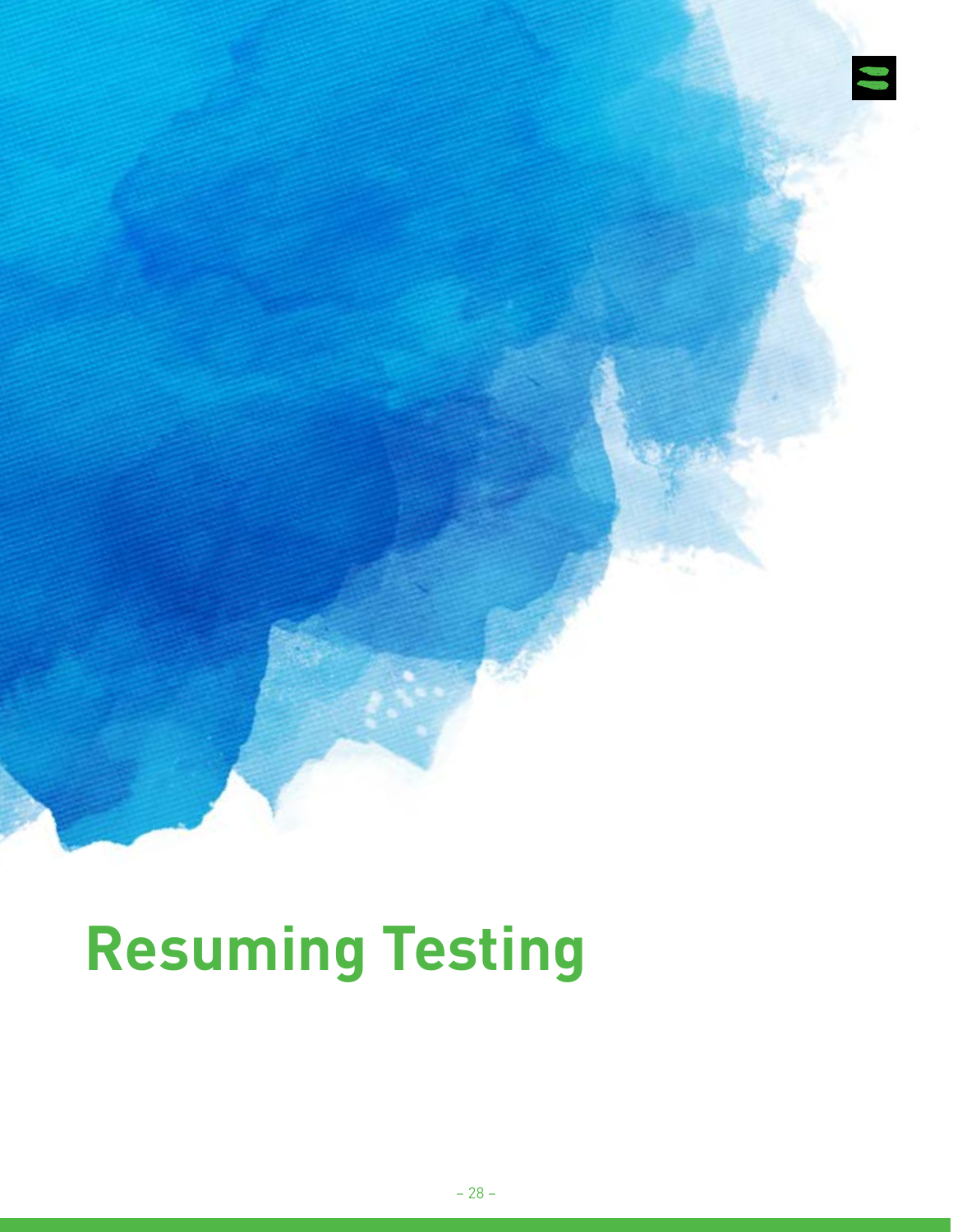

# **Did you inform athletes and relevant stakeholders in advance that testing was resuming?**



#### **For those who informed athletes, what communication strategies were developed and/or the information that was provided to athletes and relevant stakeholders when you resumed testing?**

The various strategies mentioned by ADOs:

- Zoom sessions with sample collection personnel
- Direct emails or letters to athletes
- Press releases, advisory notes
- Prepared guidelines and delivered training to athletes
- Guides and materials have been released online, website
- Infographics
- Videos
- Social media
- Webinars

If ADOs did not inform athletes or other stakeholder that testing was resuming, it was made clear here that they were informed of measures in place to protect them:

"No information was issued that the program stopped, but information regarding the development of a COVID proof testing method was widely spread within sport and media, stakeholders where informed of the details."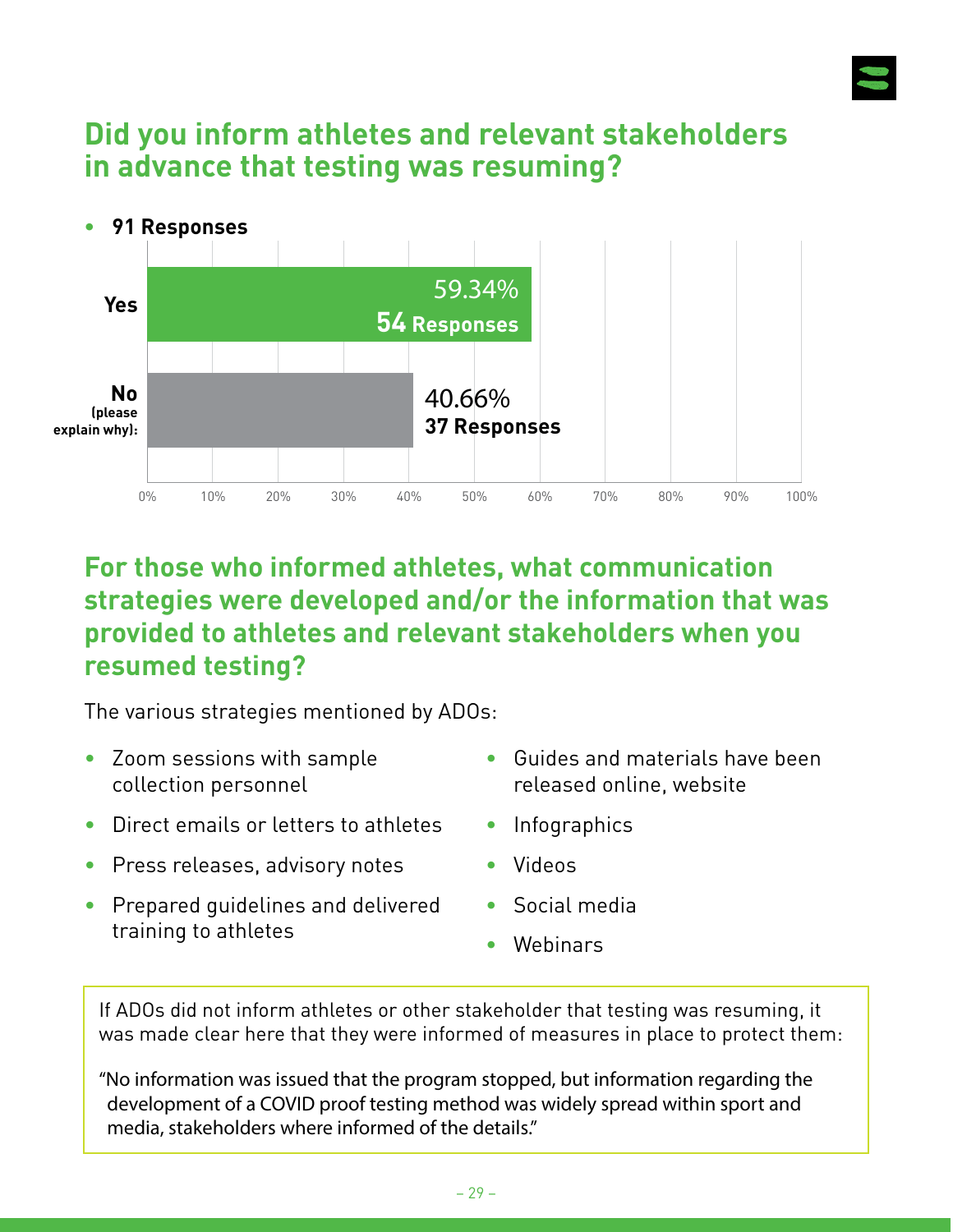

# **Did you inform athletes and relevant stakeholders in advance that testing was resuming?**

#### **• No, please explain why:** 29 ADO responses

| <b>Themes</b>                                                                | <b>RESPONSES</b> |
|------------------------------------------------------------------------------|------------------|
| We have not resumed testing                                                  | 13               |
| We did not inform athletes in the first place that we<br>had stopped testing | 11               |
| We did not stop testing                                                      |                  |
| We did not want to provide notice to athletes                                |                  |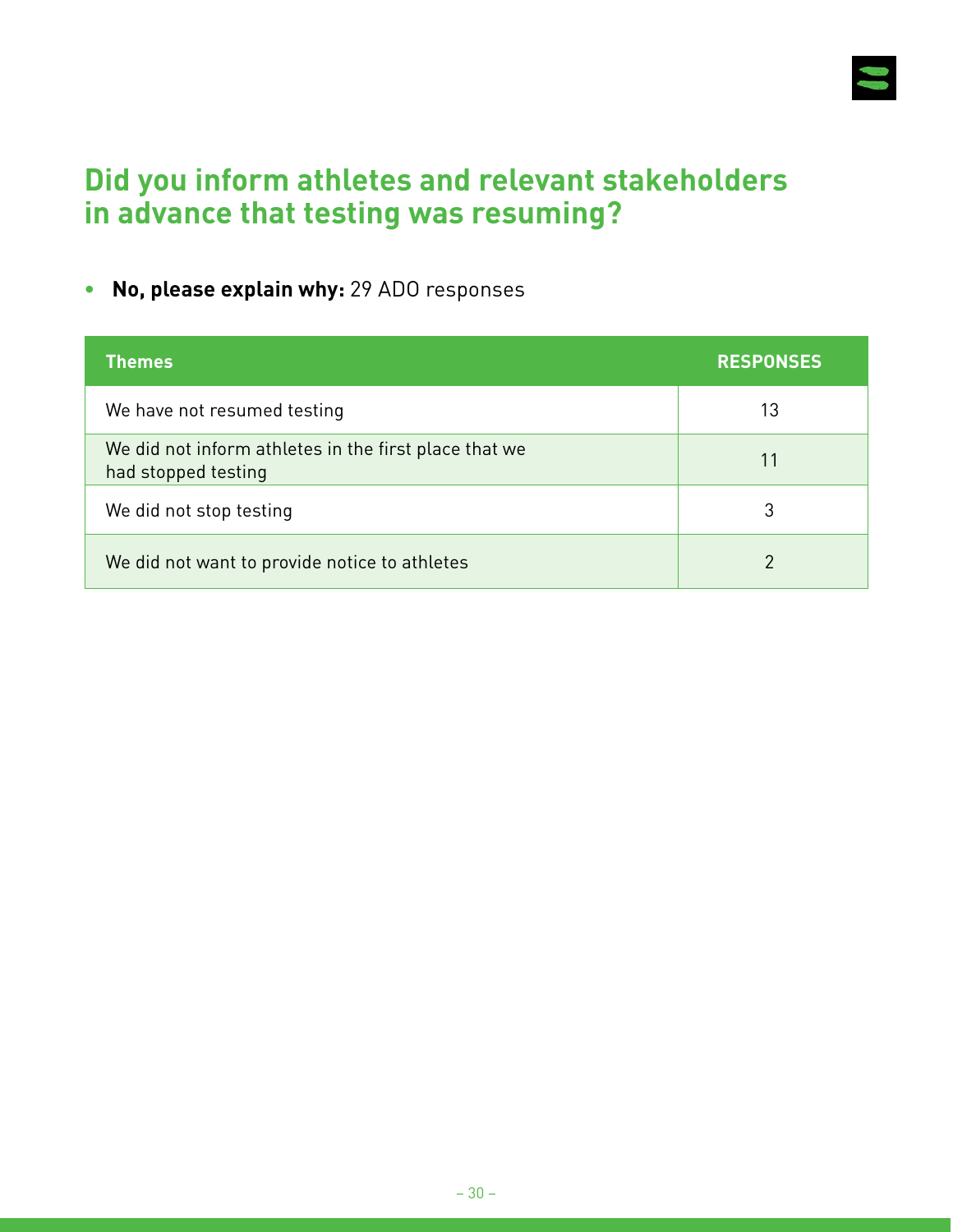

# **As you resumed testing, did athletes, support personnel or other stakeholders raise any concerns?**



- All the concerns raised were around protecting the health and safety of athletes and ensuring that proper measures were in place to do so. Some examples:
	- "The possibility of exposure to the virus from the sample collection personnel to the athletes. This was a concern raised by athletes. It was addressed by ensuring the SCP were well equipped with PPEs and briefed on the procedures and protocols to follow during a mission."
	- "We got some comments from specific athletes on their expectations around testing and PPE use. We also put in place a process for collecting a sample if athletes did not feel comfortable testing in their homes."
	- "From the overwhelming majority, we have had no concerns raised. The only concern has been from 1 or 2 athletes who are clinically vulnerable who were 'shielding' and wanted to clarify whether they could prevent a DCO entering their home for sample collection. This was addressed through a Q&A detailing the process of Covid-19 safeguarding questions (i.e. Athlete Questionnaire) at notification."
	- "They asked specifically about PPE, the adaptations to the doping control process."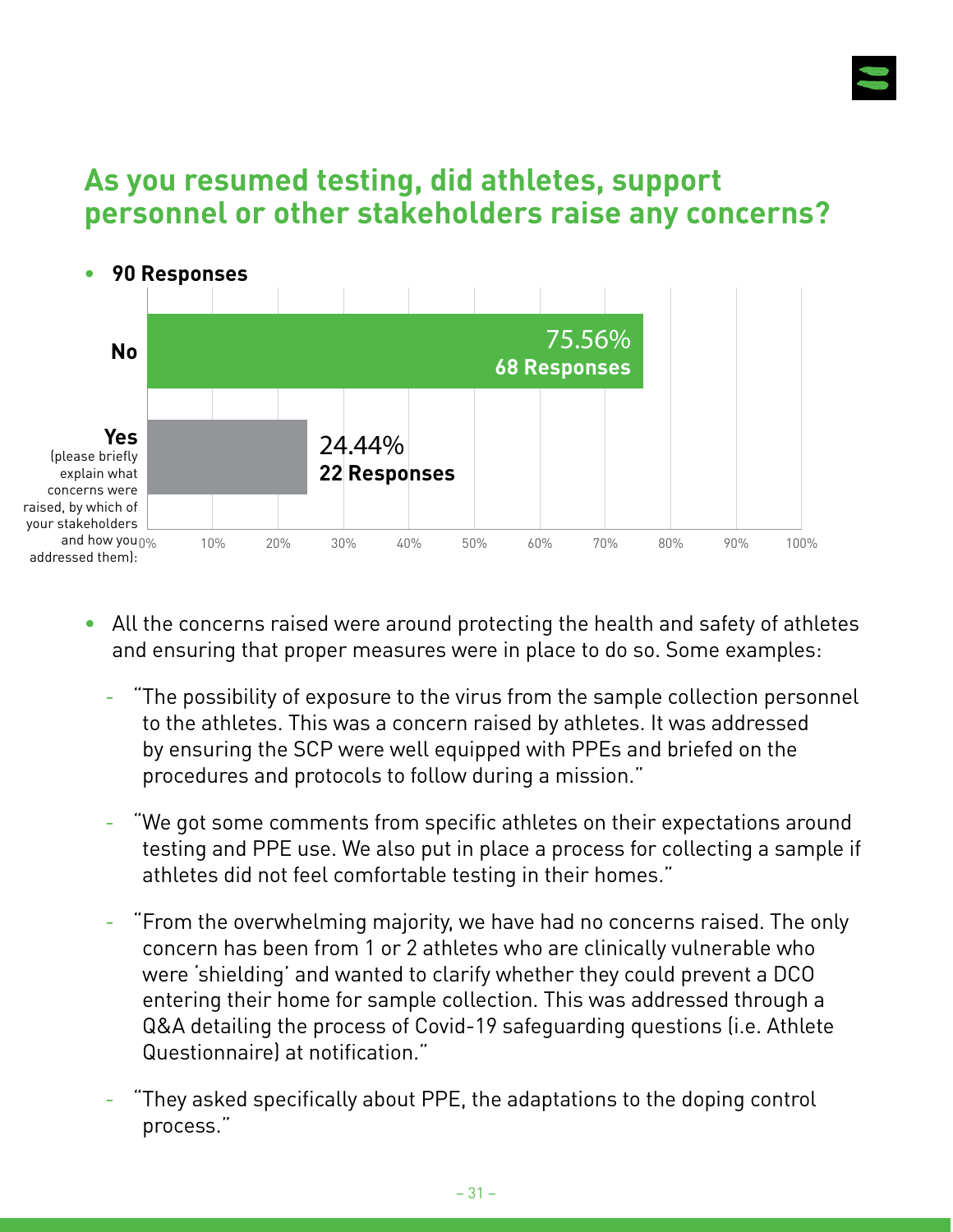

### **How did you determine when to resume your testing activities? (Select all that apply)**

| <b>ANSWER CHOICES</b>                                                                                | <b>RESPONSES</b> |    |
|------------------------------------------------------------------------------------------------------|------------------|----|
| The decision was made in consultation with<br>government representatives (e.g., sport, health, etc.) | 50.55%           | 46 |
| The decision was made based on restrictions being<br>lifted in my country (or in various countries)  | 65.93%           | 60 |
| The decision was made based on sports competitions resuming                                          | 31.87%           | 29 |
| The decision was made based on the laboratory (ies)<br>resuming their activities                     | 15.38%           | 14 |
| Other (please briefly explain):                                                                      | 29.67%           | 27 |
| <b>Total</b>                                                                                         |                  | 91 |

#### **• Other, please briefly explain:** 24 responses

| <b>Themes</b>                                                 | <b>RESPONSES</b> |
|---------------------------------------------------------------|------------------|
| We have not resumed testing                                   | 10               |
| After implementing safety guidelines and acquiring PPE        | 6                |
| Based on training/competitions resuming                       | 3                |
| Through consultation (e.g., experts, SCAs and other partners) | 3                |
| Based on budget and need to test high profile athletes        |                  |

"Internal team consultation and new policies and processes were developed. We made science-based decisions based on consultation with experts (internal and external) and looked at the data. PPE shortages impacted resumption of testing. Listening to athlete feedback through a RTP athlete survey as well as hearing from athletes that they wanted testing to continue was a large factor in our decision making and push to continue testing safely."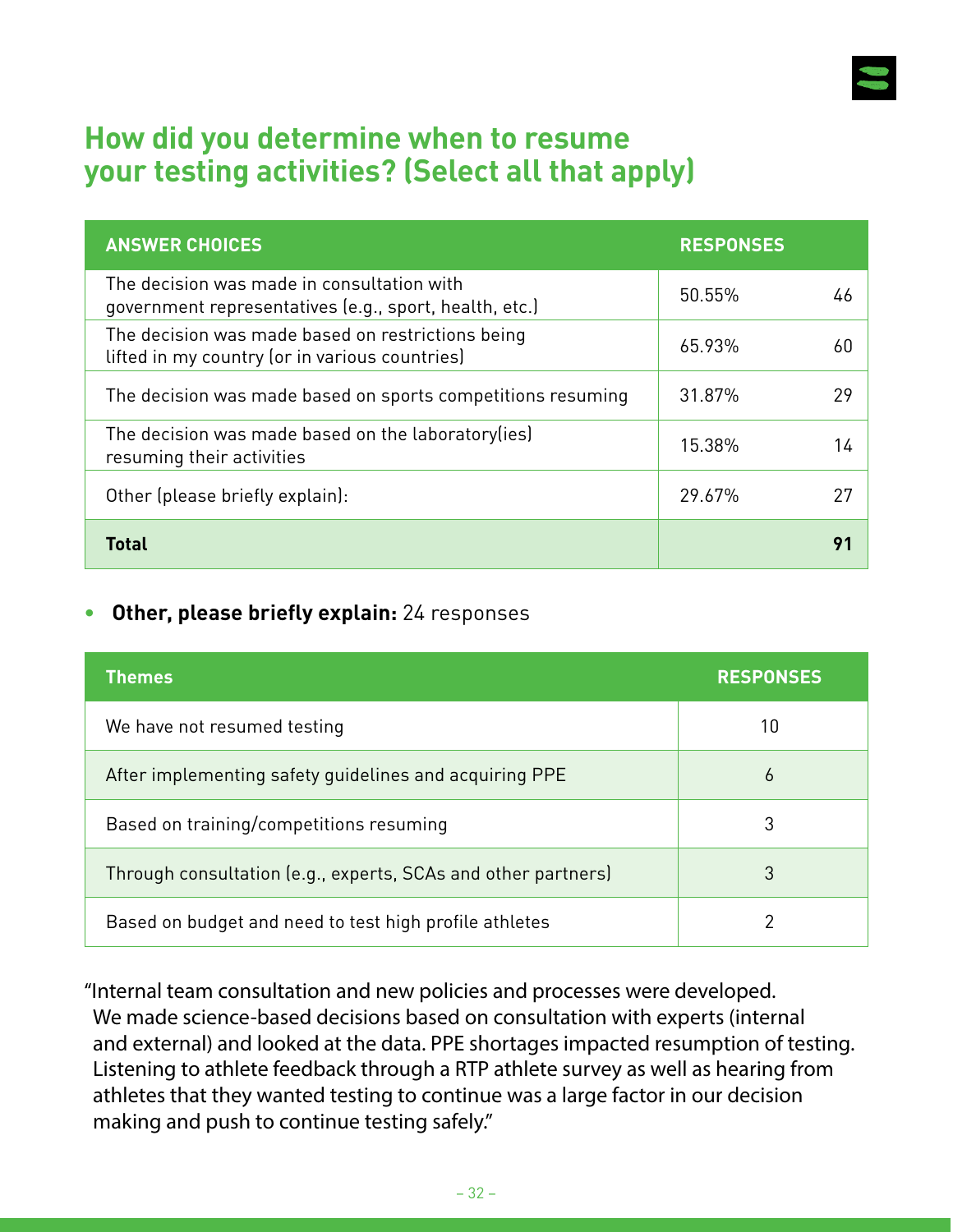

# **When you initially resumed testing, what types of testing missions did you prioritize? (Select all that apply)**

| <b>ANSWER CHOICES</b>                                                                              | <b>RESPONSES</b> |                |
|----------------------------------------------------------------------------------------------------|------------------|----------------|
| Out-of-competition, home visits only                                                               | 33.33%           | 30             |
| Out-of-competition, only training venues (no home visits)                                          | 25.56%           | 23             |
| Out-of-competition, based on athlete location/<br>whereabouts (no restrictions regarding location) | 42.22%           | 38             |
| Out-of-competition and in-competition                                                              | 20.00%           | 18             |
| In-competition only                                                                                | 2.22%            | $\overline{2}$ |
| Urine only                                                                                         | 55.56%           | 50             |
| Blood only                                                                                         | 1.11%            | 1              |
| Blood and urine                                                                                    | 20.00%           | 18             |
| Only Registered Testing Pool (RTP) athletes,<br>high risk athletes                                 | 54.44%           | 49             |
| Any athlete                                                                                        | 11.11%           | 10             |
| Other (Provide any additional information):                                                        | 27.78%           | 25             |
| <b>Total</b>                                                                                       |                  | 90             |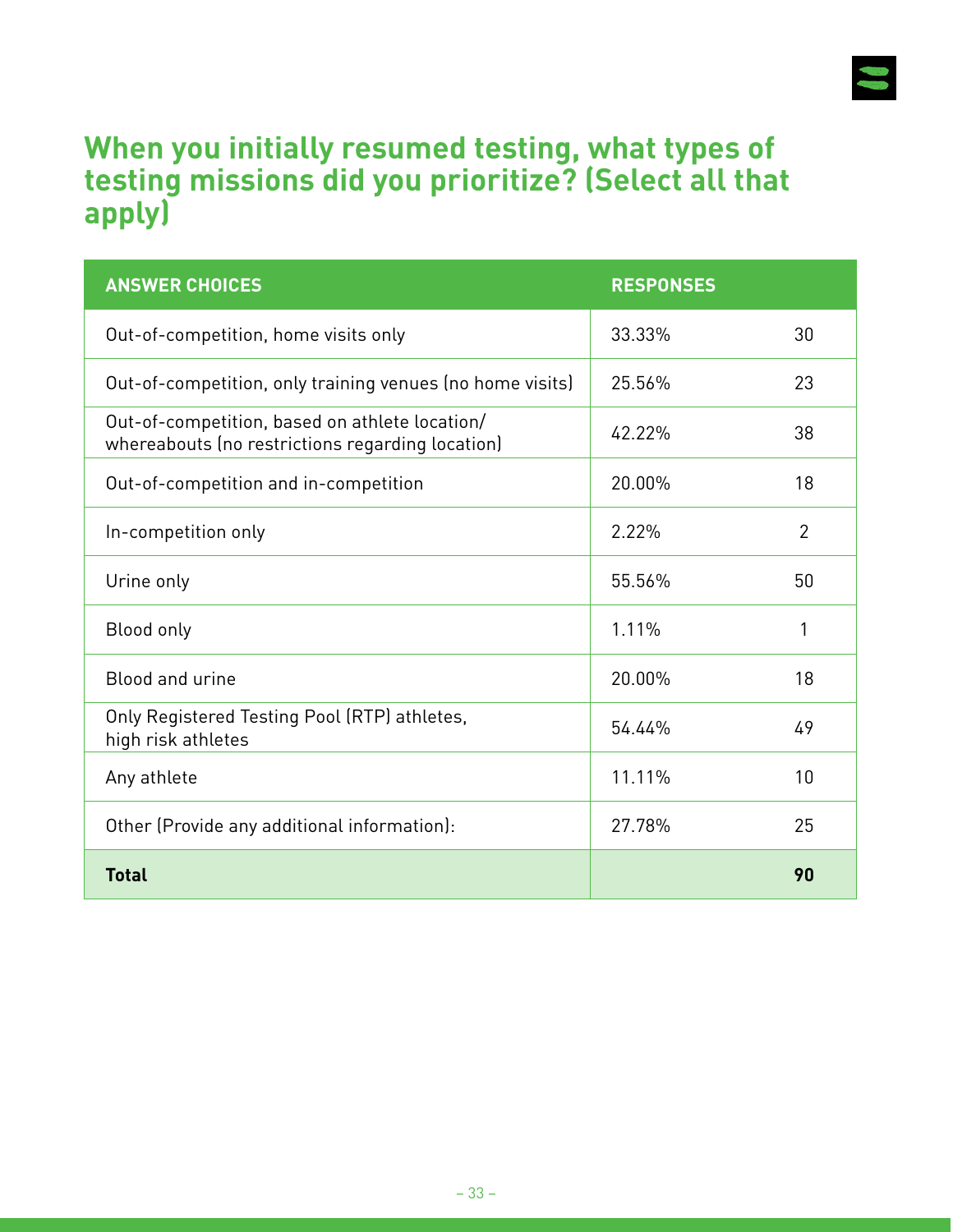

### **You answered that blood samples were not prioritized when you resumed testing. Please indicate why. (select all that apply)**

| <b>ANSWER CHOICES</b>                                                      | <b>RESPONSES</b> |    |
|----------------------------------------------------------------------------|------------------|----|
| Collecting blood does not allow for the<br>recommended physical distancing | 52.94%           | 27 |
| Lack of Blood Collection Officers (BCOs)                                   | 25.49%           | 13 |
| Other (please briefly explain):                                            | 52.94%           | 27 |
| Total                                                                      |                  | 51 |

#### **• Other, please briefly explain:** 23 responses

| <b>Themes</b>                                             | <b>RESPONSES</b> |
|-----------------------------------------------------------|------------------|
| Blood transport issues (e.g., border closure, delays)     |                  |
| No requirement for blood/Not included in TDP              | 5                |
| Lack of BCOs/lack of equipment                            | 4                |
| Started with urine and now working on protocols for blood | 2                |
| WADA Guidance said to prioritize urine                    |                  |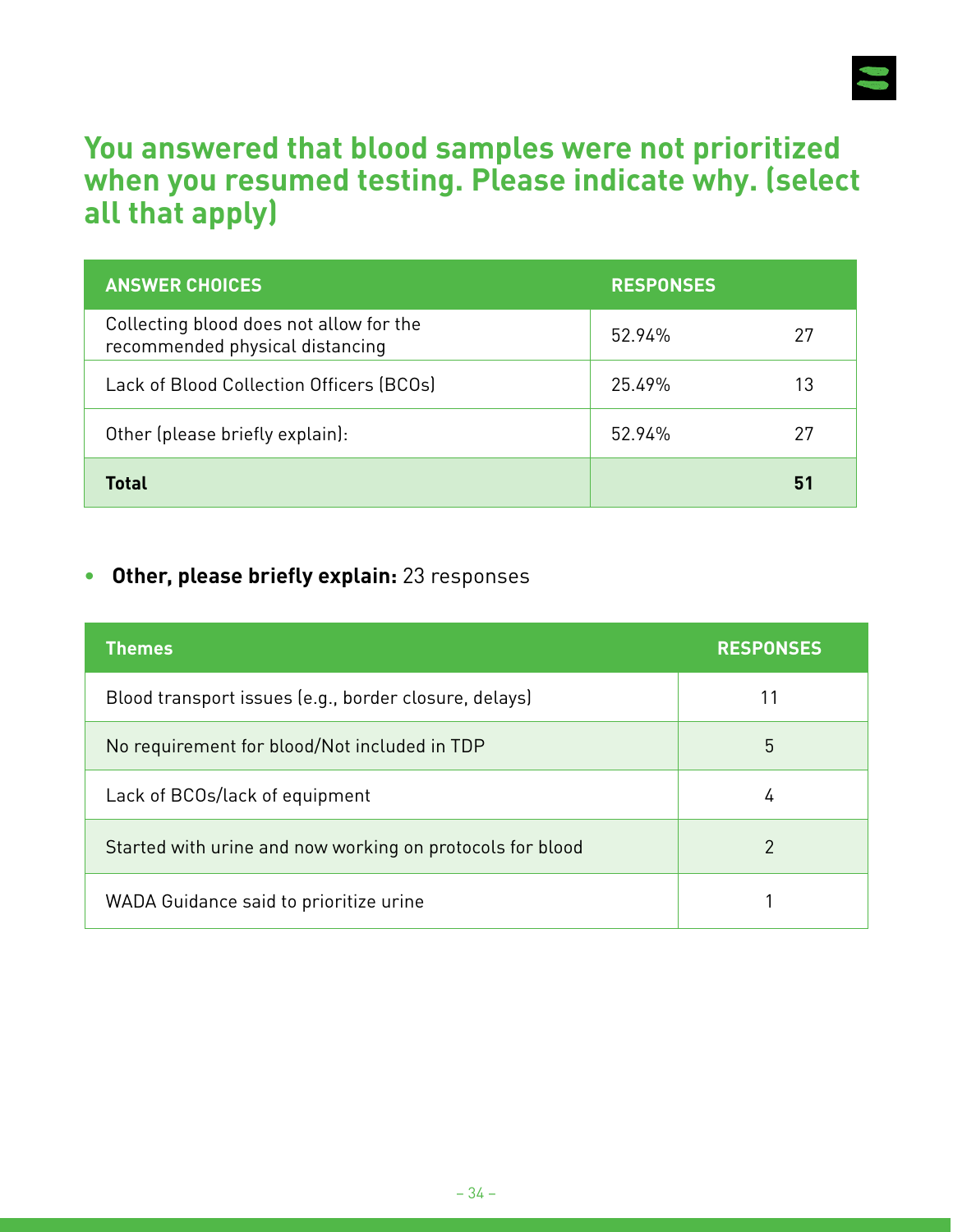

# **Sample Collection Personnel**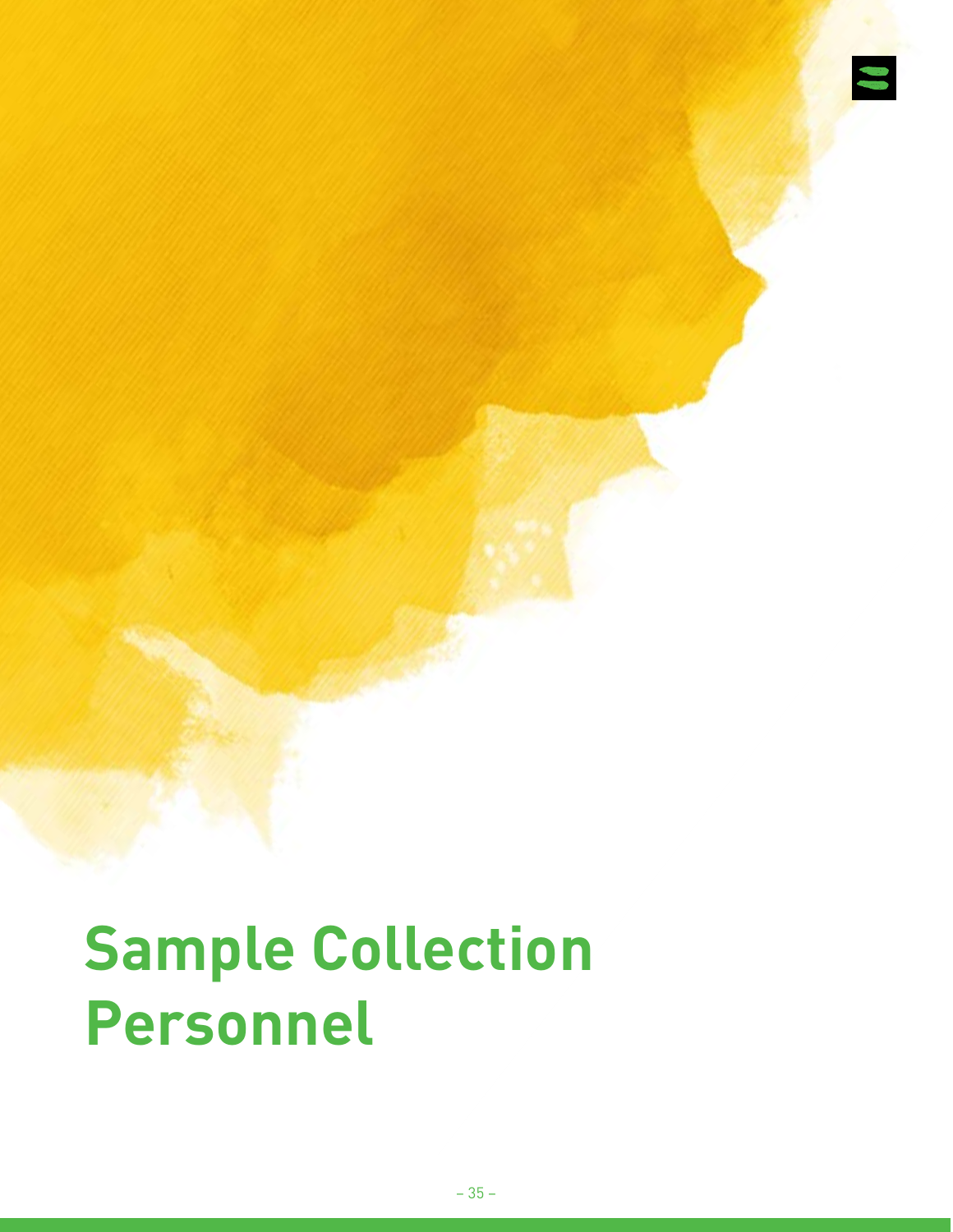

# **Did you reduce your pool of Sample Collection Personnel (SCP) when you resumed testing?**

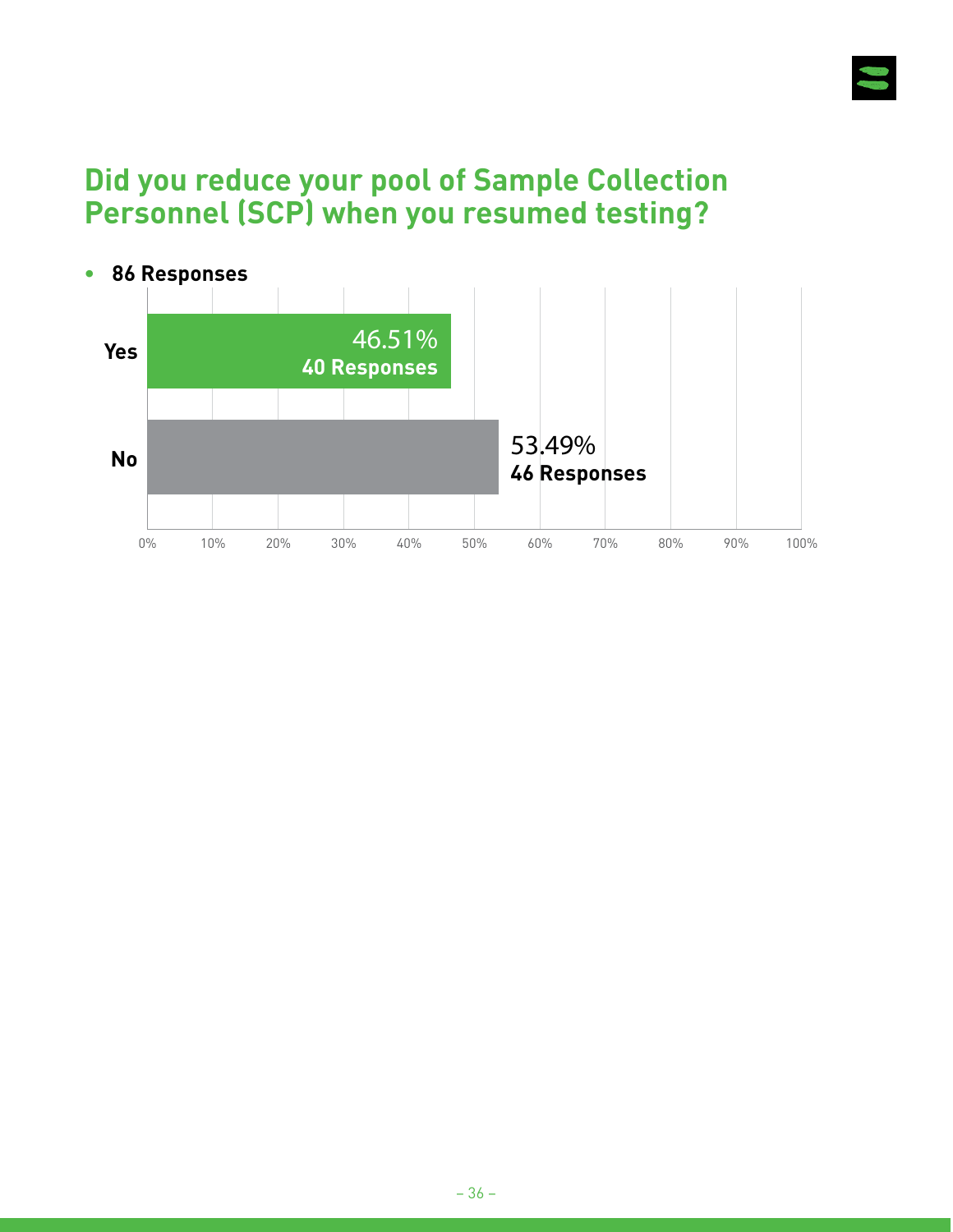

# **Why did you reduce your pool of SCP when you resumed testing? (Select all that apply)**

| <b>ANSWER CHOICES</b>                                                        | <b>RESPONSES</b> |    |
|------------------------------------------------------------------------------|------------------|----|
| We wanted to use our most experienced SCP.                                   | 53.66%           | 22 |
| Some SCP were part of a vulnerable population group and<br>we excluded them. | 41.46%           | 17 |
| Some SCP did not want to resume testing at this time.                        | 26.83%           | 11 |
| We had less testing to conduct.                                              | 58.54%           | 24 |
| Other (please briefly explain):                                              | 29.27%           | 12 |
| <b>Total</b>                                                                 |                  | 41 |

#### **• Other, please briefly explain:** 12 responses

Variety of responses:

"Some SCP lived in areas of high levels of COVID19 and therefore were not engaged due to higher risk."

"In order to minimize the risk, the number of DCOs has been reduced to 2."

"Because our DCOs are physicians and some of them were engaged in COVID-19 hospital."

"SCP to undergo additional COVID-19 training prior to be assigned to the mission."

"We chose DCOs from the health care sector who were familiar with health protective procedures."

"Budget reduction."

"Nominated most experienced SCP as we modified our OOCT process by using one SCP (while our normal operation is always two SCP on one mission even for one sample from single athlete)."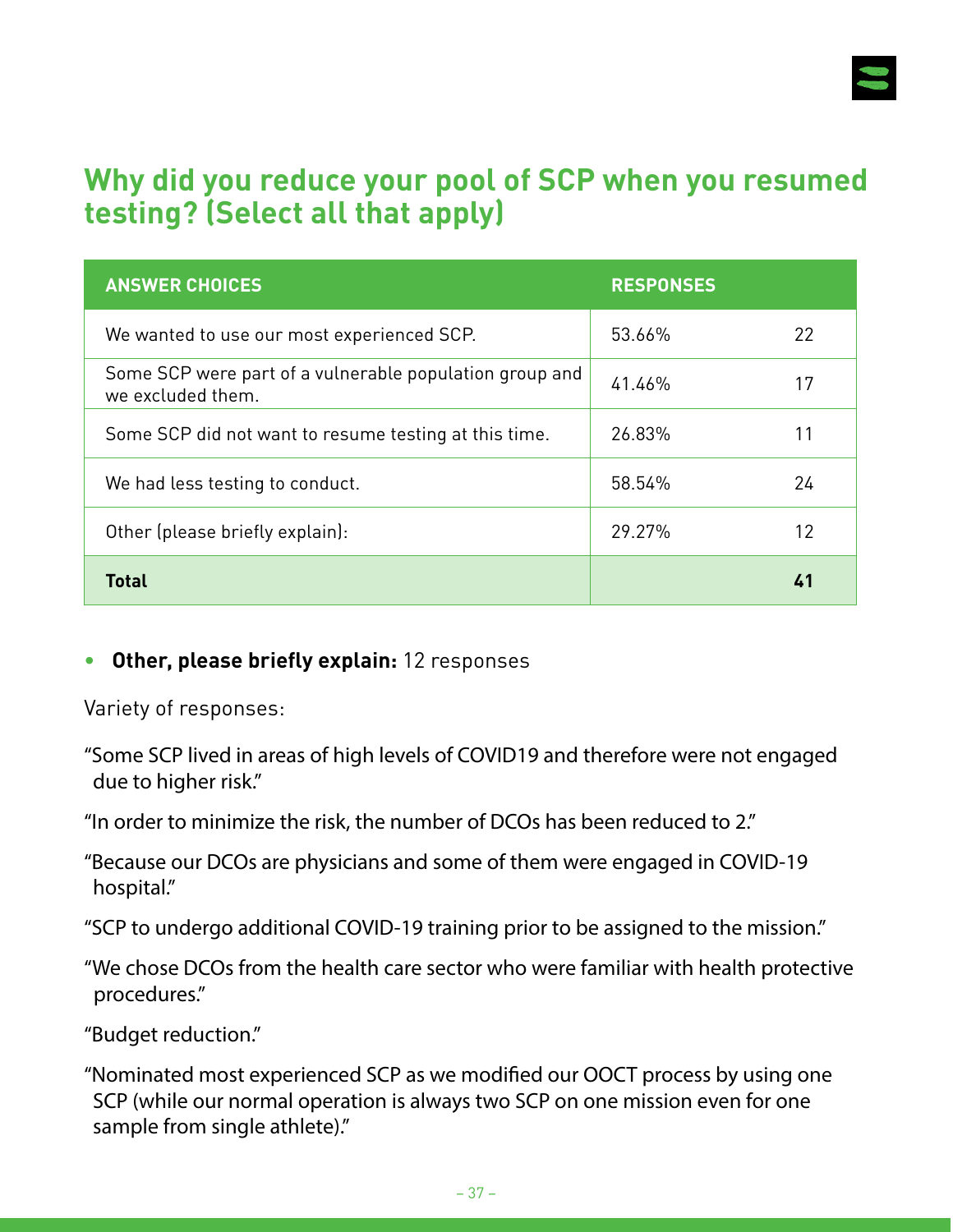

### **Did you develop and implement a process where SCP had to self-certify the status of their health before missions?**



#### **• No, please explain why:** 15 responses

| <b>Themes</b>                                                             | <b>RESPONSES</b> |
|---------------------------------------------------------------------------|------------------|
| Not applicable, testing has not resumed                                   | 3                |
| We outsource services                                                     | 3                |
| SCP asked to measure temperature and decline mission if feeling<br>unwell | 3                |
| Cost prohibitive                                                          | 2                |
| Not implemented yet but we are planning to do so                          | 2                |
| Not a requirement in our country                                          | 2                |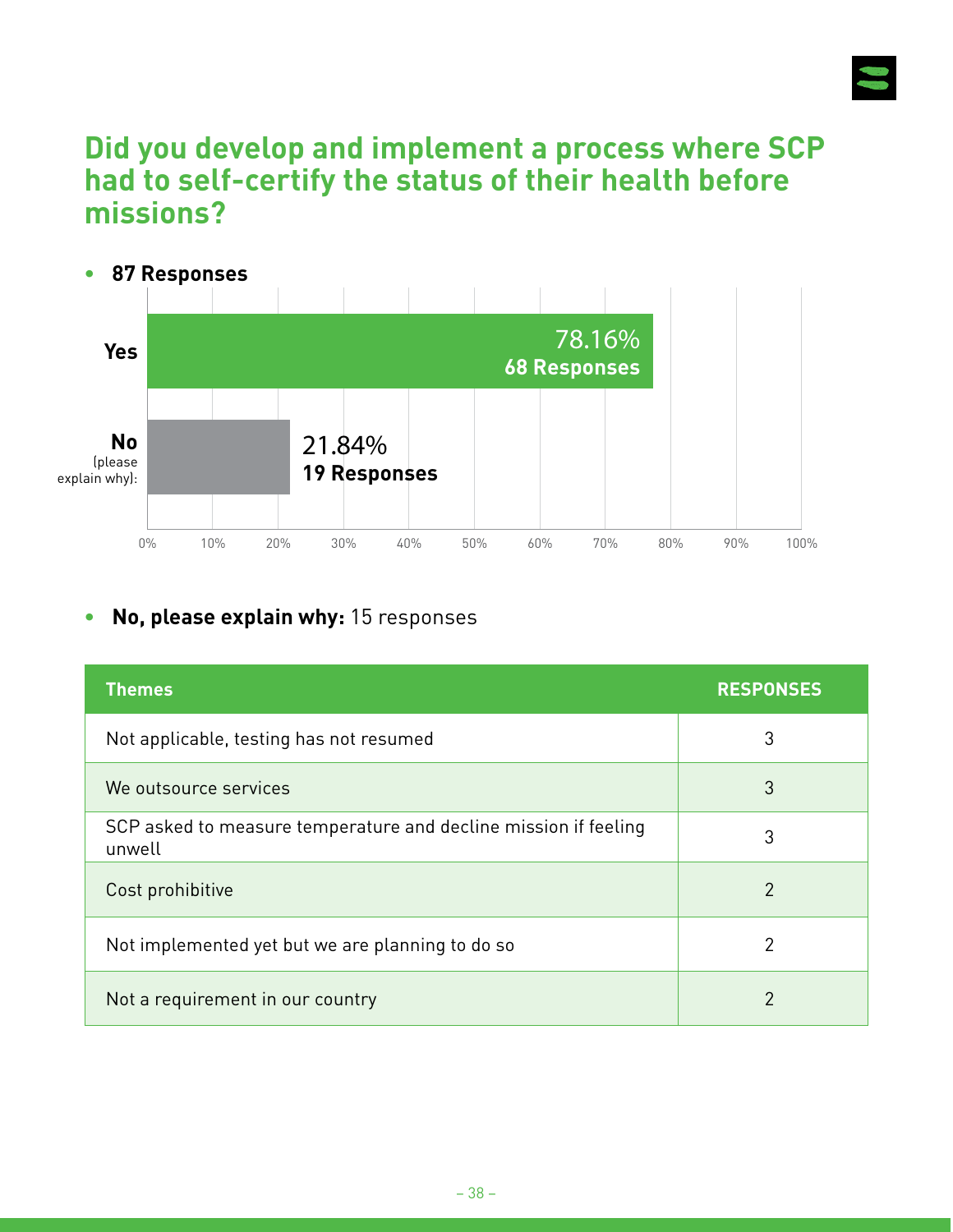

# **Did you develop and implement a process where SCP had to self-certify the status of their health before missions?**

**• Please identify any challenges you faced in implementing a self-certification process for SCP (e.g., any lessons learned)**

18 ADOs responded that they did not face any challenges. Some examples of the lessons learned below:

- "We initially created a self assessment form which quickly became dated as a result of evolving questionnaires from public health authorities. As a result, our process was altered to direct SCP to the online tools being provided by public health. SCP were then asked to certify that they had undergone screening and were fit to proceed with a mission."
- "Unclear specifications regarding vulnerable person, implementation of PCR testing for testing personnel."
- "Paper based self certification system was found challenging and due to that online system was developed very quickly."
- "While the self-certification process was effective overall, because we were concerned about asymptomatic transmission, we decided to implement a COVID-19 testing program on SCP as an added layer of safety for them and athletes.
- "Difficulties in implementing preventive epidemiological measures in non-medical staff."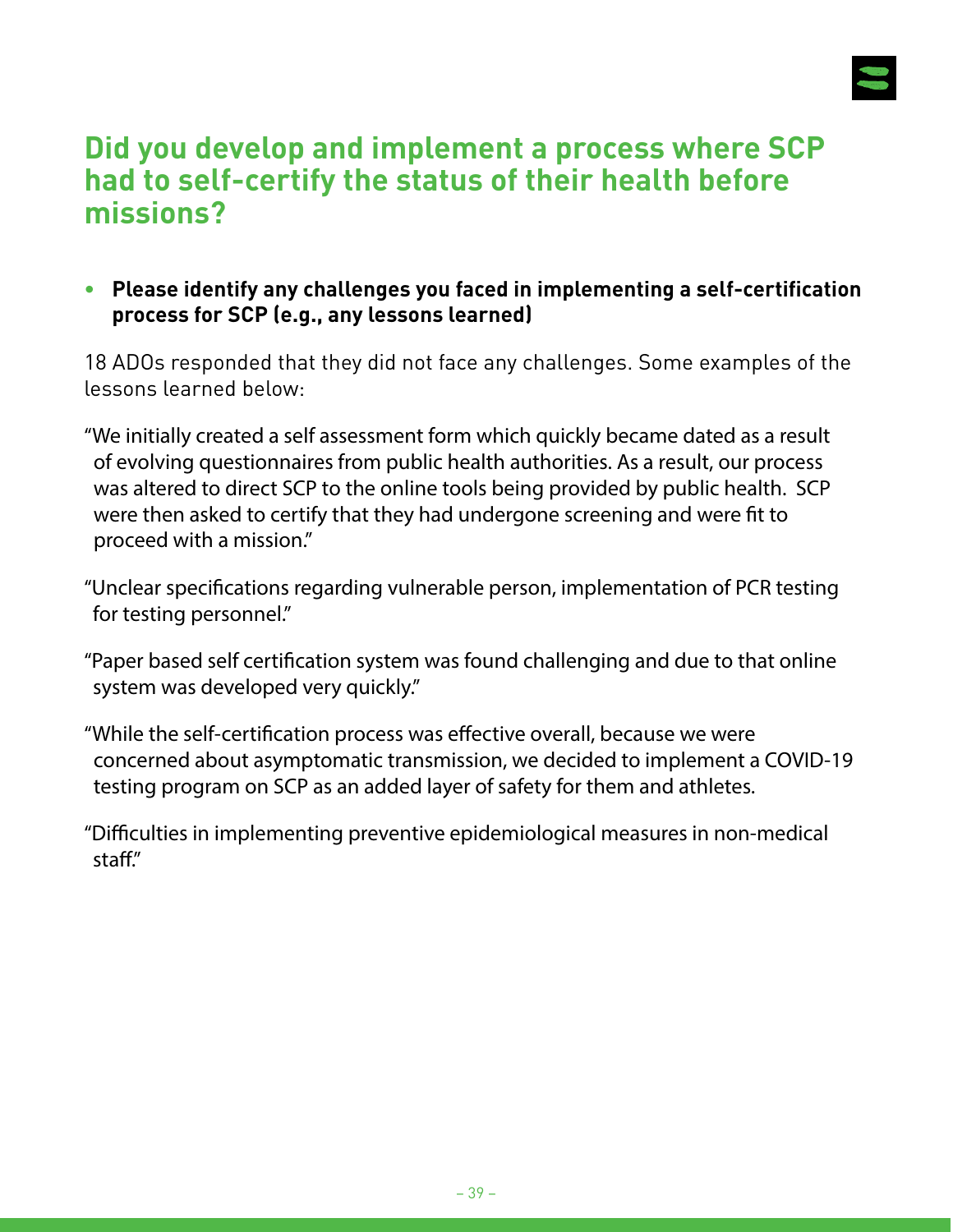

# **Did you require your SCP to be tested for COVID-19 prior to accepting a testing mission?**

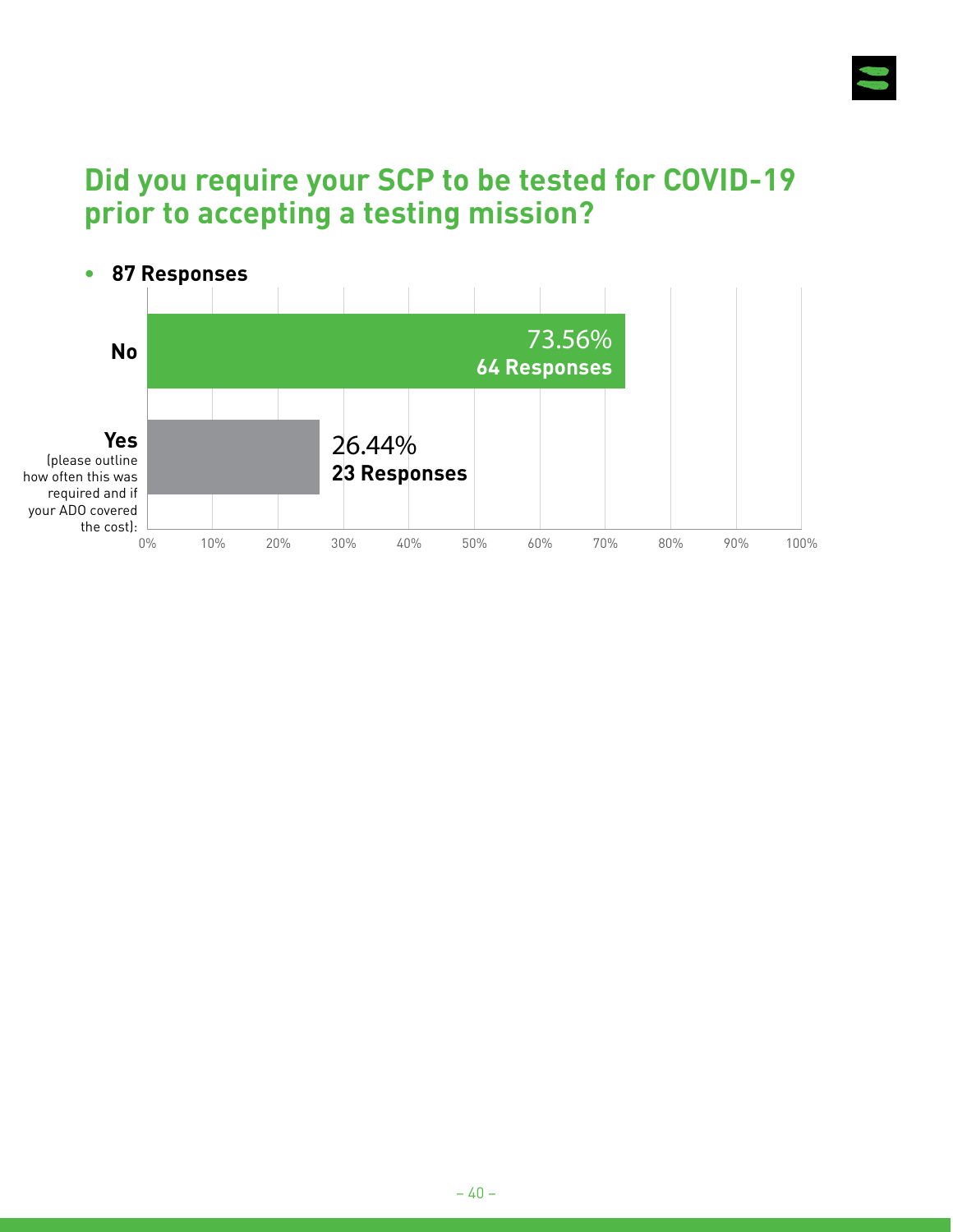

# **Did you require your SCP to be tested for COVID-19 prior to accepting a testing mission?**

**• Yes, please outline how often this was required and if your ADO covered the costs:** 23 ADO responses

"One initial test and was covered by the NADO."

"Every second week, we cover the costs."

"We did not pay the cost. Every ten days the DCOs perform serological tests and swab."

"Prior first mission and then once in 10 days at our costs. More testing can be agreed where needed."

"We did it before every competition where high-level athletes were involved and yes the costs were covered from our NADO."

"We covered the cost and depending on the type of mission and/or travel, the timing is within 48 hours of the mission to once every 2 weeks. We have complied with all bubble environment requirements to ensure we can maintain access to athletes both out-of-competition and in-competition environments."

"Once in 3 month and SCP pay by themselves."

"5 days prior."

"SCP were required to be tested when conducting a mission in a certain sport. This was at the request of the sport. SCP were not required to be COVID19 tested for missions in other sports."

"Monthly"

"Once and the costs were covered by the International Federation."

"Before every anti-doping control."

"Twice a month."

"Not for every test mission, but every 2 months. The test is free."

"Our SCP work in hospital, so they were tested at work, we asked them for copies of the recent test. We didn't have cost."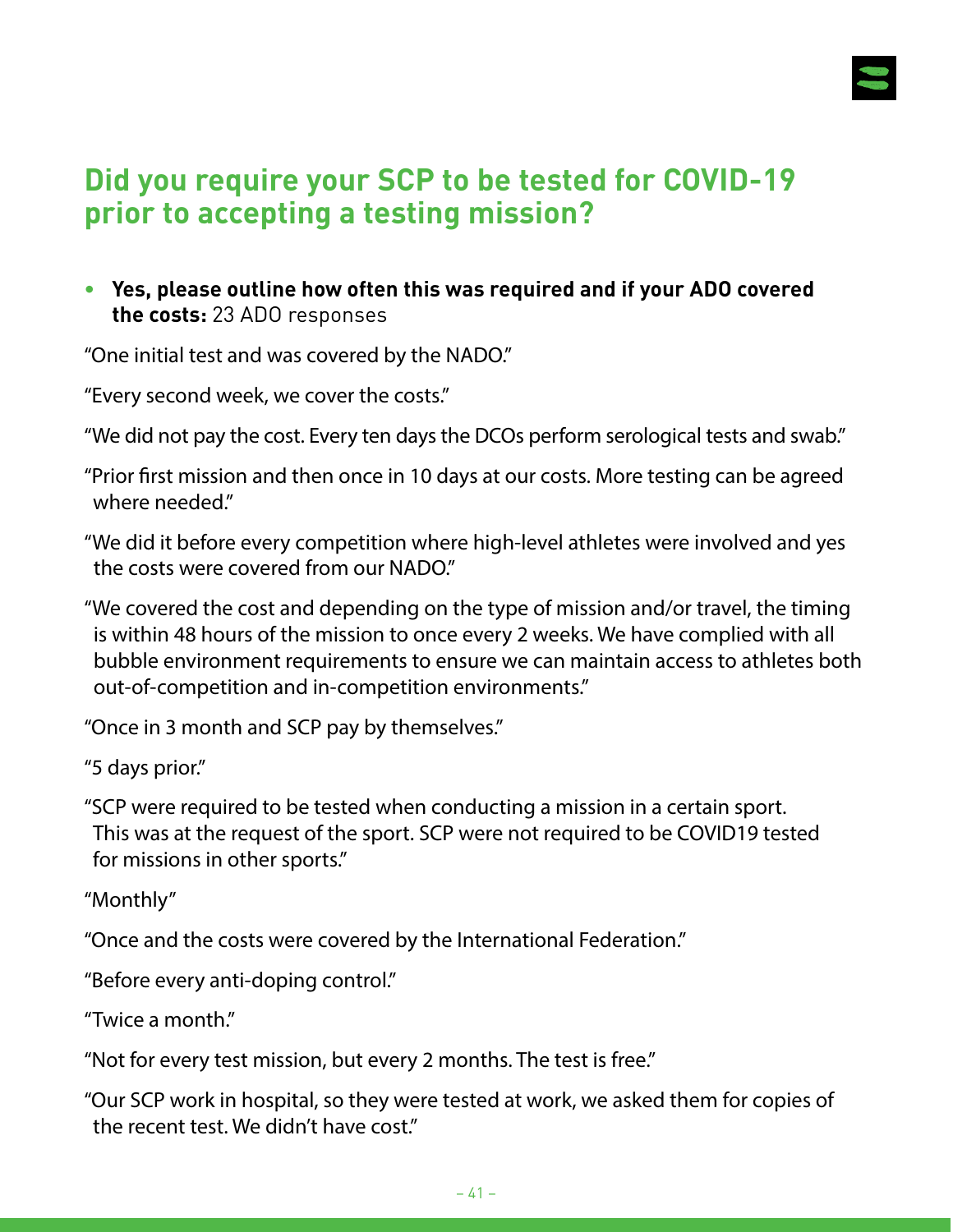

# **Were you informed by any of your SCP that, after resuming testing and having conducted some testing missions, they tested positive for COVID-19?**



#### **• Yes, please briefly explain how many, and how you managed this situation (i.e., what did you do?):** 7 ADO responses

"Just one case and we managed the situation according to the general health system procedures."

"Keep calm and manage stress."

"2 cases, in the first one - negative results were provided right after, in the second case DCO was put under quarantine, all other DCOs in a group have been sent for additional COVID-19 testing and removed from mission until results are received, all tested athletes been informed properly."

"Only once, DCO tested positive by source at his medical institution. Health Authority were informed and a sport club as well. A special procedure was followed."

"Notification of relevant ADOs, athletes and offering COVID-19 testing. Strict protocol for returning those positive SCP to testing."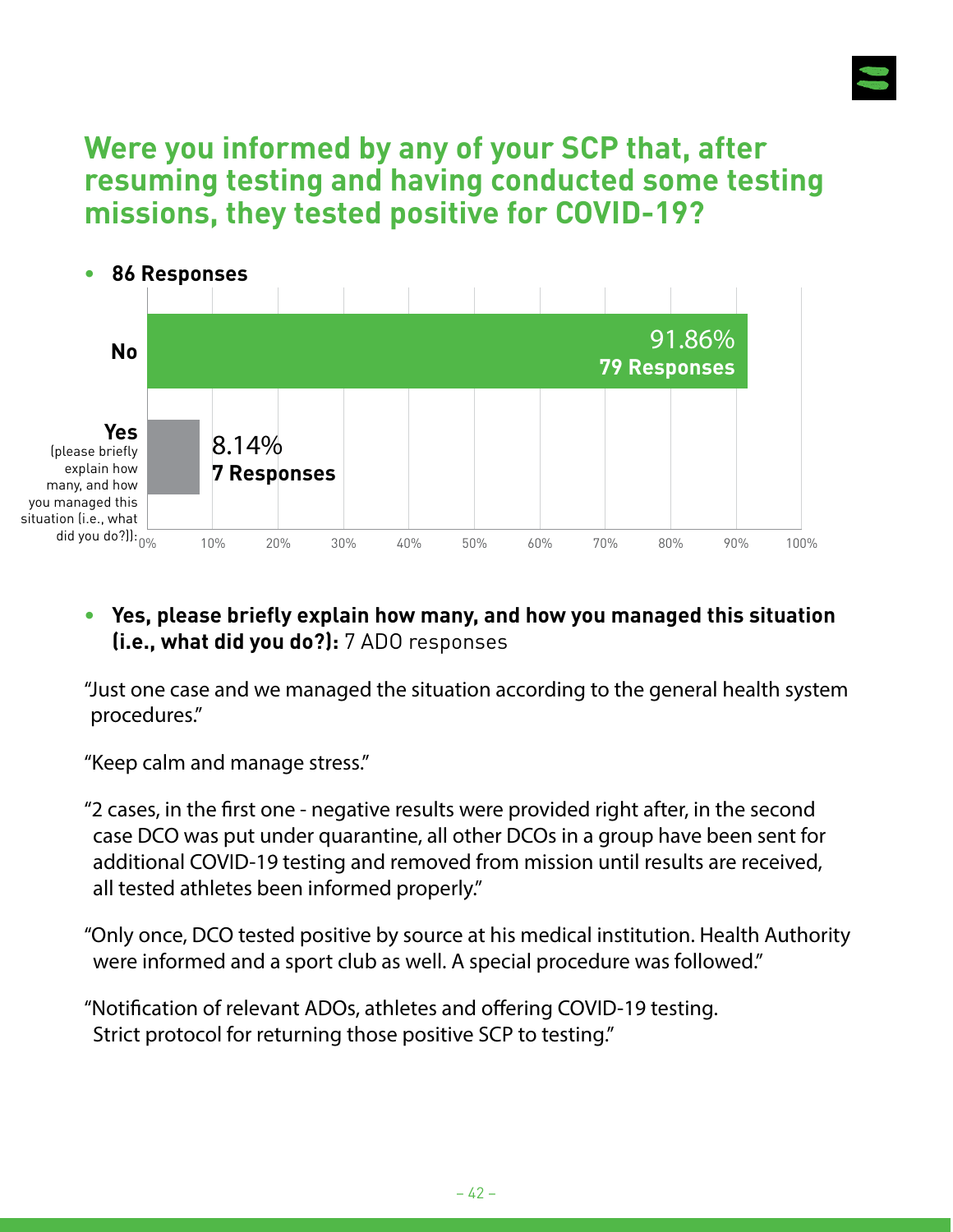

**Personal Protection Equipment & Hygiene Measures**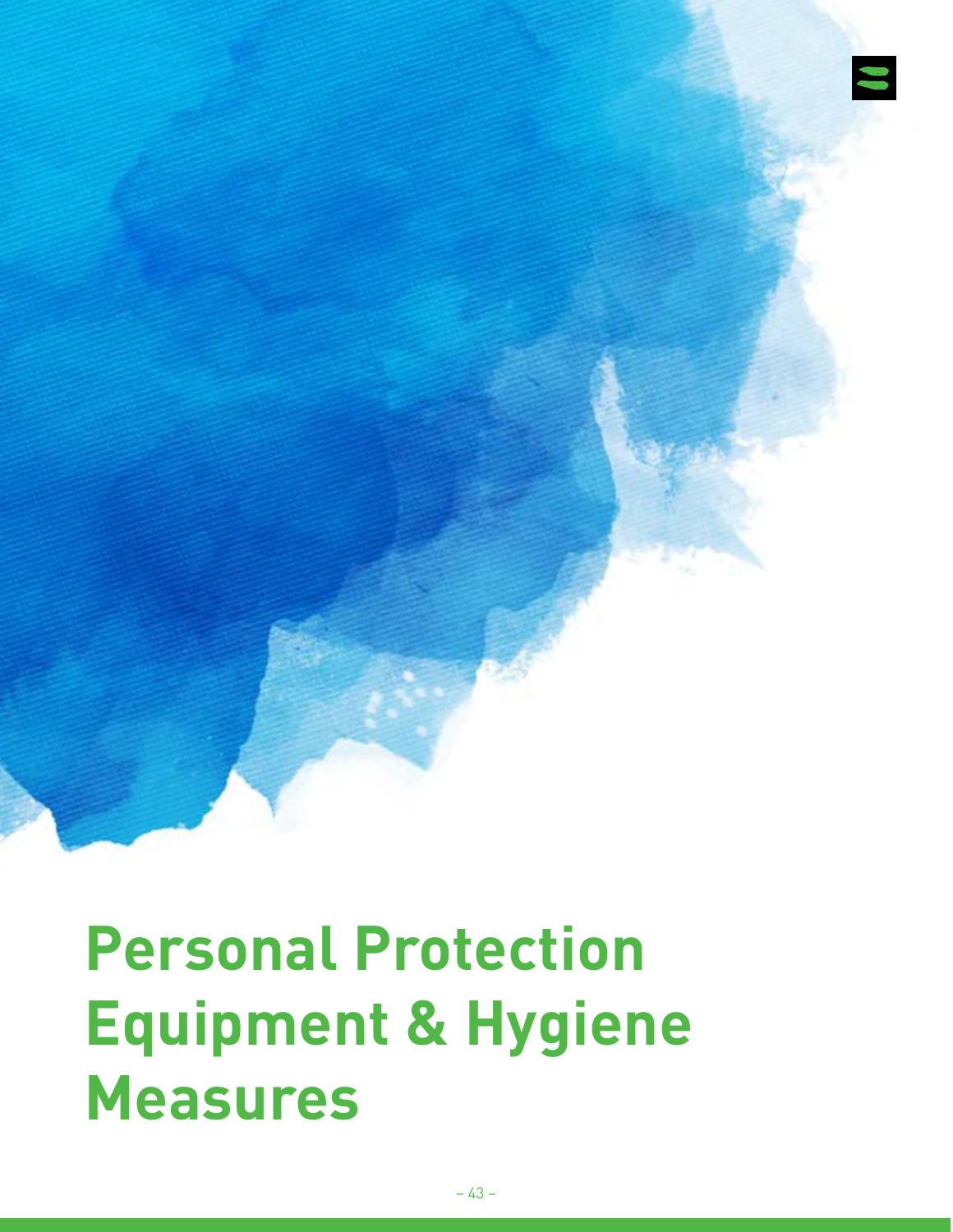

# **Which PPE are you providing to your SCP to use during sample collection? (Select all that apply)**



**• 86 Responses**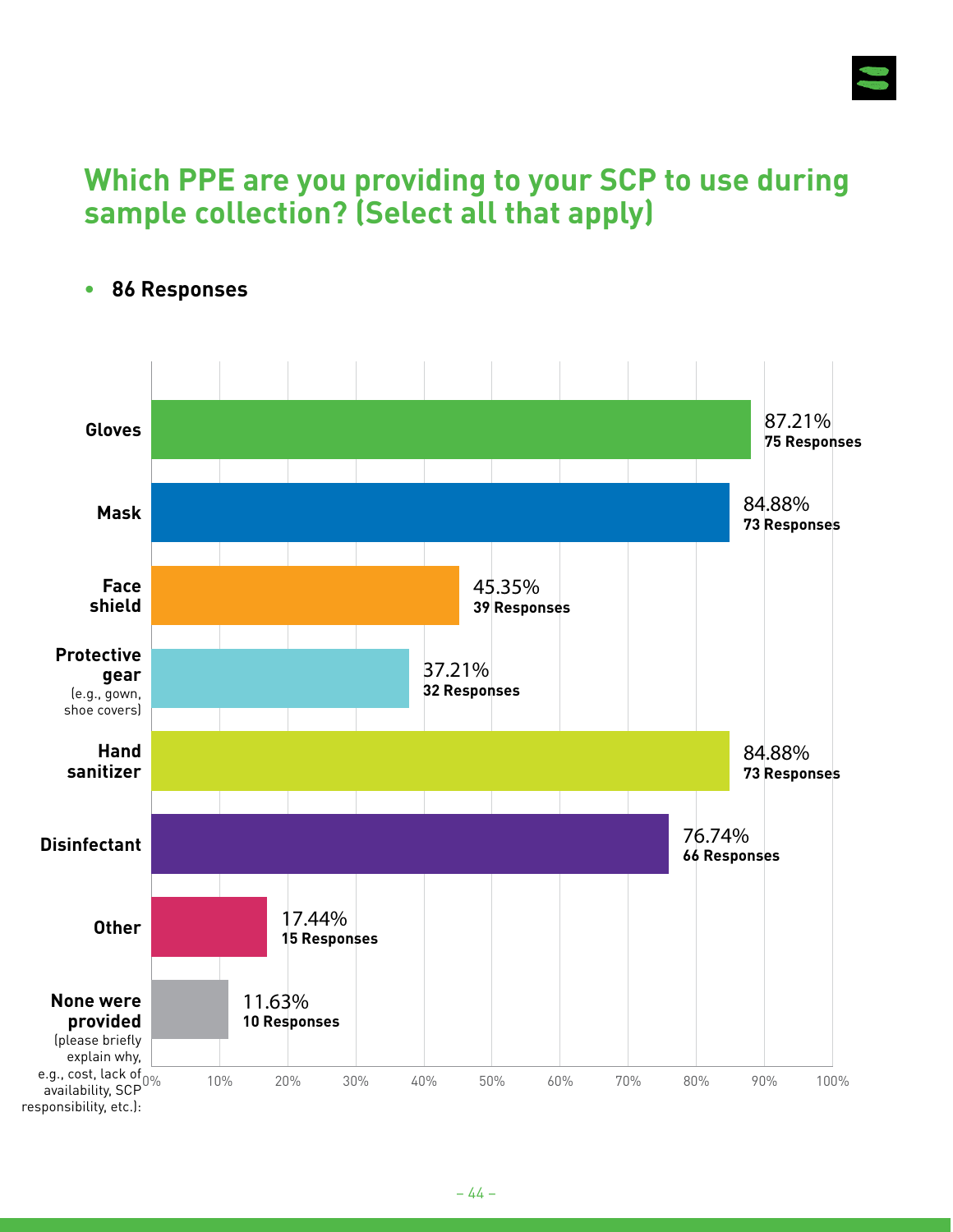

# **Which PPE are you providing to your SCP to use during sample collection? (Select all that apply)**

**• None were provided. Please briefly explain why, e.g., cost, lack of availability, SCP responsibility, etc.:** 10 ADO responses

| <b>Themes</b>          | <b>RESPONSES</b> |
|------------------------|------------------|
| Responsibility of SCP  | 4                |
| No testing yet         | 3                |
| We outsource           | 2                |
| No obligation to do so |                  |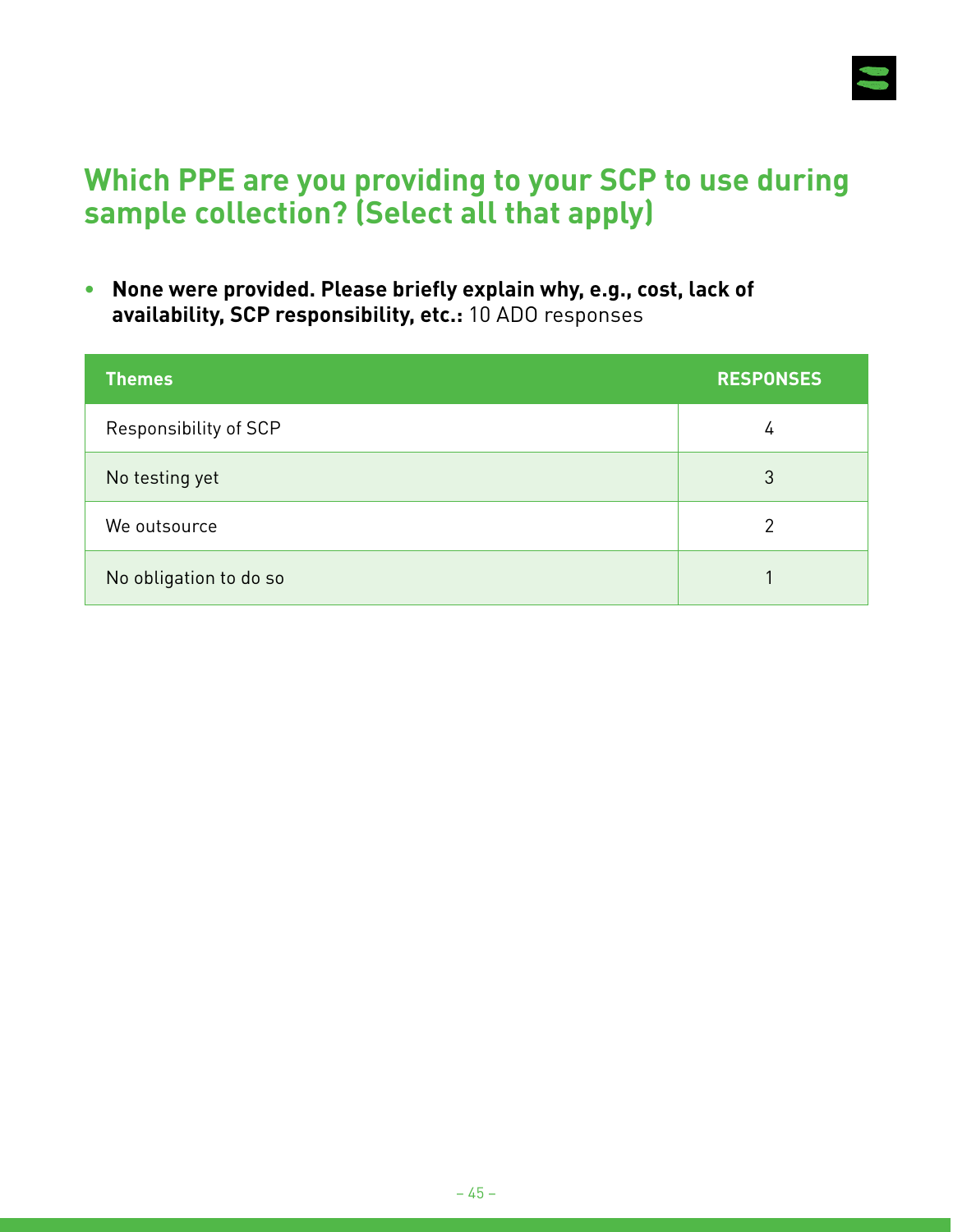

# **Which PPE are you providing to athletes to use during sample collection? (Select all that apply)**



#### **• 87 Responses**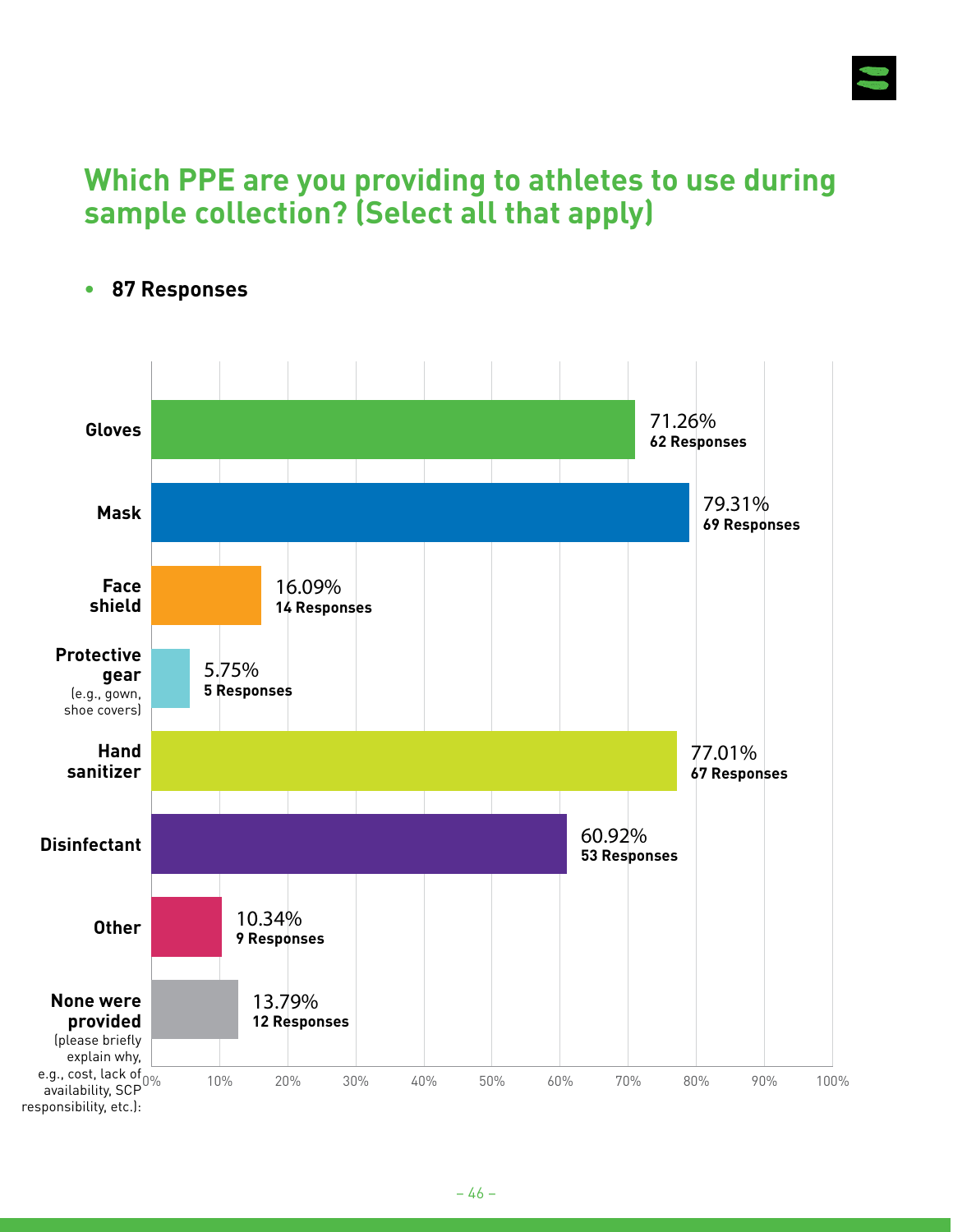

# **Which PPE are you providing to athletes to use during sample collection? (Select all that apply)**

**• None were provided. Please briefly explain why, e.g., cost, lack of availability, athlete responsibility, etc.:** 11 ADO responses

| <b>Themes</b>                                        | <b>RESPONSES</b> |
|------------------------------------------------------|------------------|
| Testing has not resumed                              | 5                |
| Athlete responsibility/SCP responsibility to provide | $\overline{2}$   |
| We outsource                                         | 2                |
| We are planning to provide it to athletes            |                  |
| No obligation to do so                               |                  |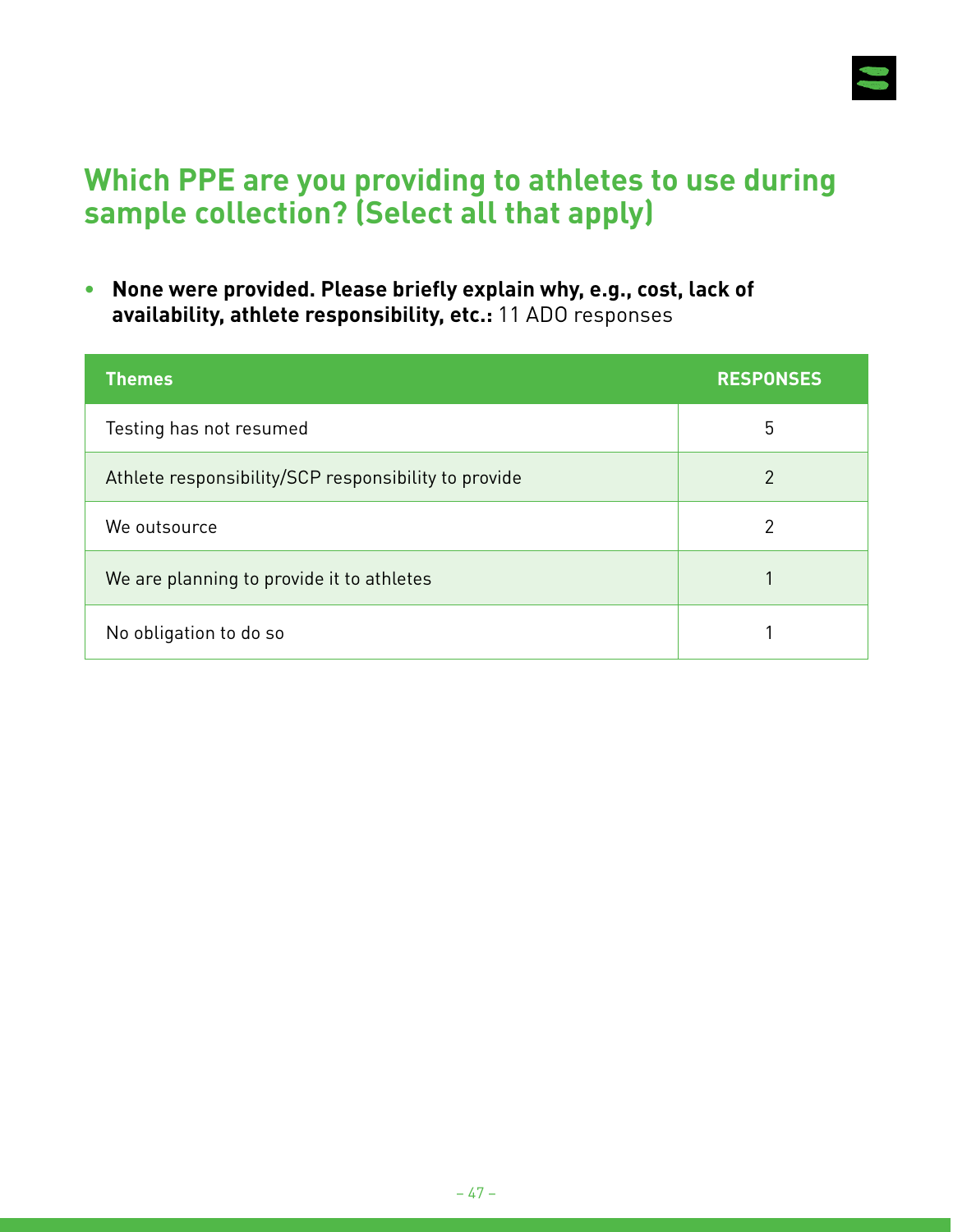

### **Did you provide specific information and training to your SCP on the enhanced hygiene procedures and use of PPE before they resumed testing?**



#### **• No, please explain why:** 15 ADO responses

| <b>Themes</b>                                        | <b>RESPONSES</b> |
|------------------------------------------------------|------------------|
| Testing has not resumed                              |                  |
| No need, we use health professionals already trained | 4                |
| We outsource                                         | 3                |
| We circulated WADA guideline                         |                  |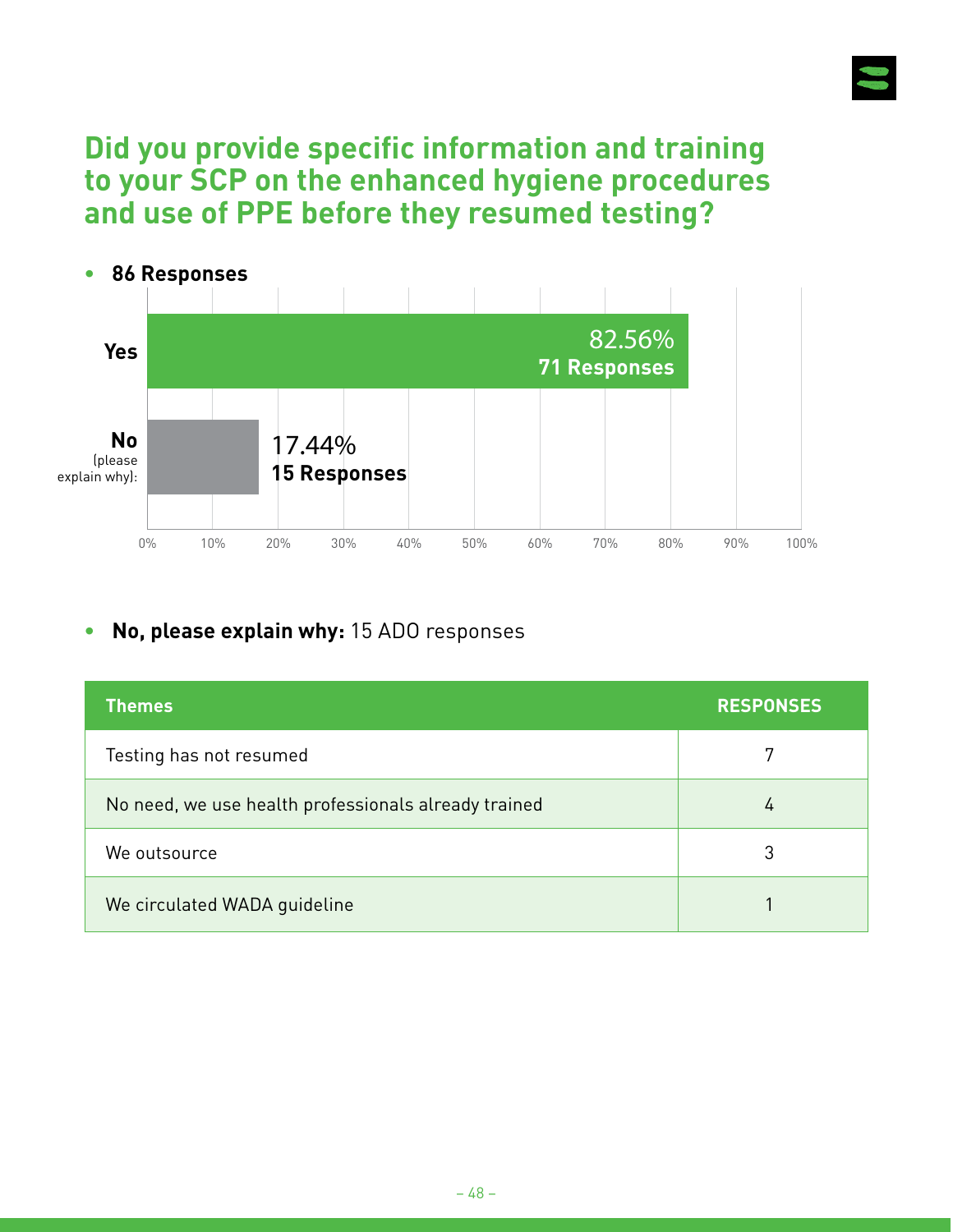

**Should WADA consider including additional hygiene measures and/or the use of PPE around sample collection in the ISTI or should such measures be located in a relevant testing Guideline to provide flexibility for ADOs?**

| <b>ANSWER CHOICES</b>                                                                                                  | <b>RESPONSES</b> |  |
|------------------------------------------------------------------------------------------------------------------------|------------------|--|
| Yes, such measures should be included in the ISTI.                                                                     | 25.26%           |  |
| No, such measures should not be included in the ISTI but Yes,<br>they should be included in a testing Guideline.       | 69.47%           |  |
| No, such measures should not be included in either the ISTI<br>or in a Guideline document. Please briefly explain why: | 5.26%            |  |
| <b>Total</b>                                                                                                           |                  |  |

#### **• No, such measures should not be included in either the ISTI or in a Guideline document. Please briefly explain why:** 5 responses

2 ADOs mentioned that cost would be too prohibitive.

"In the recent months, we learnt that each country put in place its own measures and it is important to understand and comply with them; WADA guidelines are very important to have the security and safety minimum requirements, but they can be different from country to country."

"Don't feel that additional hygiene measures and/or PPE is required outside of a Pandemic. If included in the Guidelines, it should be included as an option rather than an actual recommendation."

"Issues regarding PPE maybe need to be addressed on a more local/regional level depending on the circumstances, for example what type of PPE is available in a certain country."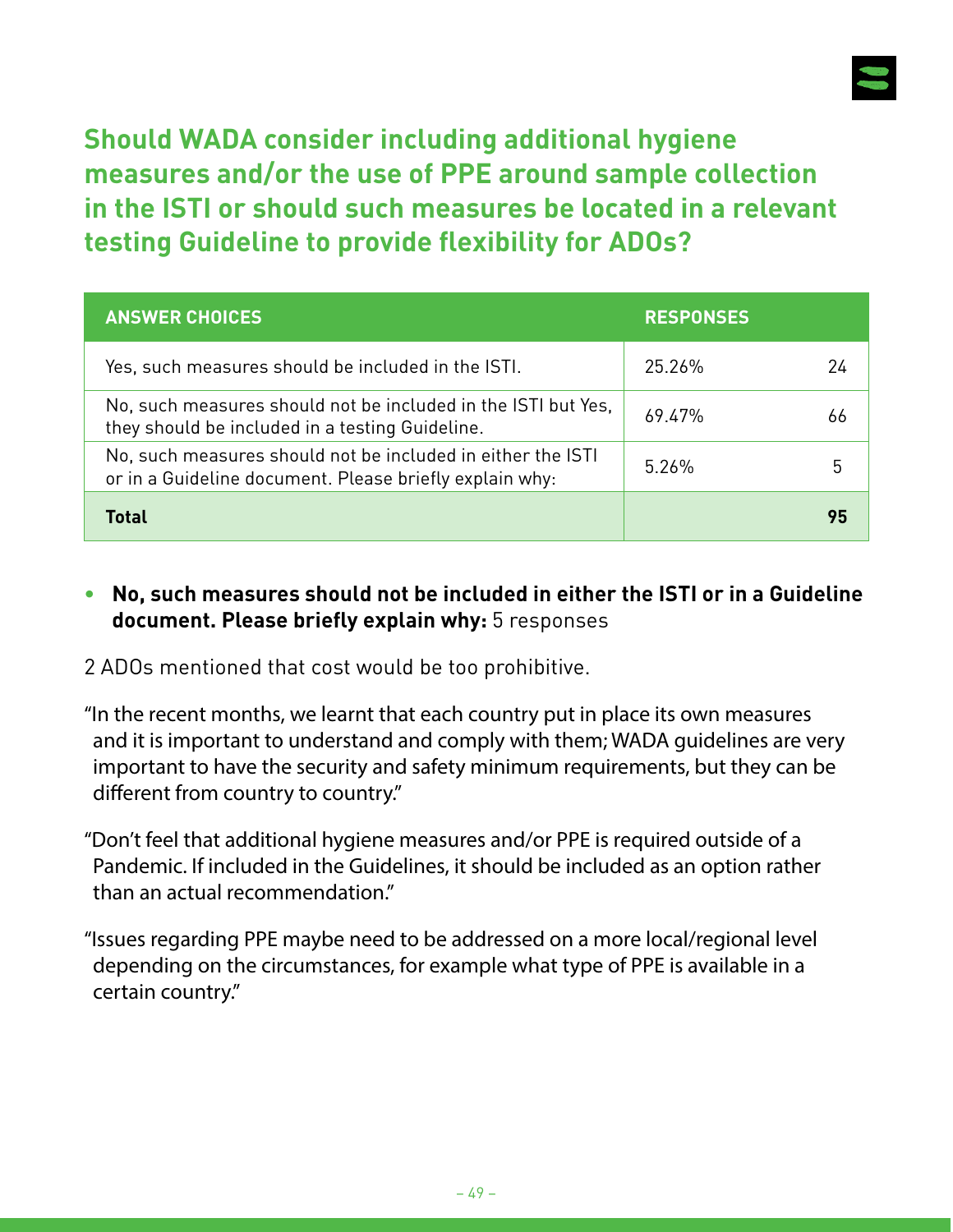

# **Sample Collection Procedures**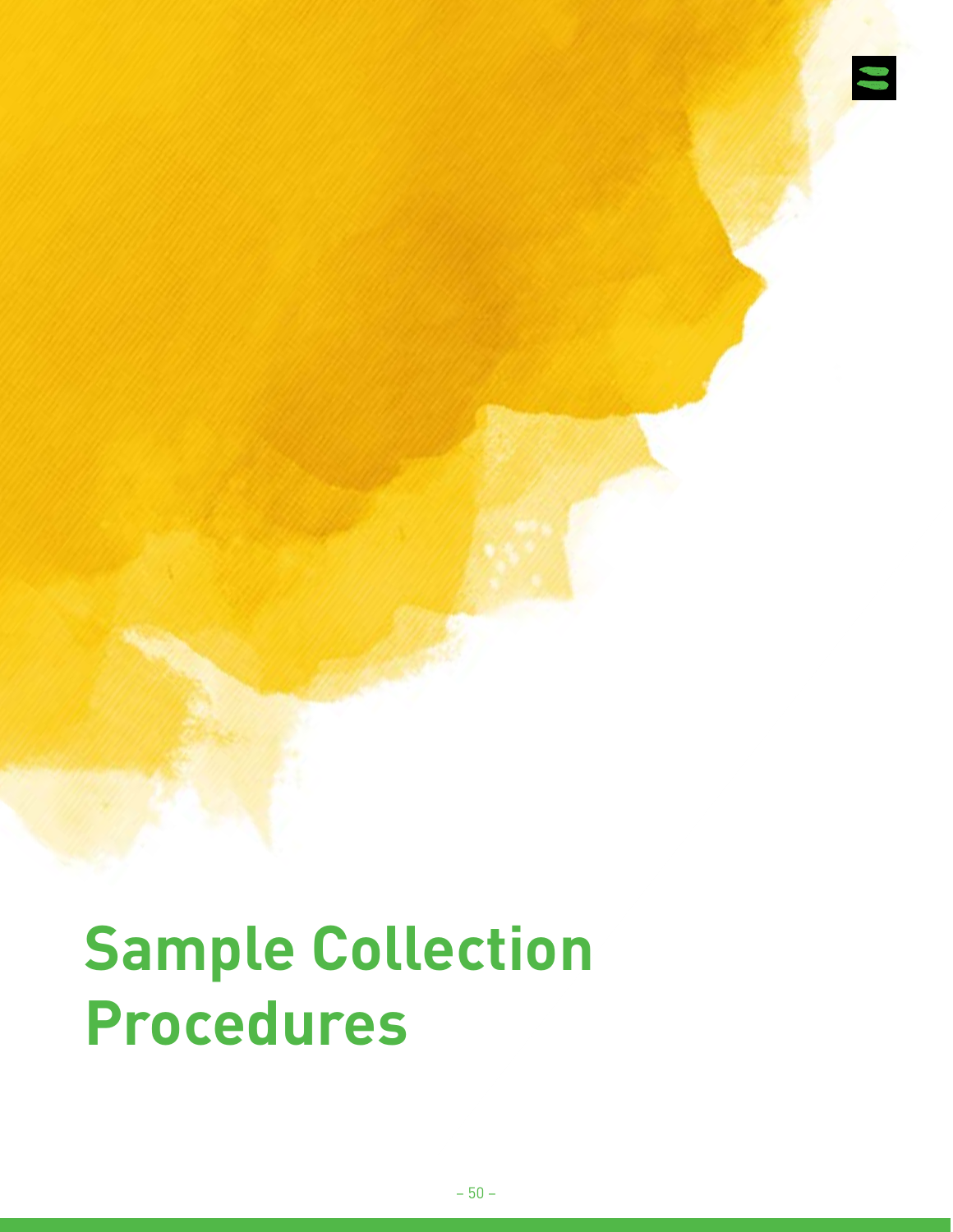

# **Did you adapt your sample collection procedures based on the guidance provided within the COVID-19 Guidance for Resuming Testing document?**

| <b>ANSWER CHOICES</b>                                                                  | <b>RESPONSES</b> |    |
|----------------------------------------------------------------------------------------|------------------|----|
| Yes, we included everything that was proposed.                                         | 58.62%           | 51 |
| Yes, we included most steps proposed.                                                  | 25.29%           | 22 |
| No, we did not adapt our sample collection procedures.<br>(Please briefly explain why) | 16.09%           | 14 |
| Total                                                                                  |                  | 87 |

**• No, we did not adapt our sample collection procedures. Please briefly explain why:** 14 ADO responses

| <b>Themes</b>                                        | <b>RESPONSES</b> |
|------------------------------------------------------|------------------|
| No testing yet but we plan to include everything     | 5                |
| Testing has not resumed                              | 3                |
| We adapted our procedures before quidance was issued | 2                |
| We adapted our procedures based on national guidance | 2                |
| We outsource                                         | າ                |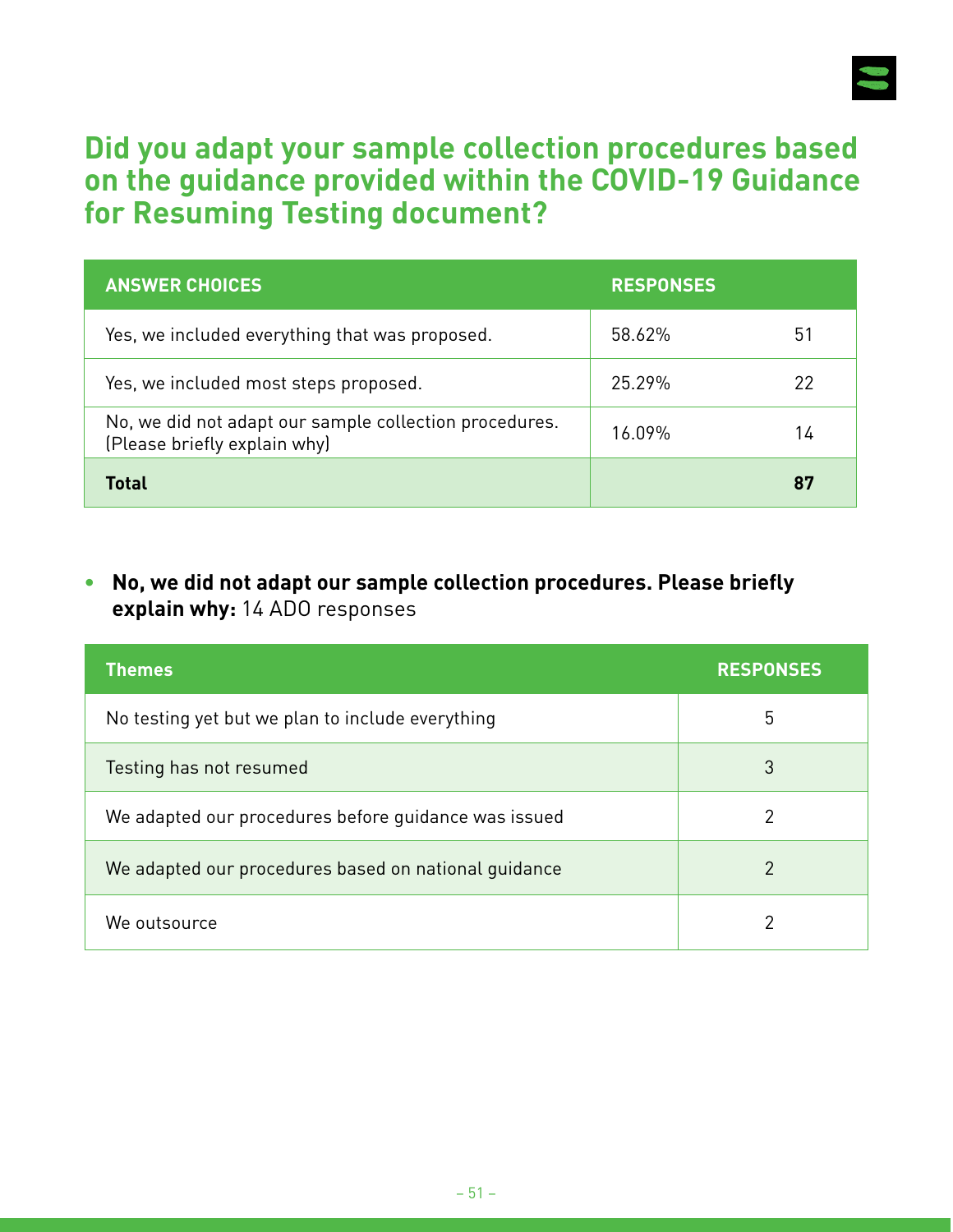

### **You indicated that you included most steps but not all proposed within the COVID-19 Guidance for Resuming Testing document. Please briefly explain what you did not include in your revised procedures and why.**

"We did not launch a notice regarding the resuming of the doping controls."

- "COVID-19 Athlete Information Letter was not developed (this information was provided verbally) and we did not implement all the athlete questions regarding COVID-19 status due to medical/privacy concerns and not wanting to encourage the athlete to refuse testing."
- "We only use face masks when we cannot keep the 2-meter social distance (according to the advice from our Public Health Authority). We also allowed DCOs working in the health sector to perform testing, since they are the professionals at hygiene measures and infection control. Doctors and nurses are not over-represented in our Covid-statistics."
- "We have not implemented flexibility around social distancing we are required to maintain this at all times, throughout the process."

"We did not offer gloves to the athletes."

"Online and virtual education were not considered."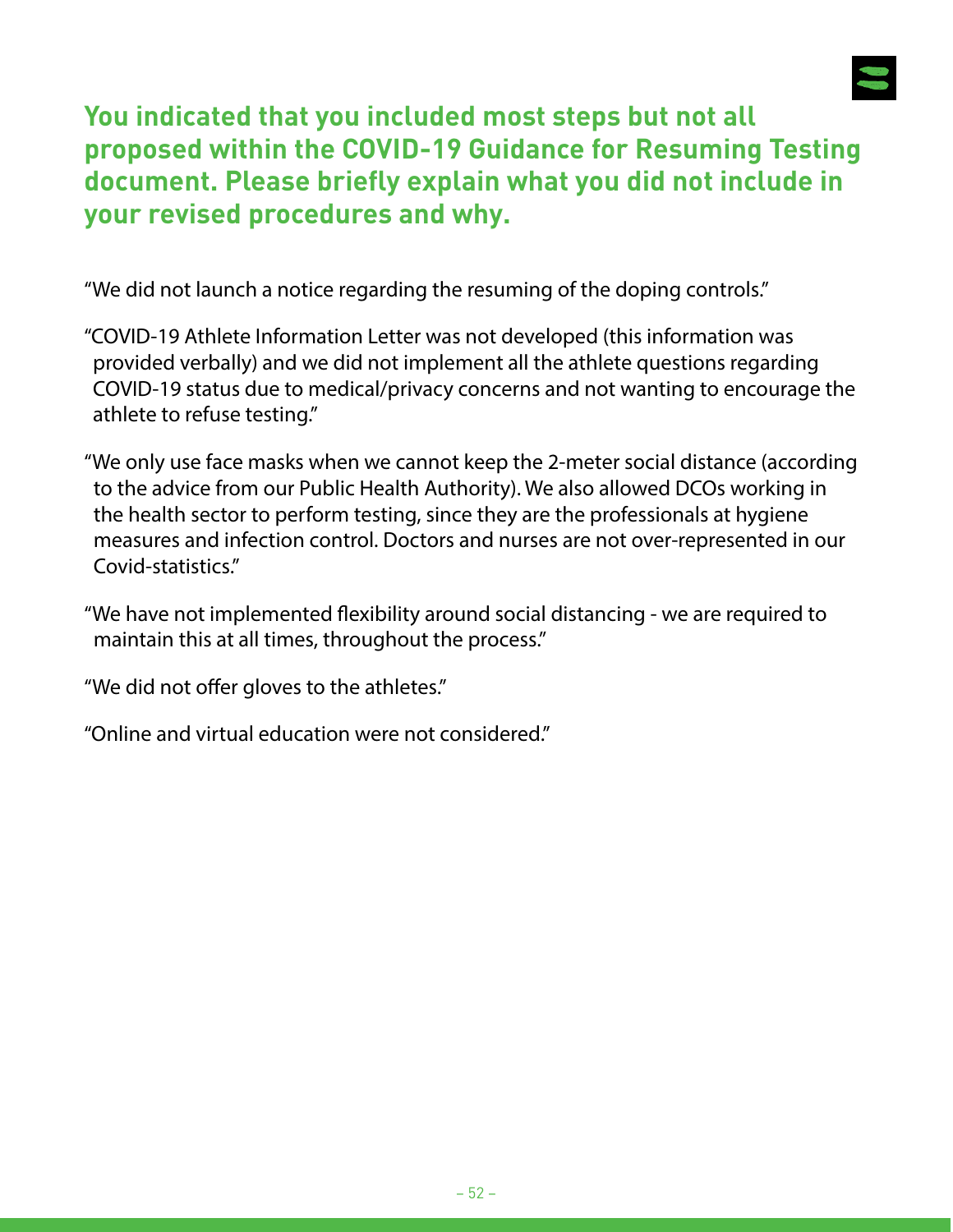

# **Athlete Health Assessment/Status**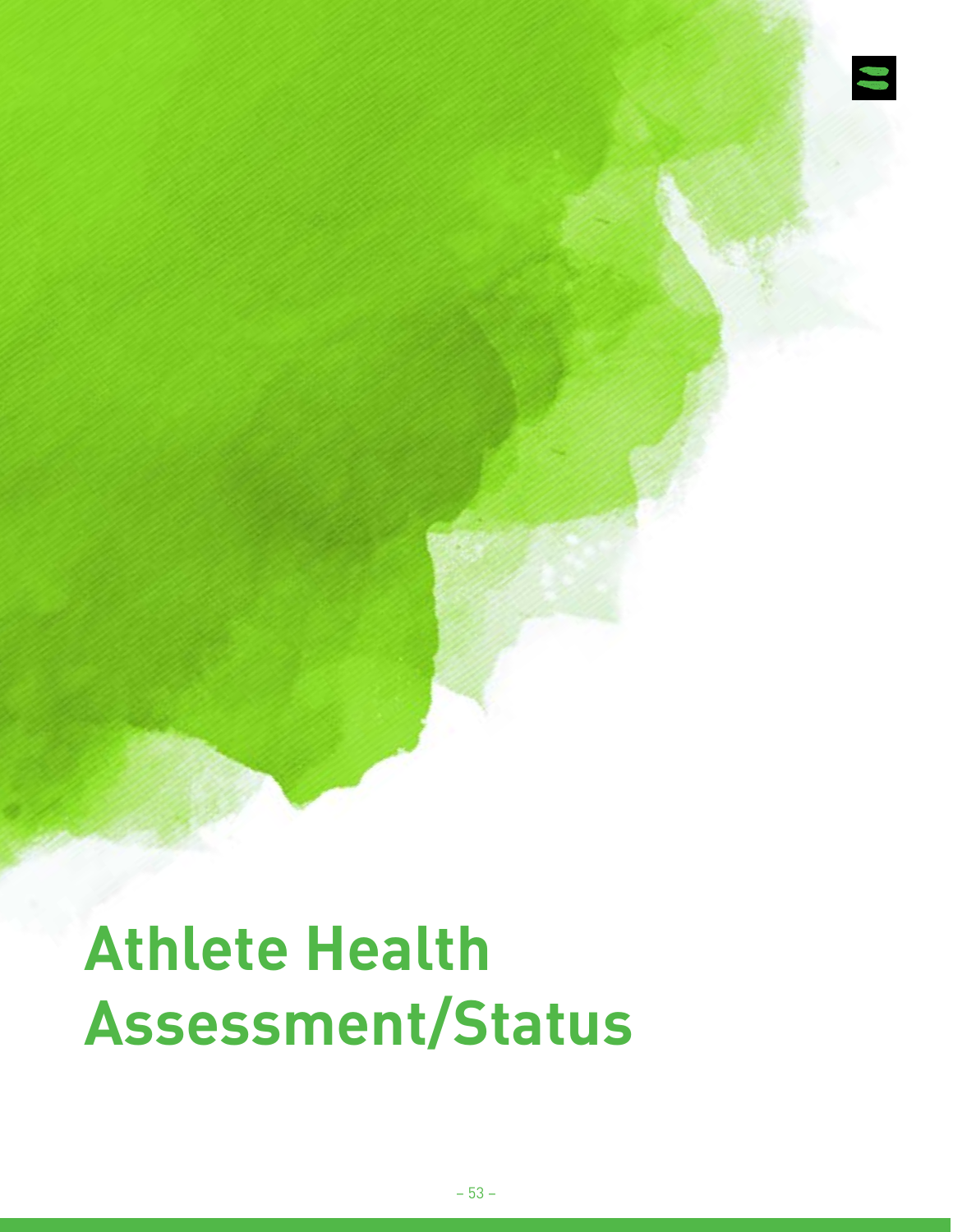**Did you request that athletes enter information related to COVID-19 into ADAMS (i.e., whether they had any symptoms, had COVID-19, had been in contact with someone who had COVID-19 or lived with someone who had symptoms or had COVID-19, etc.)?**

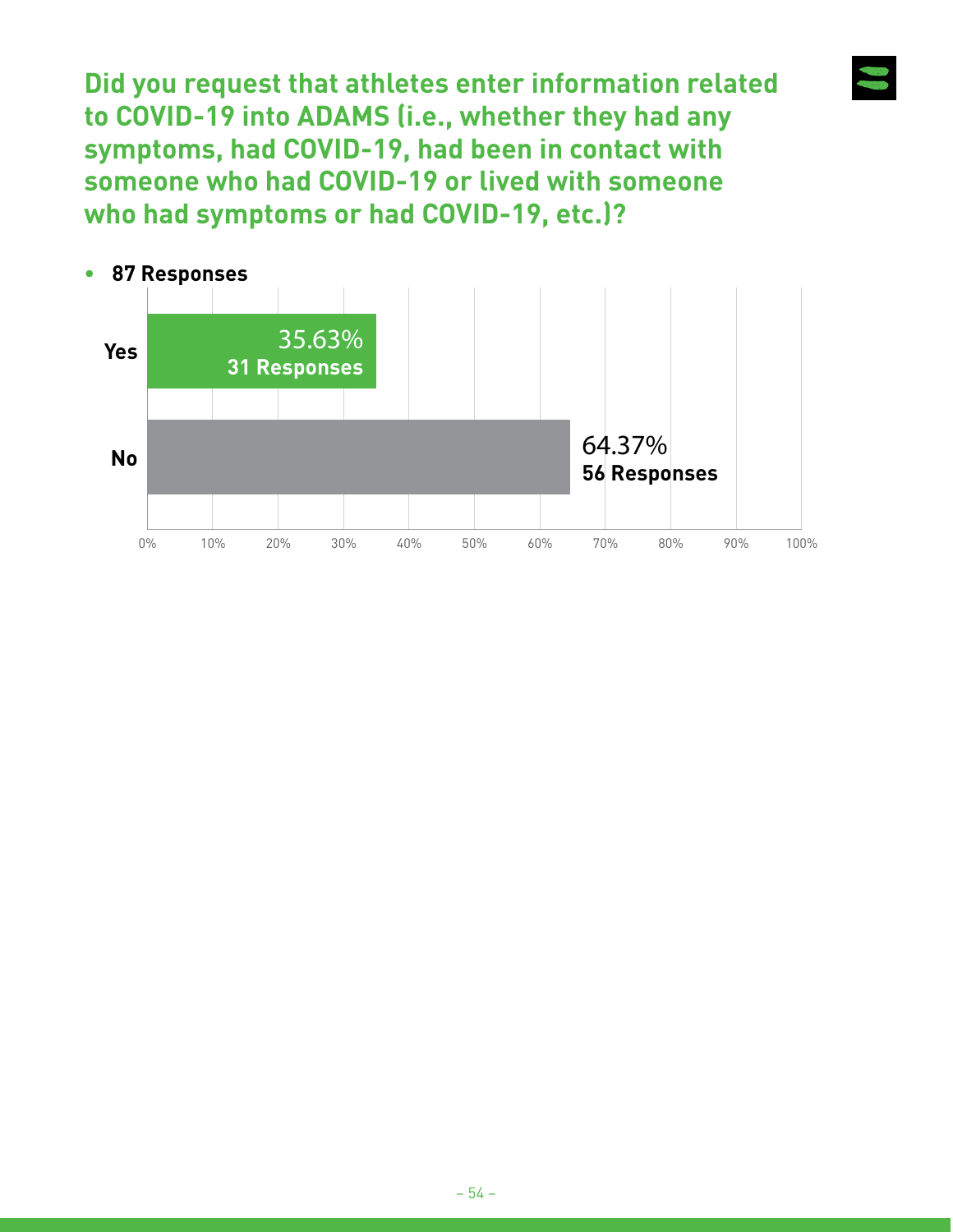

**The COVID-19 ADO Guidance for Resuming Testing document proposed that 'athlete health questionnaire' be developed. Did you develop such a questionnaire?**



#### **• No, please explain why:** 20 ADO responses

| <b>Themes</b>                        | <b>RESPONSES</b> |
|--------------------------------------|------------------|
| In progress                          | 7                |
| Lack of resources/no time/not needed | 5                |
| We outsource                         | 4                |
| Have not resumed testing             | 3                |
| Privacy concerns                     |                  |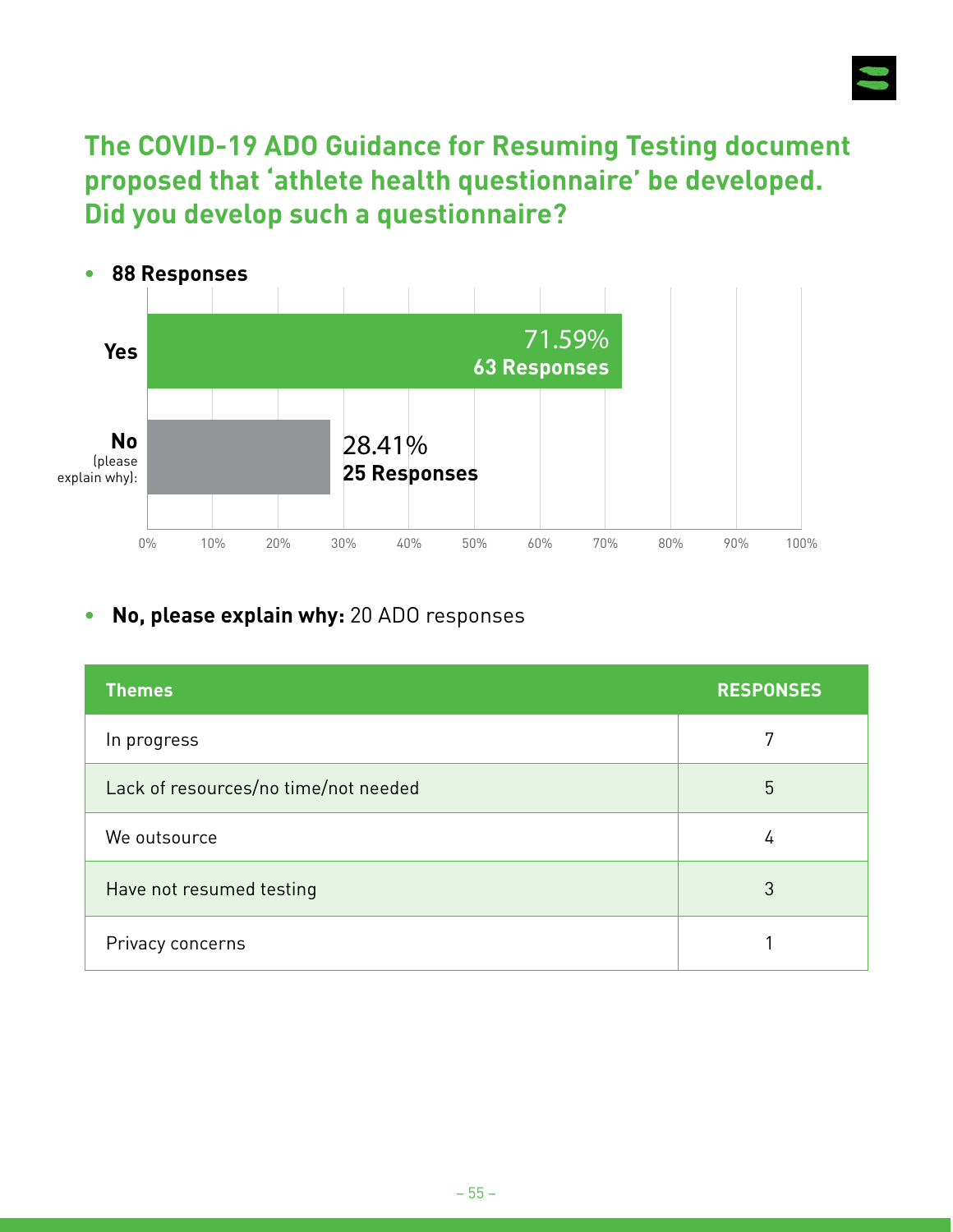

# **Based on applicable data privacy regulations, were you permitted to ask specific medical questions related to COVID-19 within your 'athlete health questionnaire'?**

| <b>ANSWER CHOICES</b>            | <b>RESPONSES</b> |    |
|----------------------------------|------------------|----|
| Did not consult such regulations | 17.46%           | 11 |
| Yes                              | 74.60%           | 47 |
| No (please explain why):         | 7.94%            | 5  |
| <b>Total</b>                     |                  | 63 |

#### **• No, please explain why:**

"Athlete's consent is obtained prior to data collection to avoid any violation of privacy."

"We had to ask for their permission according to GDPR to ask the question. Everyone has accepted to answer questions so far. "

"Only relevant information to protect the health of everyone involved in the process are asked. Medical questions are not included."

"I would have chosen 'Yes' but wanted to leave comment: we do have those questions in the questionnaire but under the law athletes are allowed not to answer them."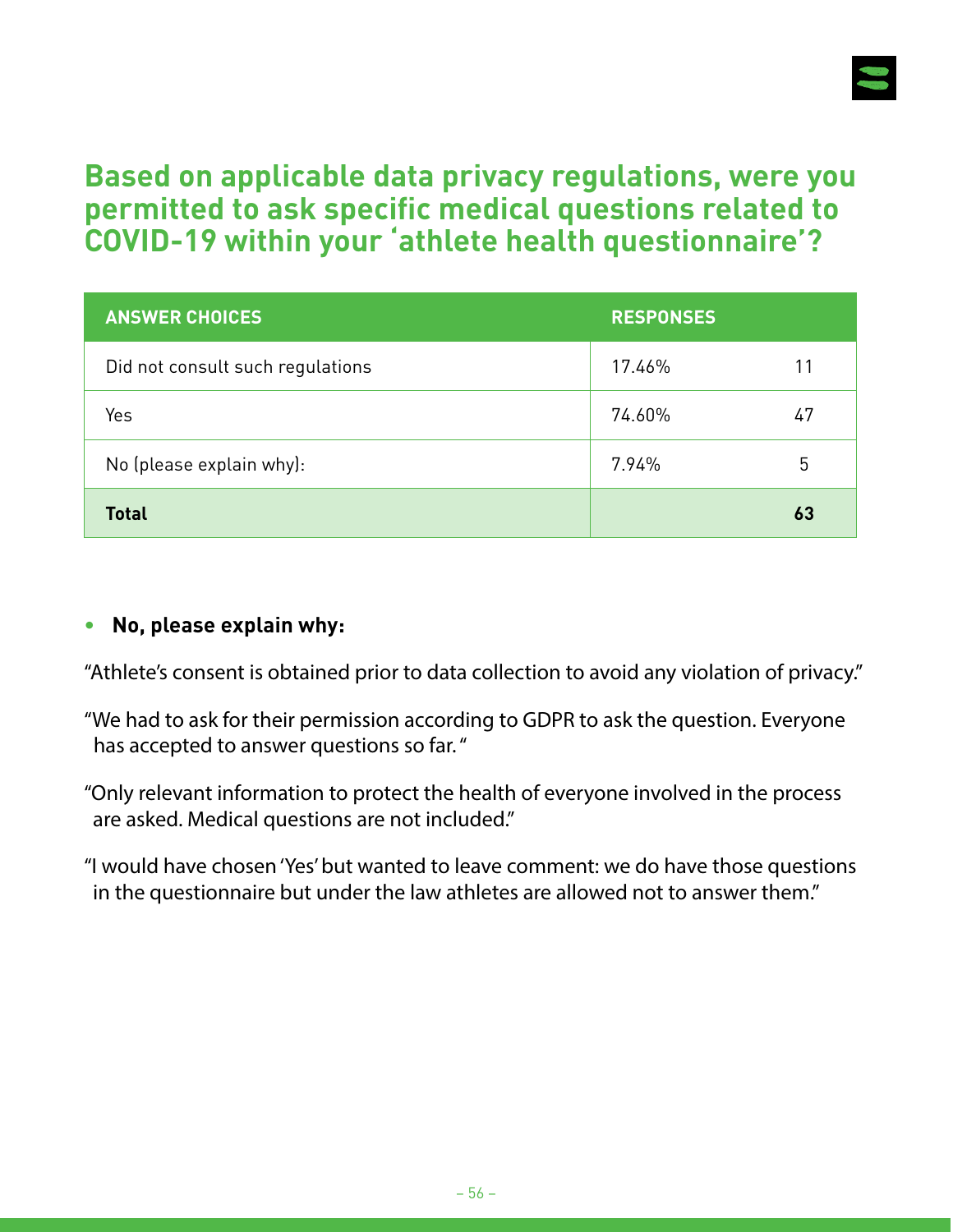**Once contact was established with the athlete, did your SCP encounter any situation where testing could not be conducted due to COVID-19 (e.g., athlete had symptoms, lived with someone with COVID-19 or who had symptoms, athlete was in quarantine, athlete refused to complete the 'athlete questionnaire', etc.)?**



#### **• Yes, please identify how many times this happened:** 13 ADO responses

| <b>Themes</b> | <b>RESPONSES</b> |
|---------------|------------------|
| 1 instance    | 7                |
| 2 instances   | 3                |
| 5 instances   |                  |
| 6 instances   |                  |
| 9 instances   |                  |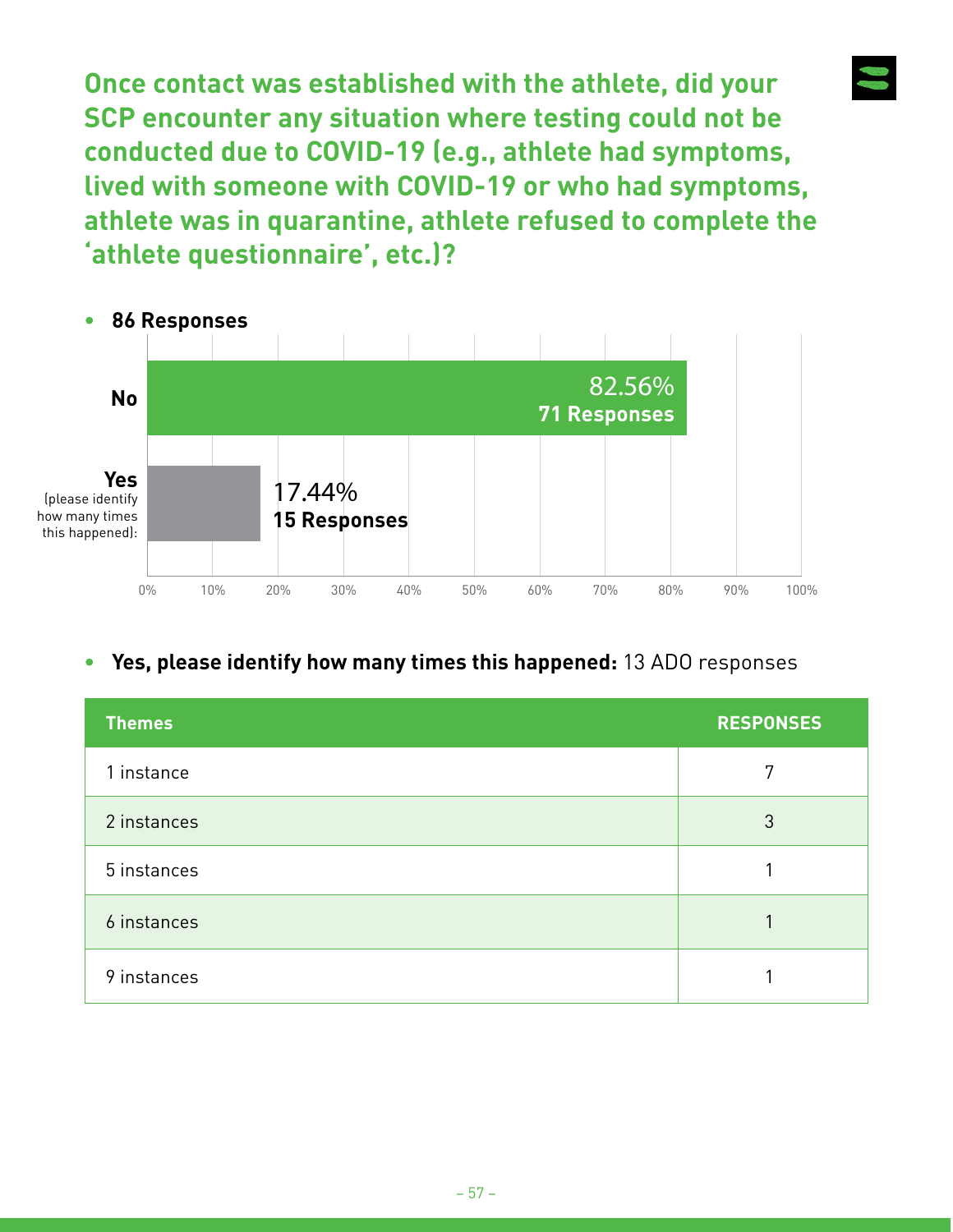

# **How your SCP were instructed to proceed:**

#### **• 7 ADOs responded that SCP were instructed to cancel the mission.**

Other responses included:

"Proceed by virtual meeting."

"To ask the athlete if they could call them and perform a health questionnaire by phone."

"We created material based on WADA's guideline issued on 6th of May and trained using such material online."

"The doctor was briefed on the situation, i.e., that he could be refused access in the absence of a PCR (COVID-19) result."

#### **How did you track this information?**

"Via DCO reports, online database"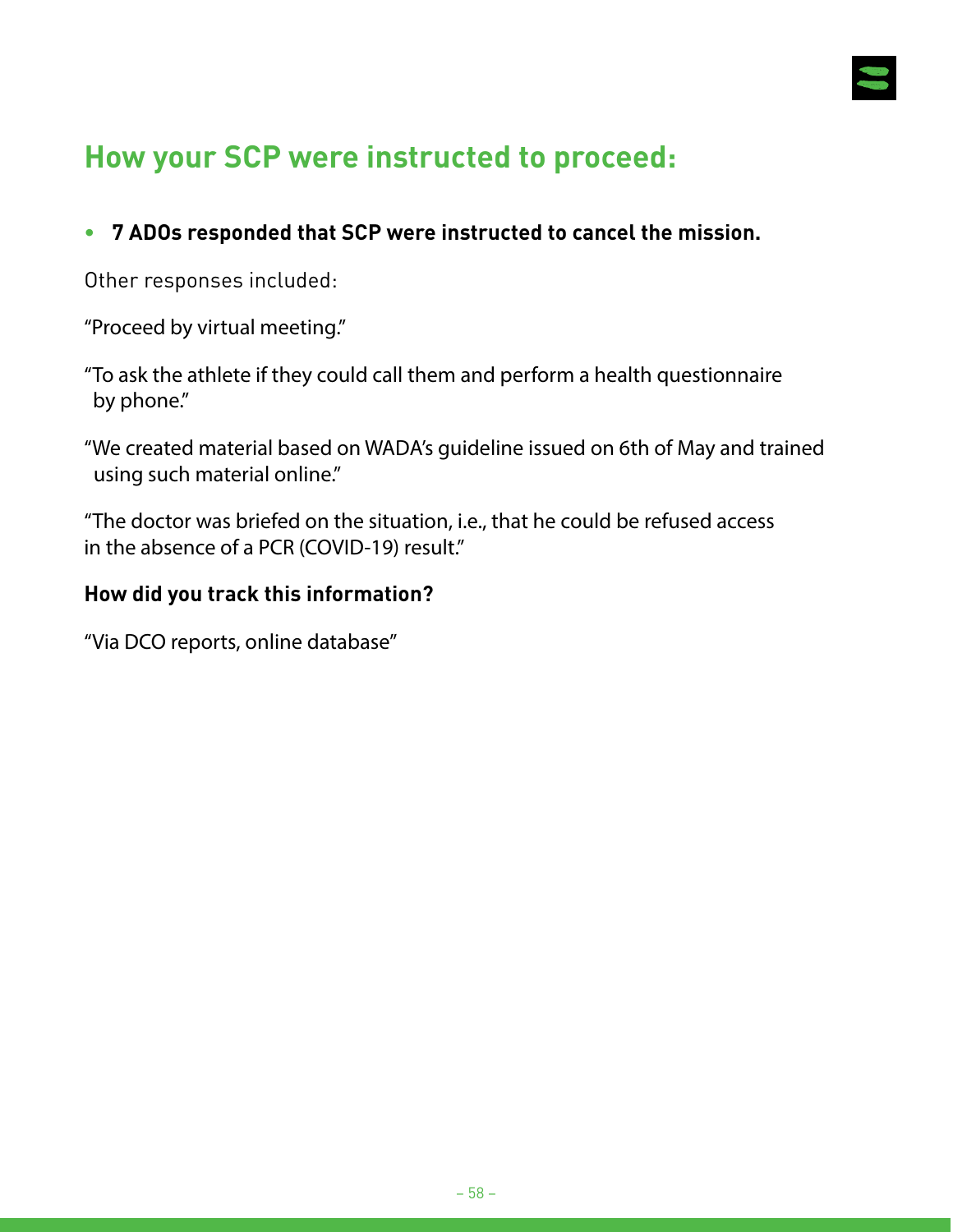

| Did you follow up with the athlete to validate? | <b>RESPONSES</b> |
|-------------------------------------------------|------------------|
| Each case is reviewed to determine next steps   | 4                |
| Yes, follow-up occurred                         | 4                |
| No follow-up with athlete                       | 3                |
| No follow-up with athlete but with NF/IF        | 2                |

| <b>Was information included in ADAMS?</b> | <b>RESPONSES</b> |
|-------------------------------------------|------------------|
| No                                        | 12               |
| Yes                                       |                  |

| Did you reschedule the test? | <b>RESPONSES</b> |
|------------------------------|------------------|
| Yes                          | 12               |
| No                           |                  |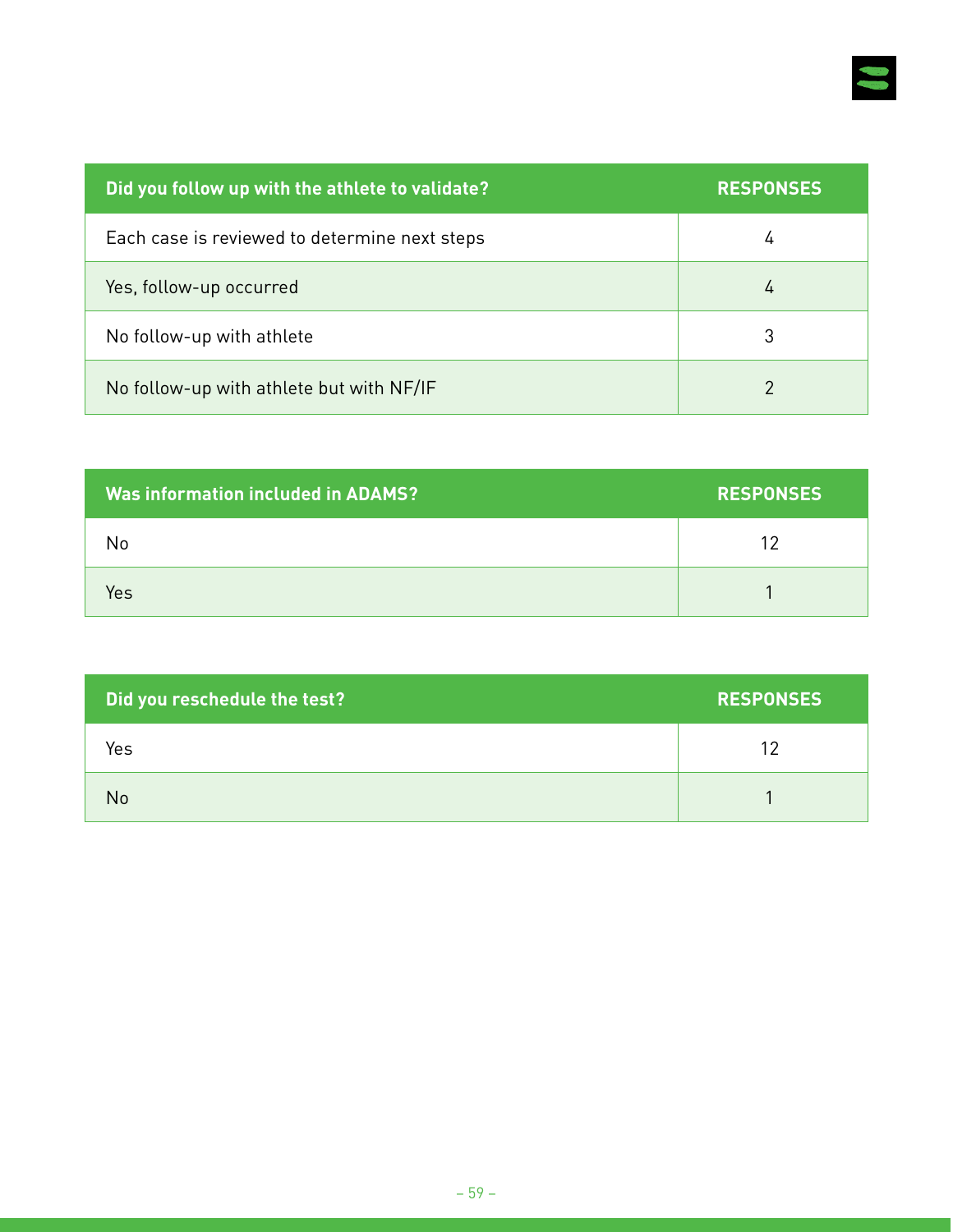

# **Did you have a situation where an athlete confirmed shortly after sample collection that they tested positive for COVID-19 and may have had COVID-19 at the time of sample collection?**

| <b>ANSWER CHOICES</b> | <b>RESPONSES</b> |    |
|-----------------------|------------------|----|
| No                    | 95.35%           | 82 |
| Yes                   | 4.65%            |    |
| <b>Total</b>          |                  | 86 |

#### **If yes, please identify the number of athletes**

"We received a notification from the national federation that almost all the athletes in the training camp were diagnosed with COVID-19, where we had conducted a doping control mission and collected 5 samples from 5 athletes. All the 5 athletes were diagnosed with COVID-19 a couple of days later."

"Two athletes in an international competition."

"1 athlete."

"Difficult to confirm but no more than 5 athletes."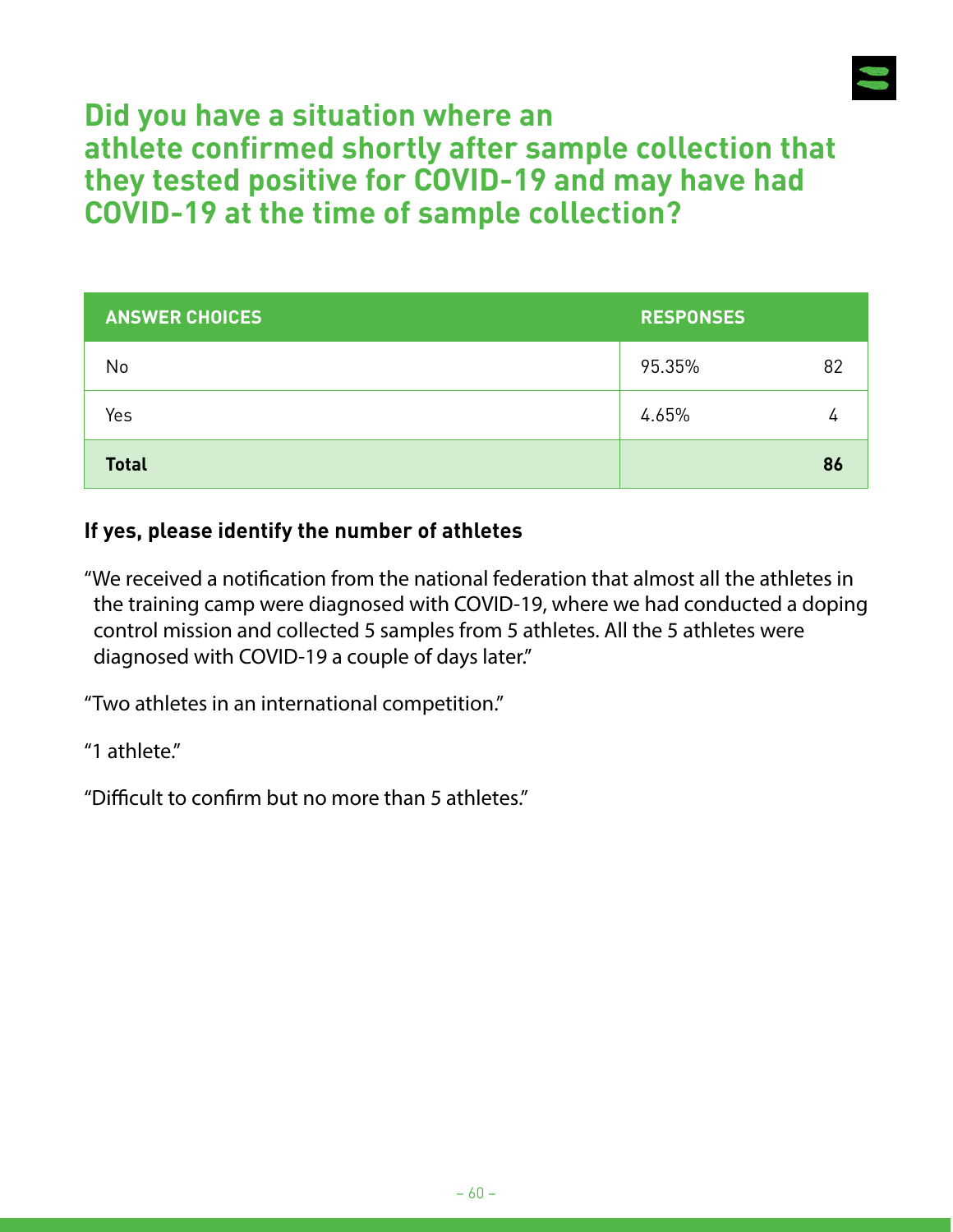

# **How did you manage this situation? (Select all that apply)**

| <b>ANSWER CHOICES</b>                                | <b>RESPONSES</b> |  |
|------------------------------------------------------|------------------|--|
| We informed the laboratory immediately.              | 75.00%           |  |
| We informed all SCP involved in the testing mission. | 100.00%          |  |
| Other                                                | 75.00%           |  |
| <b>Total</b>                                         |                  |  |

#### **If other, please briefly explain**

"When the laboratory refused to analyze the samples as a result of their risk assessment, we asked them to ship the samples to our office. We store the received samples in a separate refrigerator in our office for future investigations. In addition, we ensured that all doping control personnel presented in the mission are subjected to a COVID-19 PCR test 7-days apart. All results were negative."

"We informed WADA at once of this situation."

"We have a process in place to manage this - the SCP in question has been 'paused' work for a designated period of time to enable the NHS Test and Trace process to contact them if need be (although we believe they will not be contacted due to procedures, social distancing and PPE)."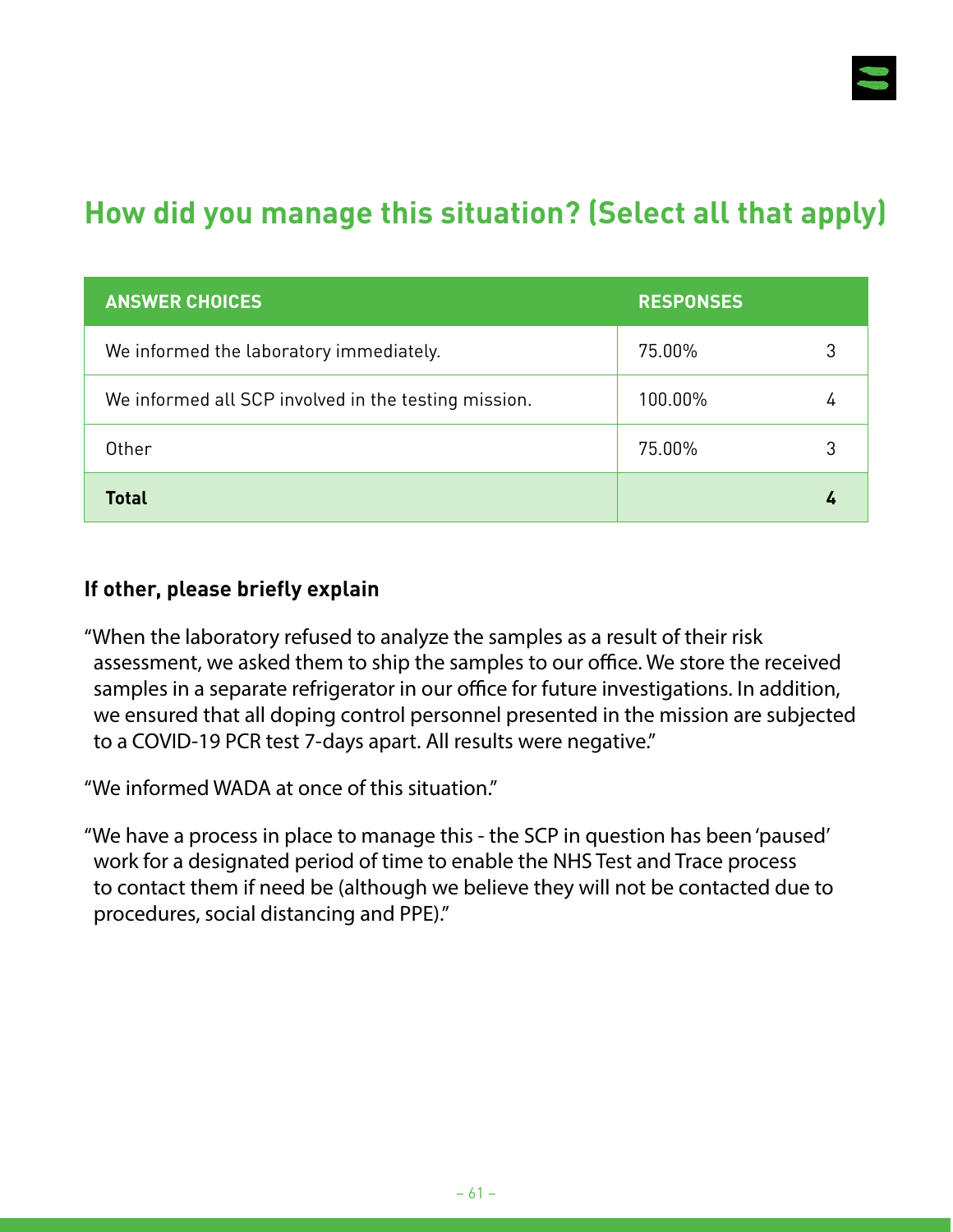

# **Laboratories**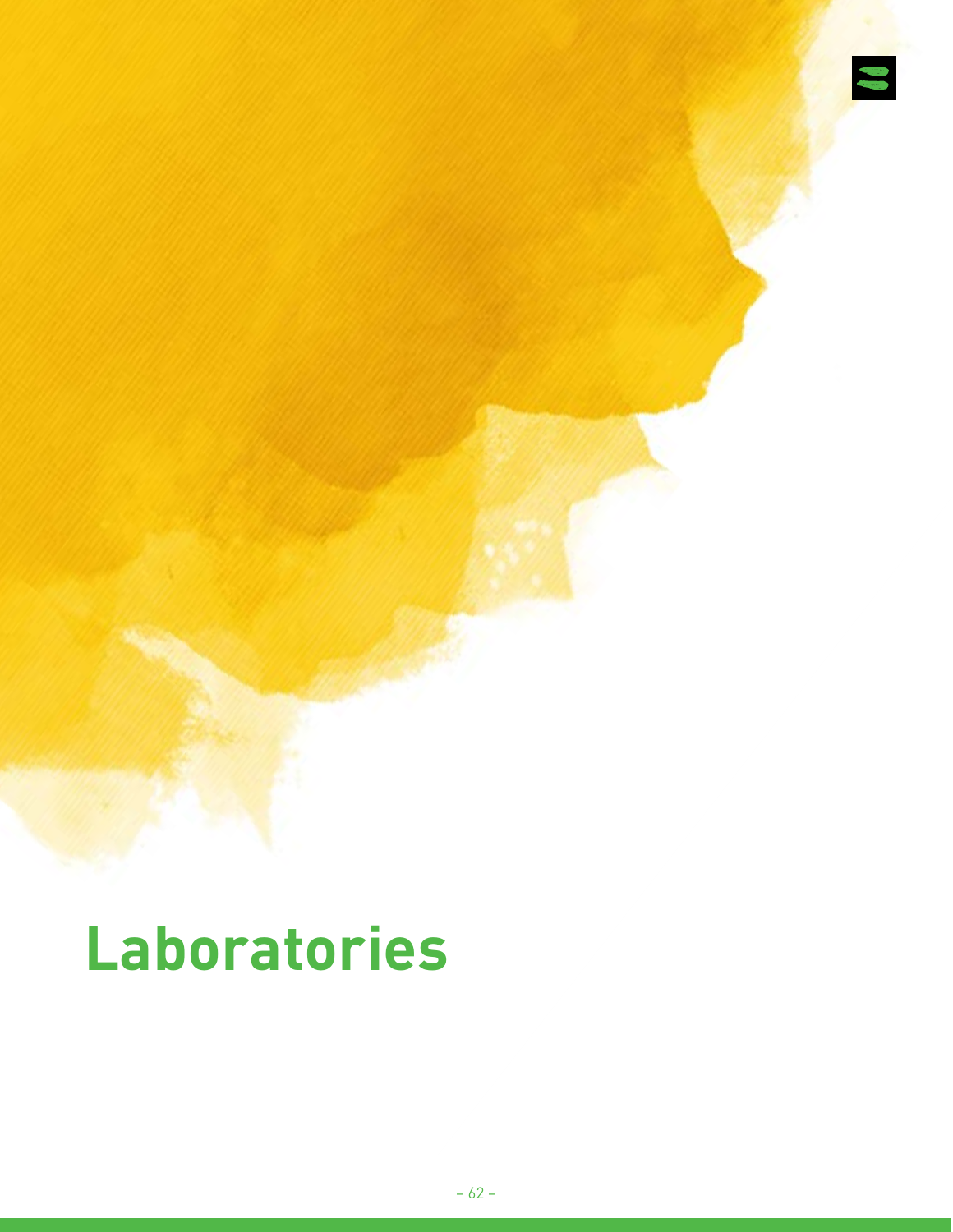**Did you have any problems with the shipment of samples to a WADA-accredited (or approved) laboratory or the laboratory's receipt of samples as a result of national regulations due to the pandemic?**



#### **• Yes, please briefly explain:** 17 ADO responses

| <b>Themes</b>                          | <b>RESPONSES</b> |
|----------------------------------------|------------------|
| Border closure and limited flights     | 10               |
| Reduced/limited courier capacity       | 5                |
| Laboratory was closed/reduced capacity |                  |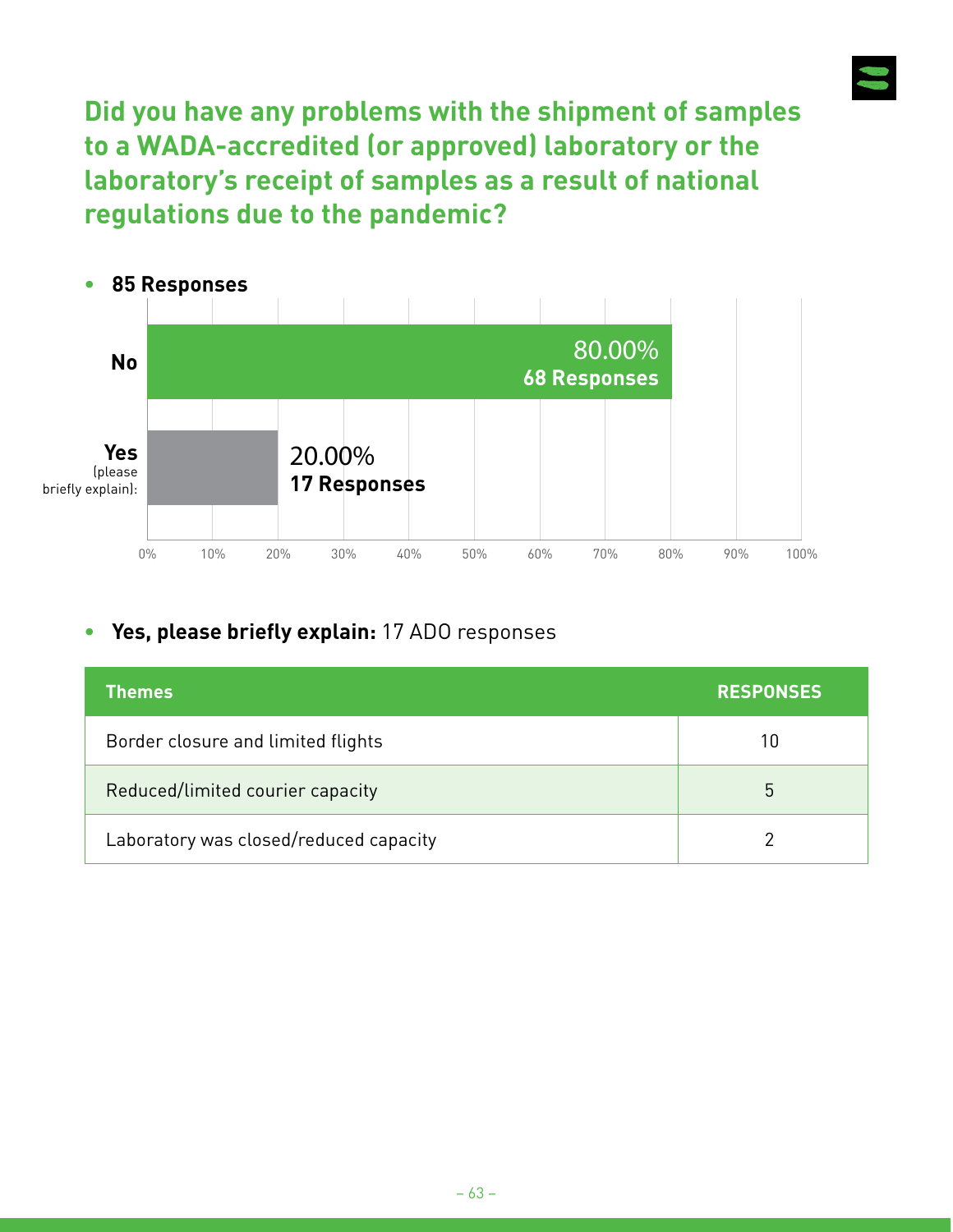

# **Did the closing of a number of WADA accredited laboratories during COVID-19 impact your ability to collect or send samples to a laboratory?**



### **What measures did you have to put in place because the laboratory was closed? (Select all that apply)**

| <b>ANSWER CHOICES</b>                                           | <b>RESPONSES</b> |    |
|-----------------------------------------------------------------|------------------|----|
| Sample were sent to another laboratory.                         | 21.05%           |    |
| Samples were temporarily stored until the laboratory re-opened. | 26.32%           | 5  |
| We did not collect any samples until the laboratory re-opened.  | 78.95%           | 15 |
| Other                                                           | 10.53%           | 2  |
| Total                                                           |                  | 19 |

#### **If other, please briefly explain**

"The samples were sent to the laboratory with which we had a long-term cooperation agreement."

"Some samples were collected just before the lockdown and could not be shipped for 3 months."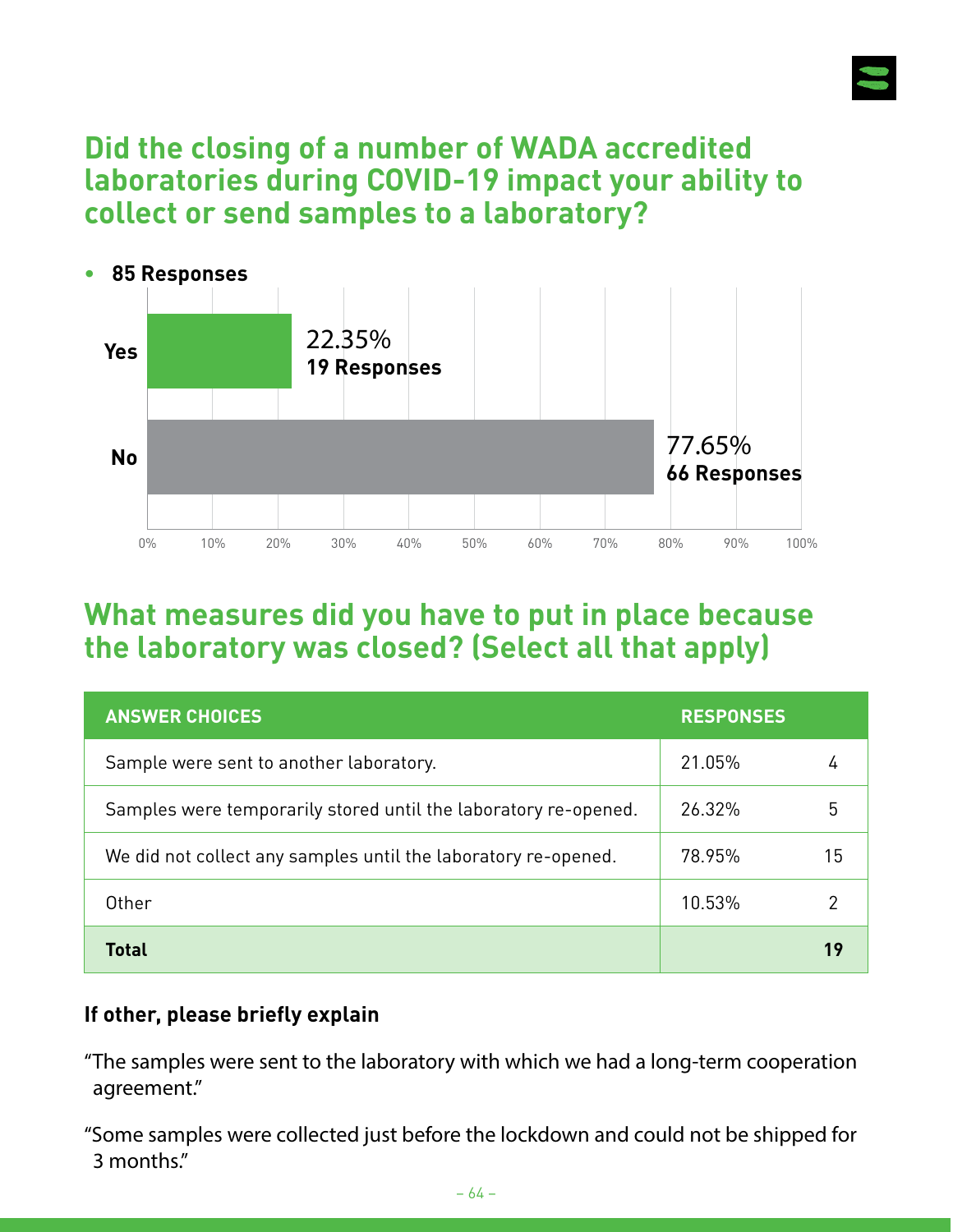

# **B Sample Analysis**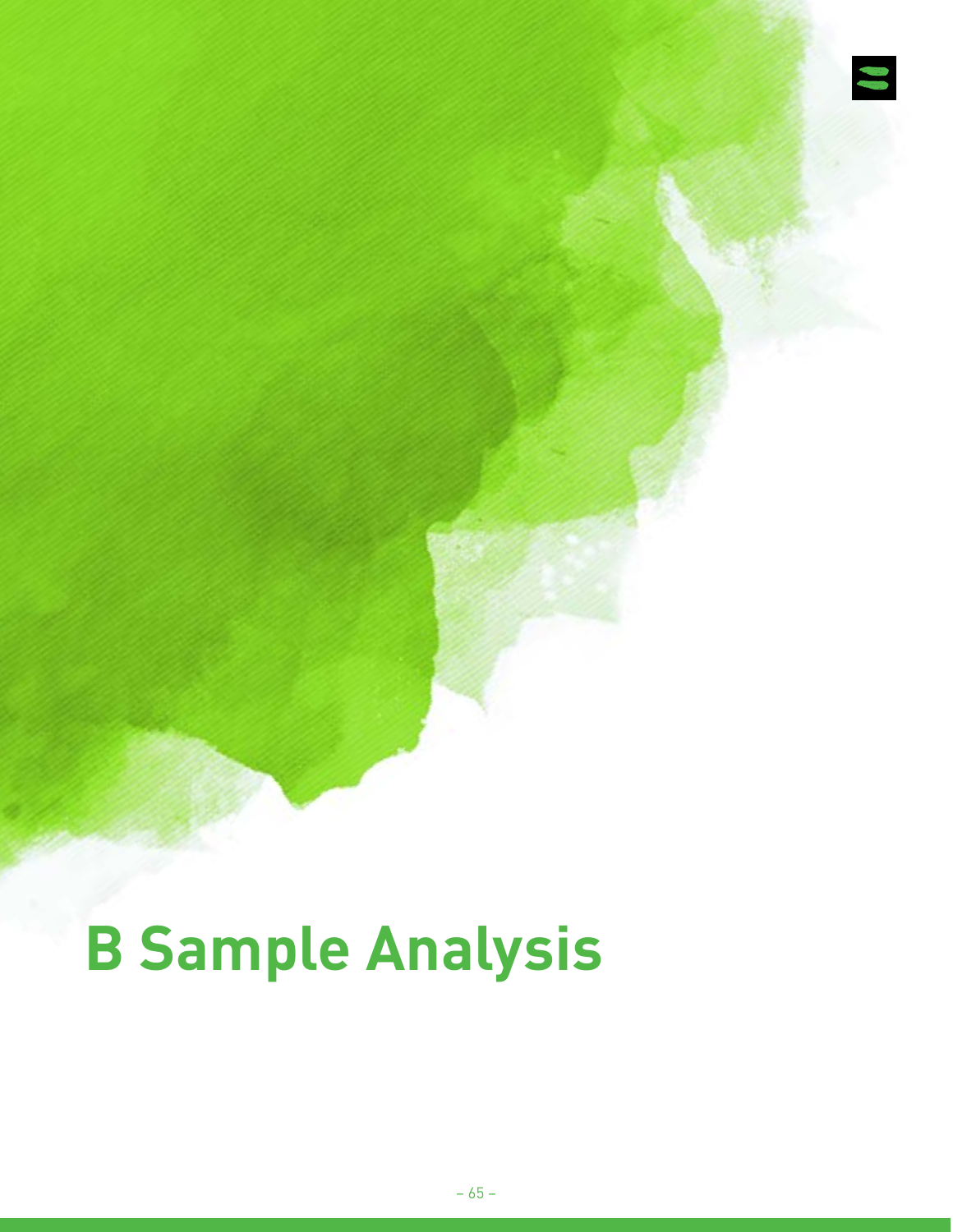

# **Did you face any issue regarding the possibility for athletes or their representative or an independent witness to attend the B-sample analysis?**



#### **• Yes, please indicate how many times this happened:**

"This happened twice: one cancelled their request for the B sample analysis (but not due to Covid) and the other was happy for the B sample to go ahead with them (or their rep)."

"It was necessary to postpone a second opinion following the ban on the presence of an external witness."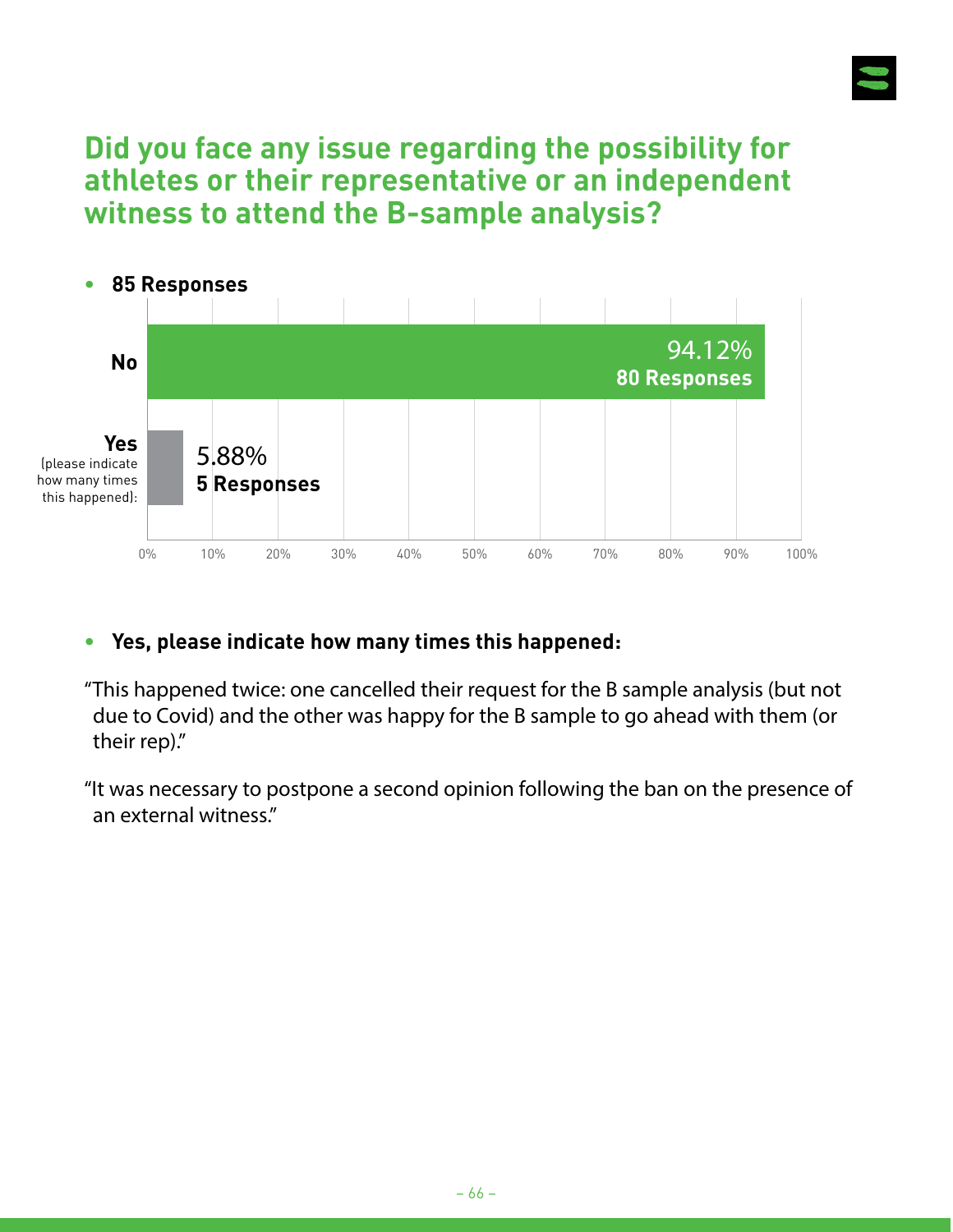

# **Please explain the reason(s) why athletes, their representative or independent witness could not attend the B-sample analysis. (Select all that apply)**

| <b>ANSWER CHOICES</b>                                                                             | <b>RESPONSES</b> |   |
|---------------------------------------------------------------------------------------------------|------------------|---|
| National legislation prevented entry to the laboratory for<br>any external persons.               | 25.00%           |   |
| Laboratory health and safety rules prevented entry to the<br>laboratory for any external persons. | 25.00%           |   |
| Travel restrictions in place did not allow the athlete or<br>their representative to travel.      | 50.00%           | 2 |
| Athlete did not accept to have an independent witness.                                            | 50.00%           | 2 |
| Other                                                                                             | 25.00%           |   |
| Total                                                                                             |                  |   |

#### **If other, please briefly explain**

"Representative did not feel safe to travel and laboratory closure prevented B-sample opening scheduling. Labs were not able to adapt to a video-based B-opening procedure which was unfortunate because this would have been easy and acceptable to some athletes and/or their representative. We had to make special arrangements with the laboratory to transfer the A and B samples to an alternative laboratory due to closure or delays in order to expedite cases."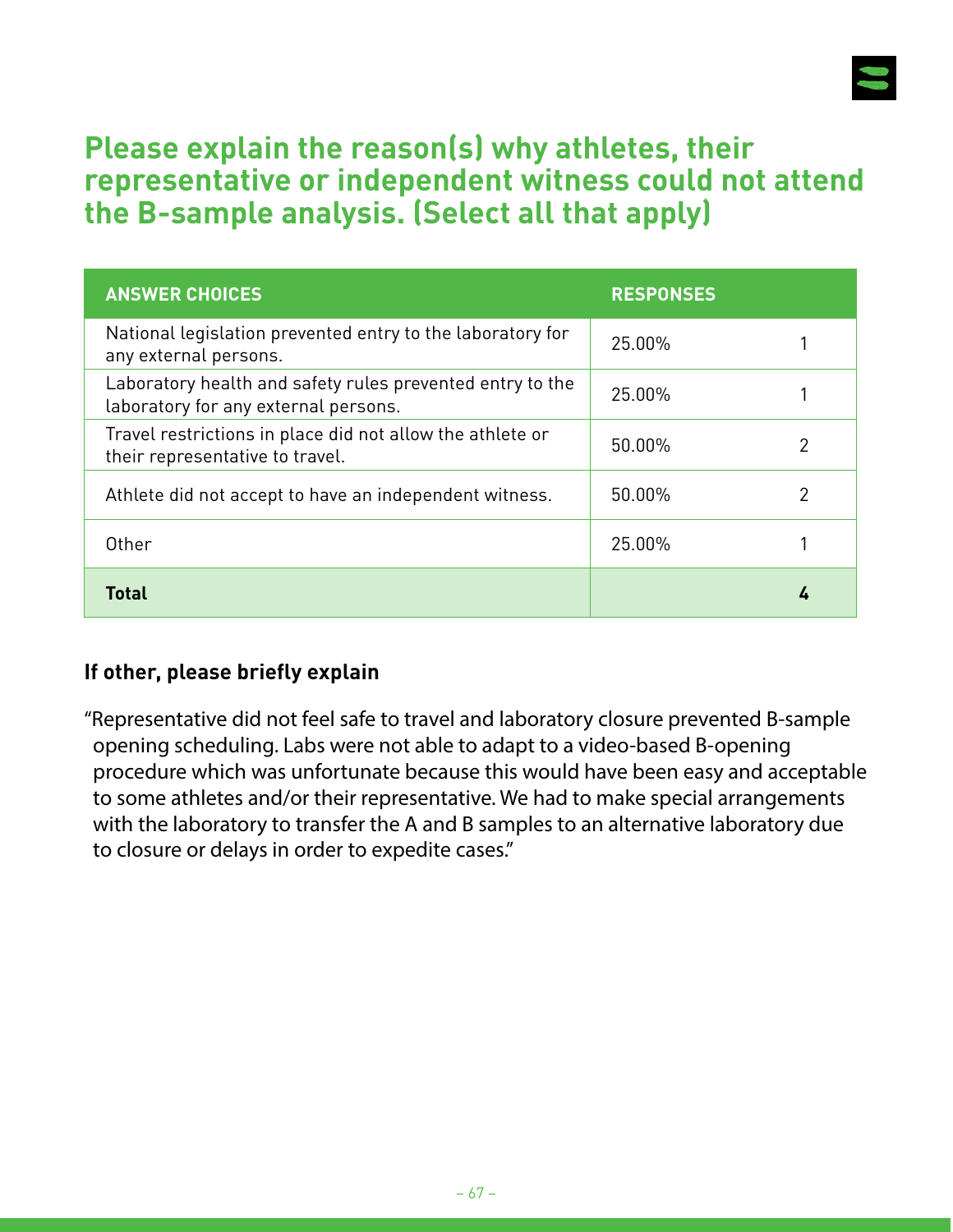

**Should an athlete or their representative not be allowed to access the laboratory or to travel to the laboratory or the athlete not accept the independent witness, what solution would you consider as the best option?**

| <b>ANSWER CHOICES</b>                                                                                             | <b>RESPONSES</b> |    |
|-------------------------------------------------------------------------------------------------------------------|------------------|----|
| Continue to store the B-sample and wait until the situa-<br>tion is back to normal and then analyze the B-sample; | 33.33%           | 28 |
| Ship the B-sample to another laboratory that the athlete<br>or their representative could travel to and access;   | 5.95%            | 5  |
| Have the B-sample opening and analysis video-streamed<br>so the athlete can observe it online;                    | 54.76%           | 46 |
| Other options (please specify):                                                                                   | 5.95%            | 5  |
| <b>Total</b>                                                                                                      |                  | 84 |

# **Should the pandemic continue for the unforeseeable future, would you favor the adoption of new measures around the B-sample opening and analysis?**

| <b>ANSWER CHOICES</b>                                                                                                                        | <b>RESPONSES</b> |    |
|----------------------------------------------------------------------------------------------------------------------------------------------|------------------|----|
| Yes, such measures should be included in the International<br>Standard for Laboratories (ISL).                                               | 50.00%           | 42 |
| No, such measures should not be included in the ISL but<br>Yes, they should be included in a Guideline document to<br>allow for flexibility. | 48.81%           | 41 |
| No, such measures should not be included in either the<br>ISL or in a Guideline document. Please briefly explain why:                        | 1.19%            |    |
| Total                                                                                                                                        |                  | 84 |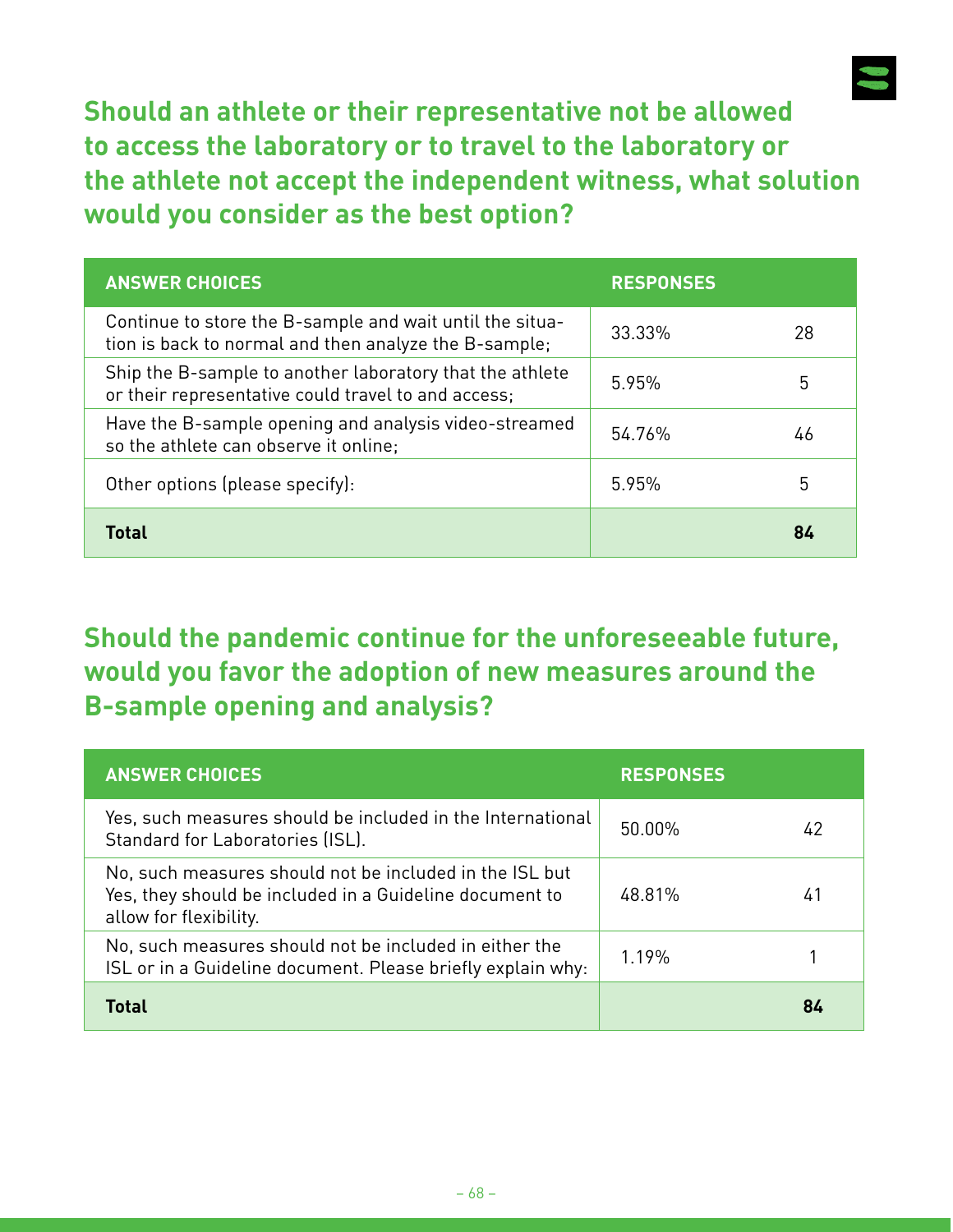

### **Is there any other information you wish to share with WADA regarding the COVID-19 situation?**

#### **• 26 ADOs mentioned 'None at this time' (4 of those due to testing not started).**

Other comments:

"Share more details about remote doping control in case the latter is in compliance with the ISTI."

"It would be helpful to have a label in the ADAMS whereabouts specifically for quarantine with some remarks (e.g. is it self-quarantine or a decision of health authorities). If an athlete fills out the label quarantine, there could be an alert for the athlete to inform the responsible ADO about the quarantine."

"In addition to those mentioned in the questionnaire, the status of educational activities during the outbreak can be mentioned. During the COVID-19 pandemic, education plan changed from face to face type of education to the online platforms. Online educational format adaptation term was fast and efficient through the planning process. Additionally, educational activities continued via social media and online seminars in cooperation with some national federations to inform athletes, athlete support personnel about the importance of clean sport and doping control processes on COVID-19 pandemic. During the pandemic, especially during the quarantine and lockdown periods, we had the opportunity to reach many athletes that we could not reach before through online activities. From this point of view, we can say that the educational processes are carried out better and more broadly rather than a negative impact."

"The global sport community and anti-doping programs are going to be impacted for a long time to come. We are particularly concerned with the reductions in testing and the possibility that athletes use this opportunity to dope in preparation for the Olympic and Paralympic Games. The reporting of testing numbers by region seemed unfair because of the proportionality of testing by region. The raw testing numbers lack context related to the status of the COVID-19 outbreak in certain regions and the variability around the world. It also lacked context around the strict mitigation measures that had to be put in place in our country due to the huge impact of the outbreak. Investment into alternative collection strategies that offer more flexibility and athlete-friendly collections that would be less impacted by crises such as the pandemic are also important to push forward. We highly support the establishment of the Strategic Testing Group and further encourage close collaboration and communication to work together to manage the crisis and its impact on athletes."